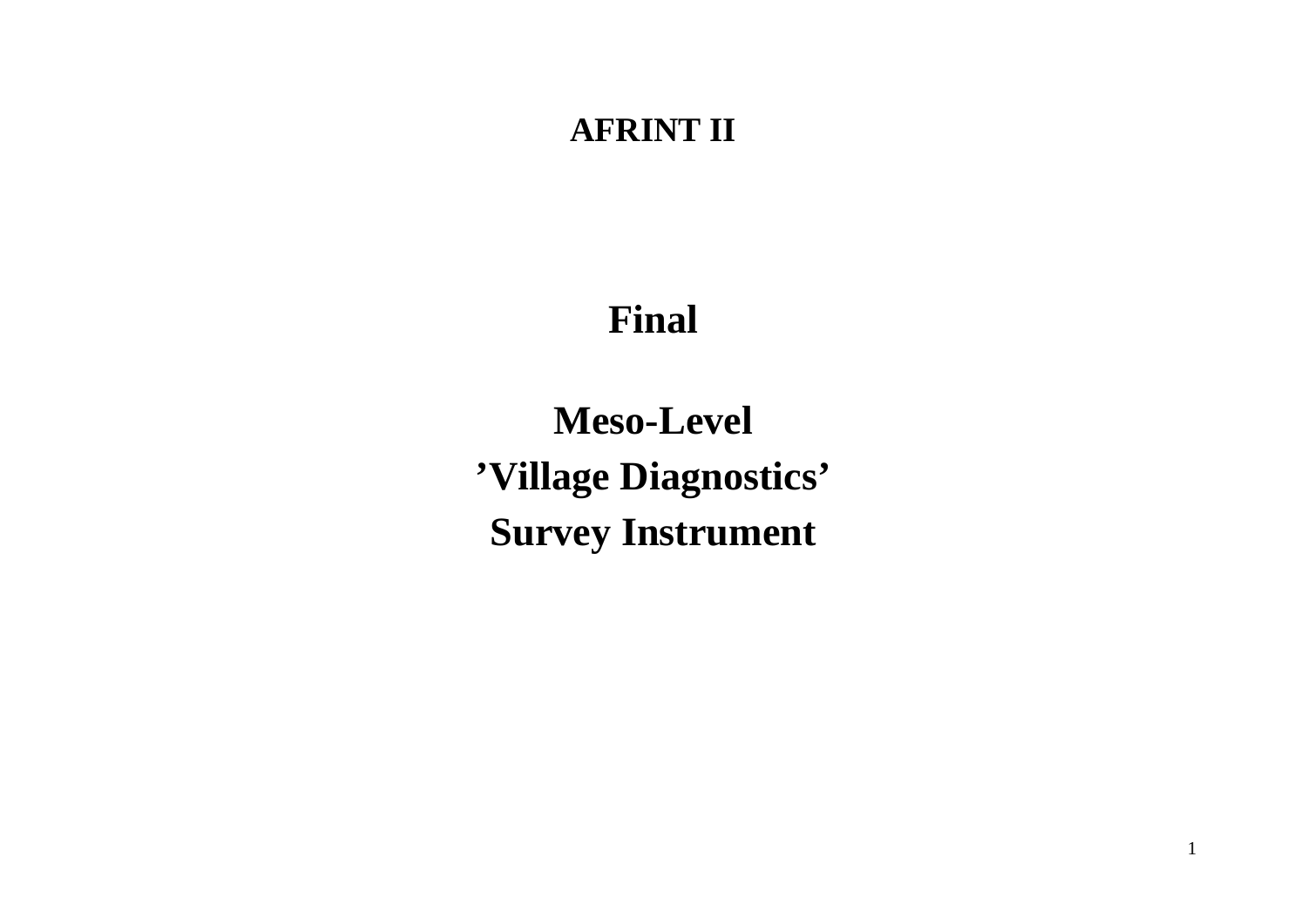### **CONTENTS**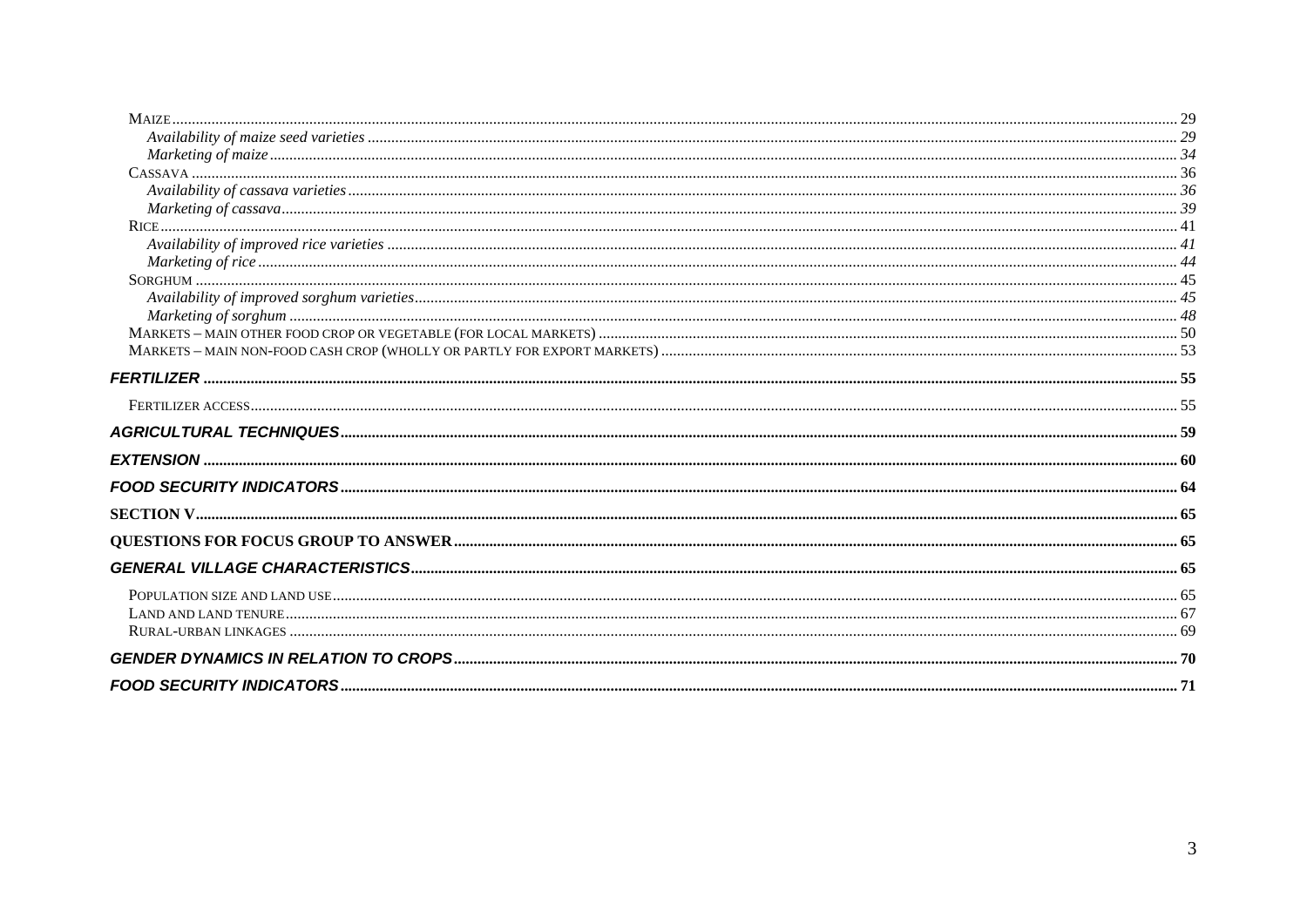# **Afrint Village Diagnostics "Village" level information**

**M = see manual for explanation** 

**Throughout use -9 for 'Don't know, Information missing' and -8 for 'Uncodable information'** 

Name of interviewer: \_\_\_\_\_\_\_\_\_\_\_\_\_\_\_\_\_\_\_\_\_\_\_\_\_\_\_\_\_\_\_\_\_\_\_\_\_\_\_\_\_\_\_\_\_

### **SECTION I**

### **For Afrint Team to fill in**

| <b>Core</b><br>var.no | Variable label                                 | F/A  | Variable values                                                                                                                           | Skip-rules, information etc. |
|-----------------------|------------------------------------------------|------|-------------------------------------------------------------------------------------------------------------------------------------------|------------------------------|
|                       | <b>Village Identification</b>                  |      |                                                                                                                                           |                              |
| v001<br>M             | (c001)<br>Country                              | F1.0 | Ethiopia=1, Ghana=2, Kenya=3, Malawi=4,<br>Nigeria=5, Tanzania=6, Uganda=7, Zambia=8,<br>$Mozambique = 9$                                 |                              |
| v002<br>M             | Region (c002)                                  | F2.0 | 2 digits. The first digit is the country code (see<br>v001). Codes 11-19 reserved for Ethiopia, 21-29<br>for Ghana, 31-39 for Kenya, etc. |                              |
| v003<br>M             | Name of village/villages/sampling frame (c004) | A40  |                                                                                                                                           |                              |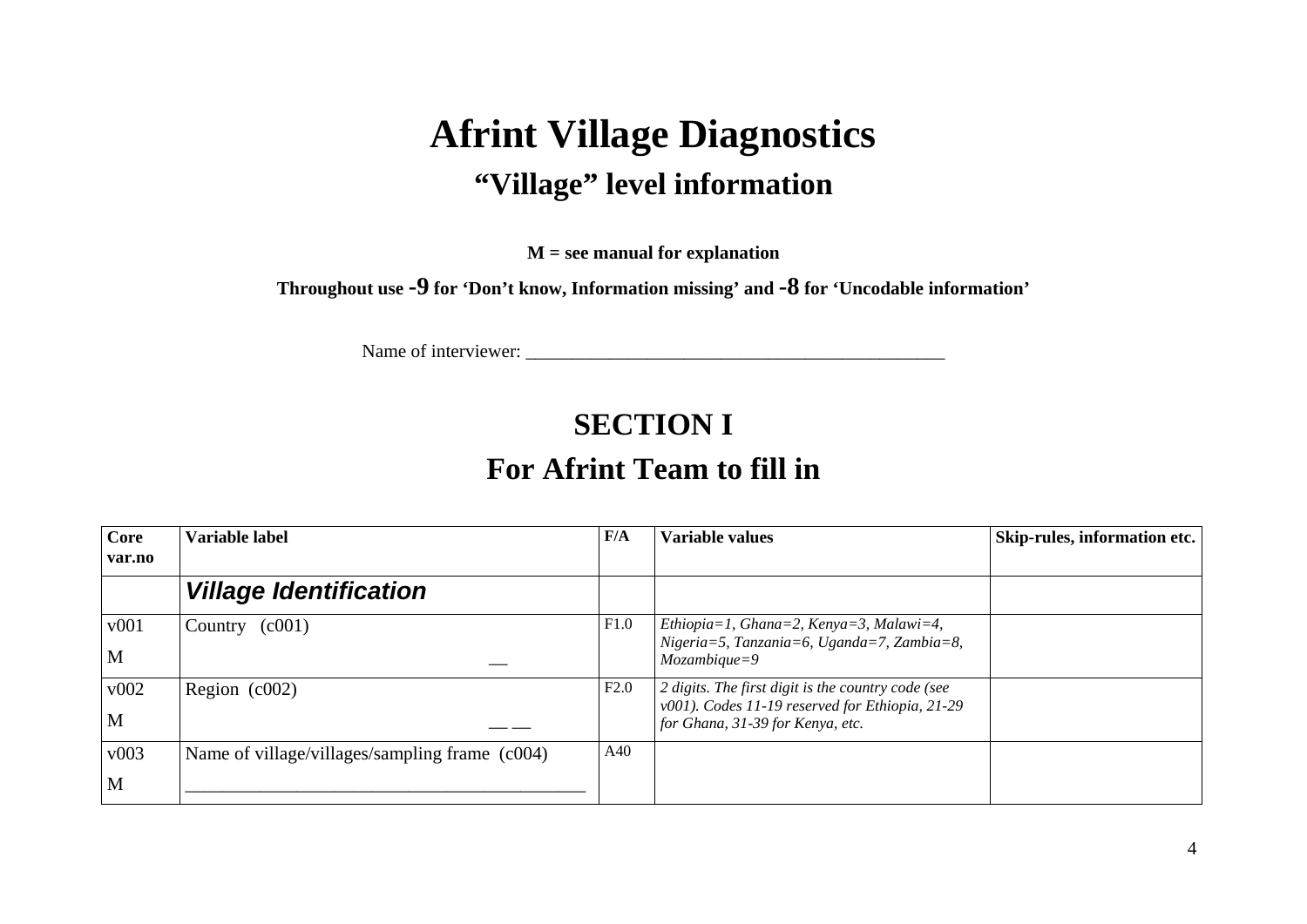| v004         | New village number                               | F3.0 | Enter village identification number:                                                                                                             |                                                                                                  |
|--------------|--------------------------------------------------|------|--------------------------------------------------------------------------------------------------------------------------------------------------|--------------------------------------------------------------------------------------------------|
| $\mathbf{M}$ |                                                  |      | 3 digits. The first digit is the country code (see<br>v001). Codes 101-199 reserved for Ethiopia, 201-<br>299 for Ghana, 301-399 for Kenya, etc. |                                                                                                  |
| v005         | For Afrint I villages: Old village number (c003) | F3.0 |                                                                                                                                                  |                                                                                                  |
| v006         | Village GPS-coordinates:                         |      |                                                                                                                                                  | Enter your position (longitude                                                                   |
| $\mathbf M$  | Latitude:                                        | F4.2 |                                                                                                                                                  | and latitude) in WGS84 (this is<br>standard for all GPS receivers)<br>in this form.              |
| a            | $degrees$ __ minutes                             |      |                                                                                                                                                  |                                                                                                  |
|              | Longitude:                                       |      |                                                                                                                                                  |                                                                                                  |
| $\mathbf b$  | $degrees$ minutes                                | F5.2 |                                                                                                                                                  | The 'Nearest Town GPS-                                                                           |
|              | <b>Nearest Town GPS-coordinates:</b>             |      |                                                                                                                                                  | coordinates' should be<br>identified from the Web before                                         |
|              | Latitude:                                        |      |                                                                                                                                                  | the survey so as to assure that<br>the right village GPS                                         |
| $\mathbf c$  | $legrees$ __ minutes                             | F4.2 |                                                                                                                                                  | coordinates are being entered<br>in this form. The village and<br>town GPS coordinates should in |
|              | Longitude:                                       |      |                                                                                                                                                  | other words be quite close to<br>each other (see Google maps<br>http://earth.google.com/ or      |
| d            | $\frac{1}{2}$ degrees $\frac{1}{2}$ minutes      | F5.2 |                                                                                                                                                  | Tageo http://www.tageo.com<br>$etc.$ )                                                           |
| e            | Name of nearest Town:                            | A40  |                                                                                                                                                  |                                                                                                  |
|              |                                                  |      |                                                                                                                                                  |                                                                                                  |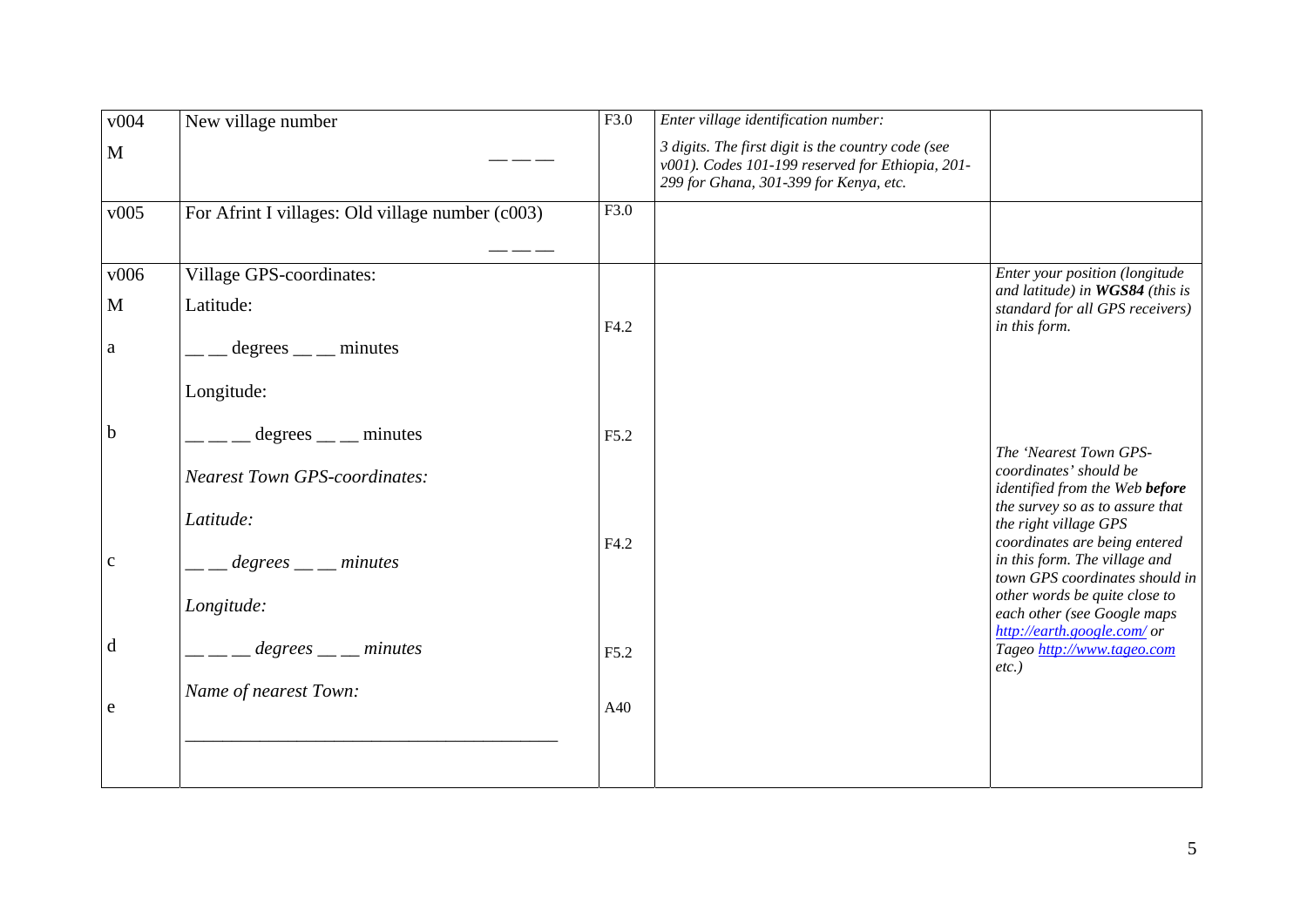### Questions for Afrint team to answer (consult relevant key informants)

Necessary coding will be done after the study.

#### The role of local government and authorities

Name and function/title of respondent(s):

1. Which would you judge are the three most important economic priorities for local politicians and authorities in this village (or the closest political level, e.g. parish etc.)? (e.g. primary schools, health facilities, farmer extension services etc.)

 $\overline{\phantom{a}}$  2.

,我们也不会有什么。""我们的人,我们也不会有什么?""我们的人,我们也不会有什么?""我们的人,我们也不会有什么?""我们的人,我们也不会有什么?""我们的人

 $3.$   $\overline{\phantom{a}1}$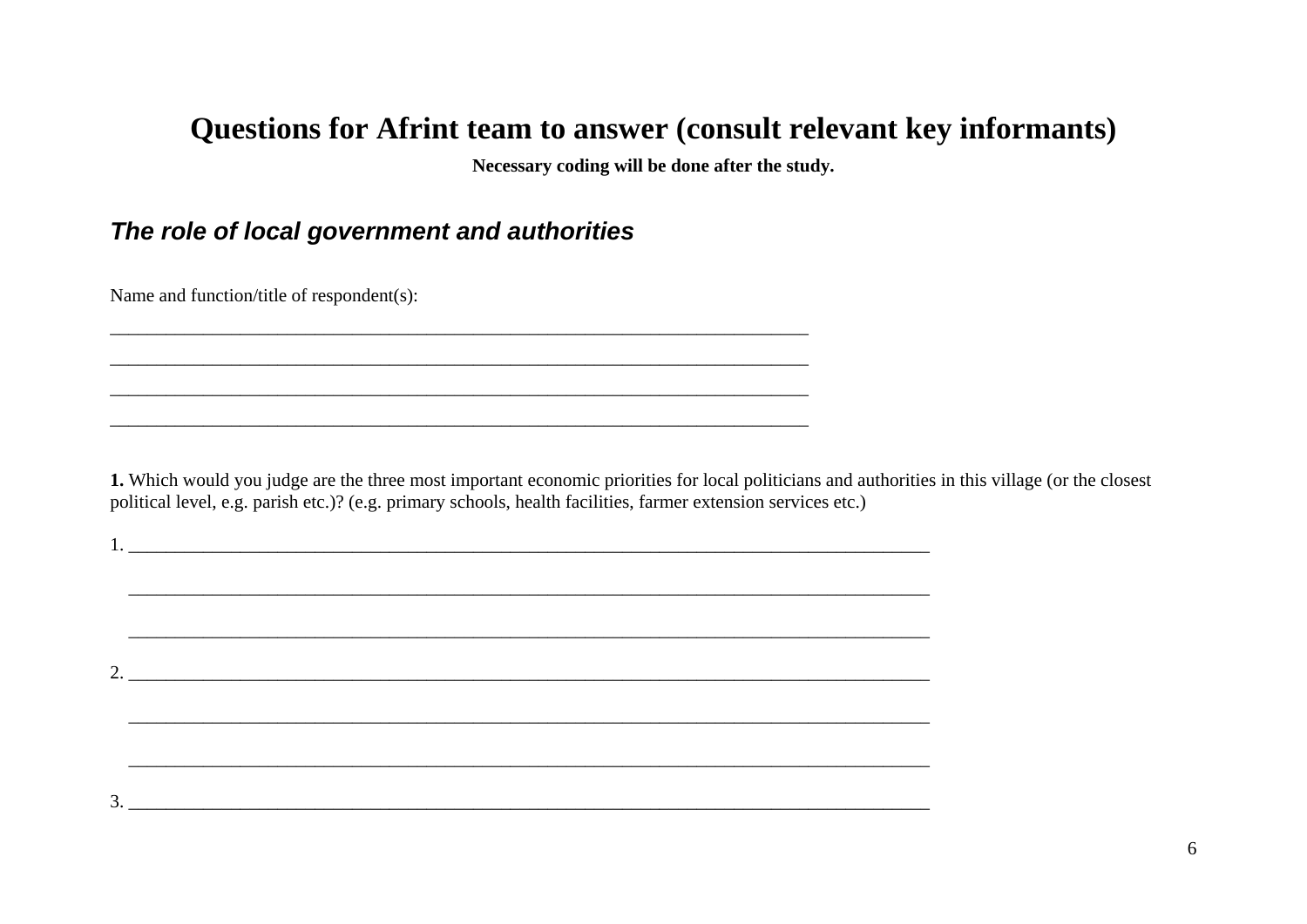**2.** What would you judge is the *specific* role of local government and authorities *in this village* to promote or prevent (a) increased production of staple foods and (b) increased commercialization of smallholder agriculture. Note that this does not concern macro factors operative in all villages, but strictly local factors. Please keep these questions in mind when field working in the village and the fill in the below:

a. Role of local government and authorities in increasing staple food production:

Positive measures and interventions, rank according to importance:

 $\mathcal{L}_\text{max}$  $\mathcal{L}_\mathcal{L} = \{ \mathcal{L}_\mathcal{L} = \{ \mathcal{L}_\mathcal{L} = \{ \mathcal{L}_\mathcal{L} = \{ \mathcal{L}_\mathcal{L} = \{ \mathcal{L}_\mathcal{L} = \{ \mathcal{L}_\mathcal{L} = \{ \mathcal{L}_\mathcal{L} = \{ \mathcal{L}_\mathcal{L} = \{ \mathcal{L}_\mathcal{L} = \{ \mathcal{L}_\mathcal{L} = \{ \mathcal{L}_\mathcal{L} = \{ \mathcal{L}_\mathcal{L} = \{ \mathcal{L}_\mathcal{L} = \{ \mathcal{L}_\mathcal{$  $2.$  $\_$  ,  $\_$  ,  $\_$  ,  $\_$  ,  $\_$  ,  $\_$  ,  $\_$  ,  $\_$  ,  $\_$  ,  $\_$  ,  $\_$  ,  $\_$  ,  $\_$  ,  $\_$  ,  $\_$  ,  $\_$  ,  $\_$  ,  $\_$  ,  $\_$  ,  $\_$  ,  $\_$  ,  $\_$  ,  $\_$  ,  $\_$  ,  $\_$  ,  $\_$  ,  $\_$  ,  $\_$  ,  $\_$  ,  $\_$  ,  $\_$  ,  $\_$  ,  $\_$  ,  $\_$  ,  $\_$  ,  $\_$  ,  $\_$  ,  $3.$ 

1. \_\_\_\_\_\_\_\_\_\_\_\_\_\_\_\_\_\_\_\_\_\_\_\_\_\_\_\_\_\_\_\_\_\_\_\_\_\_\_\_\_\_\_\_\_\_\_\_\_\_\_\_\_\_\_\_\_\_\_\_\_\_\_\_\_\_\_\_\_\_\_\_\_\_\_\_\_\_\_\_\_\_\_\_\_\_

\_\_\_\_\_\_\_\_\_\_\_\_\_\_\_\_\_\_\_\_\_\_\_\_\_\_\_\_\_\_\_\_\_\_\_\_\_\_\_\_\_\_\_\_\_\_\_\_\_\_\_\_\_\_\_\_\_\_\_\_\_\_\_\_\_\_\_\_\_\_\_\_\_\_\_\_\_\_\_\_\_\_\_\_\_\_

\_\_\_\_\_\_\_\_\_\_\_\_\_\_\_\_\_\_\_\_\_\_\_\_\_\_\_\_\_\_\_\_\_\_\_\_\_\_\_\_\_\_\_\_\_\_\_\_\_\_\_\_\_\_\_\_\_\_\_\_\_\_\_\_\_\_\_\_\_\_\_\_\_\_\_\_\_\_\_\_\_\_\_\_\_\_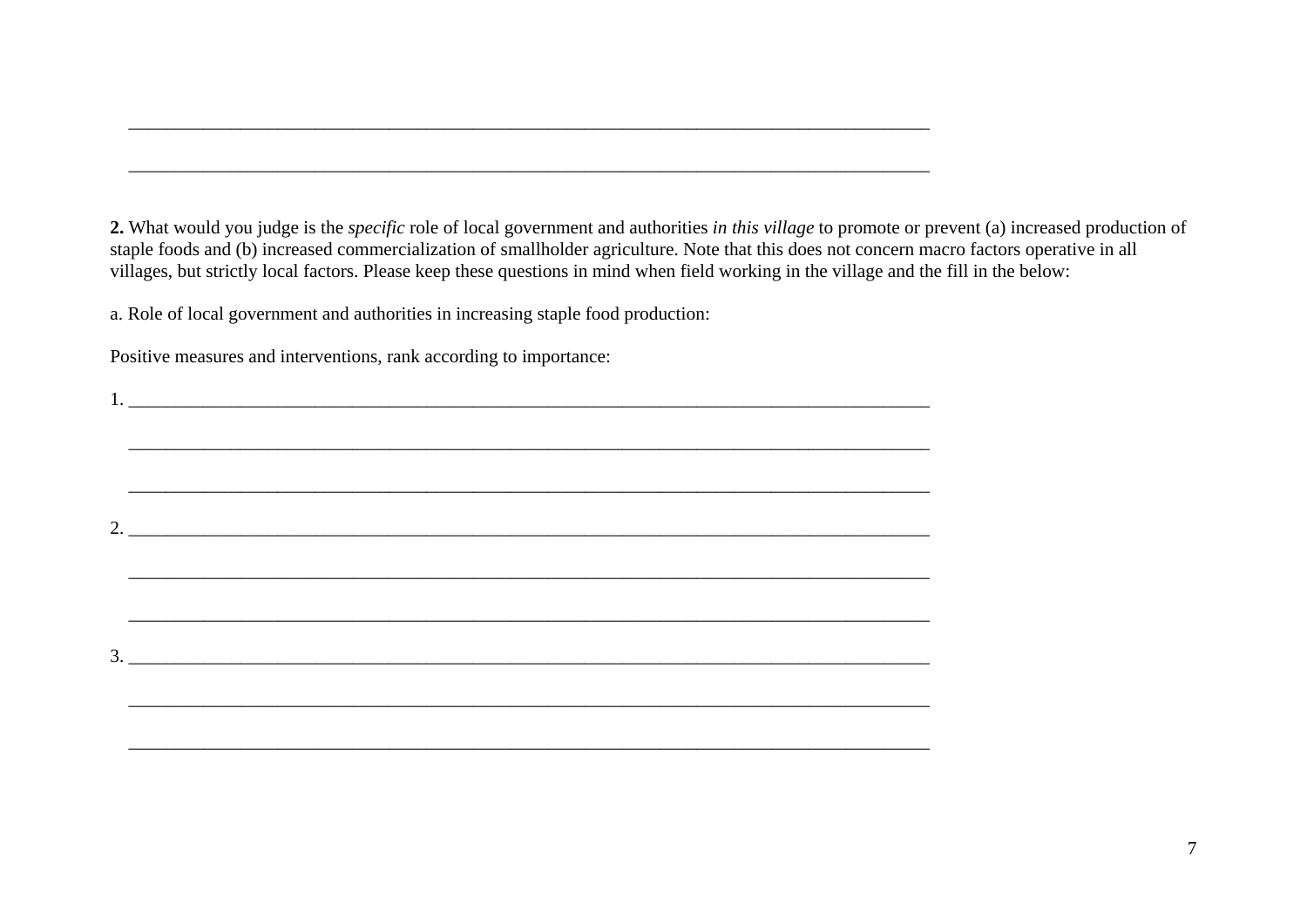| 1. |
|----|
|    |
|    |
|    |
|    |
|    |
| 3. |
|    |
|    |

Negative measures and interventions, rank according to importance:

2. Role of local government and authorities in increasing commercialization of smallholder agriculture:

Positive measures and interventions, rank according to importance: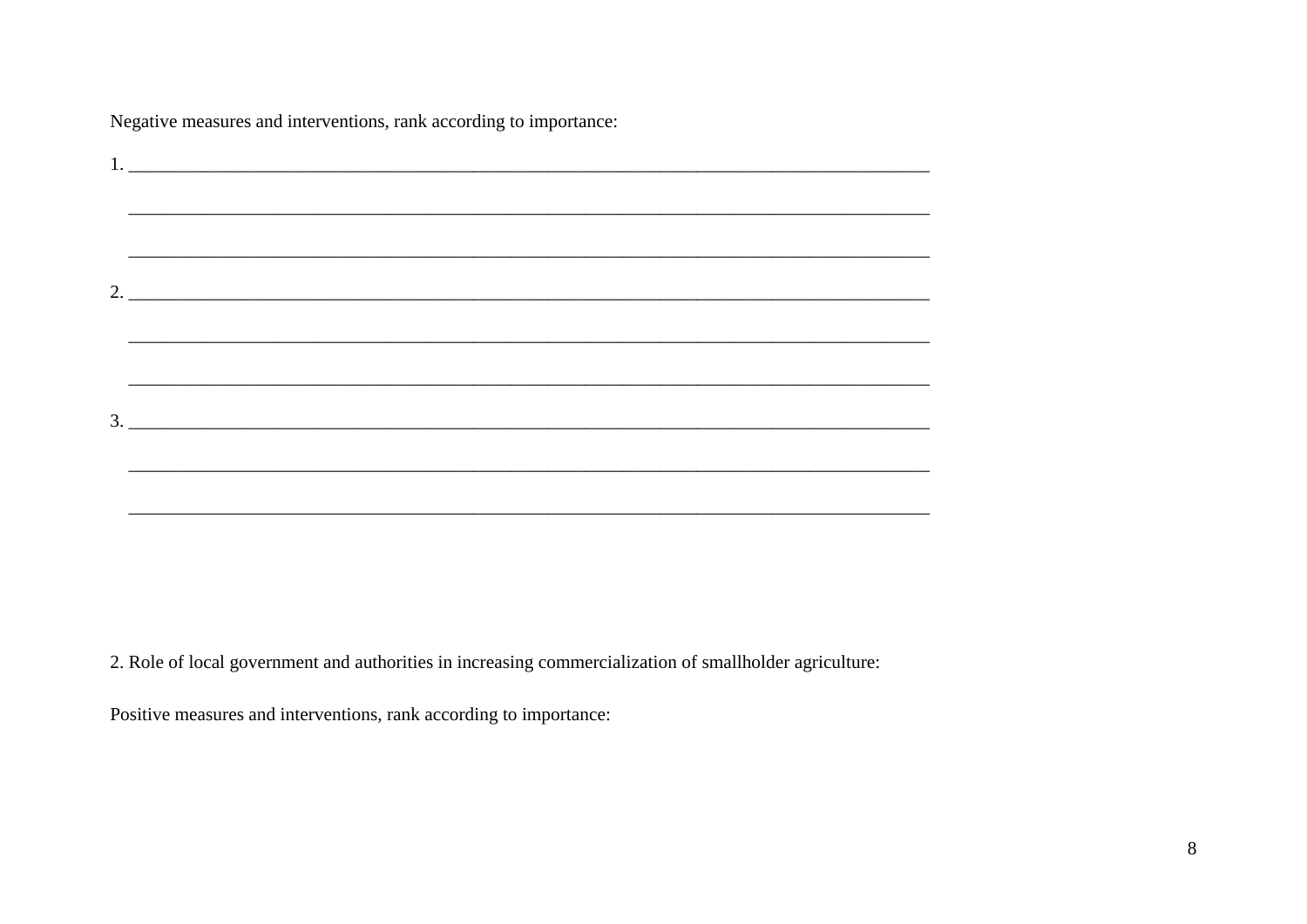| 1. |                                                                                   |
|----|-----------------------------------------------------------------------------------|
|    |                                                                                   |
|    |                                                                                   |
|    |                                                                                   |
|    |                                                                                   |
|    |                                                                                   |
|    |                                                                                   |
|    |                                                                                   |
|    | 2.                                                                                |
|    |                                                                                   |
|    |                                                                                   |
|    |                                                                                   |
|    |                                                                                   |
|    |                                                                                   |
|    |                                                                                   |
|    |                                                                                   |
|    | 3.                                                                                |
|    |                                                                                   |
|    |                                                                                   |
|    |                                                                                   |
|    |                                                                                   |
|    |                                                                                   |
|    |                                                                                   |
|    |                                                                                   |
|    |                                                                                   |
|    | Negative measures and interventions, rank according to importance:                |
|    |                                                                                   |
|    |                                                                                   |
|    |                                                                                   |
|    |                                                                                   |
|    |                                                                                   |
|    | ,我们也不能在这里的时候,我们也不能在这里的时候,我们也不能会在这里的时候,我们也不能会在这里的时候,我们也不能会在这里的时候,我们也不能会在这里的时候,我们也不 |
|    |                                                                                   |
|    |                                                                                   |
|    |                                                                                   |
|    |                                                                                   |
|    |                                                                                   |
|    |                                                                                   |
|    |                                                                                   |
|    |                                                                                   |
|    |                                                                                   |
|    |                                                                                   |
|    |                                                                                   |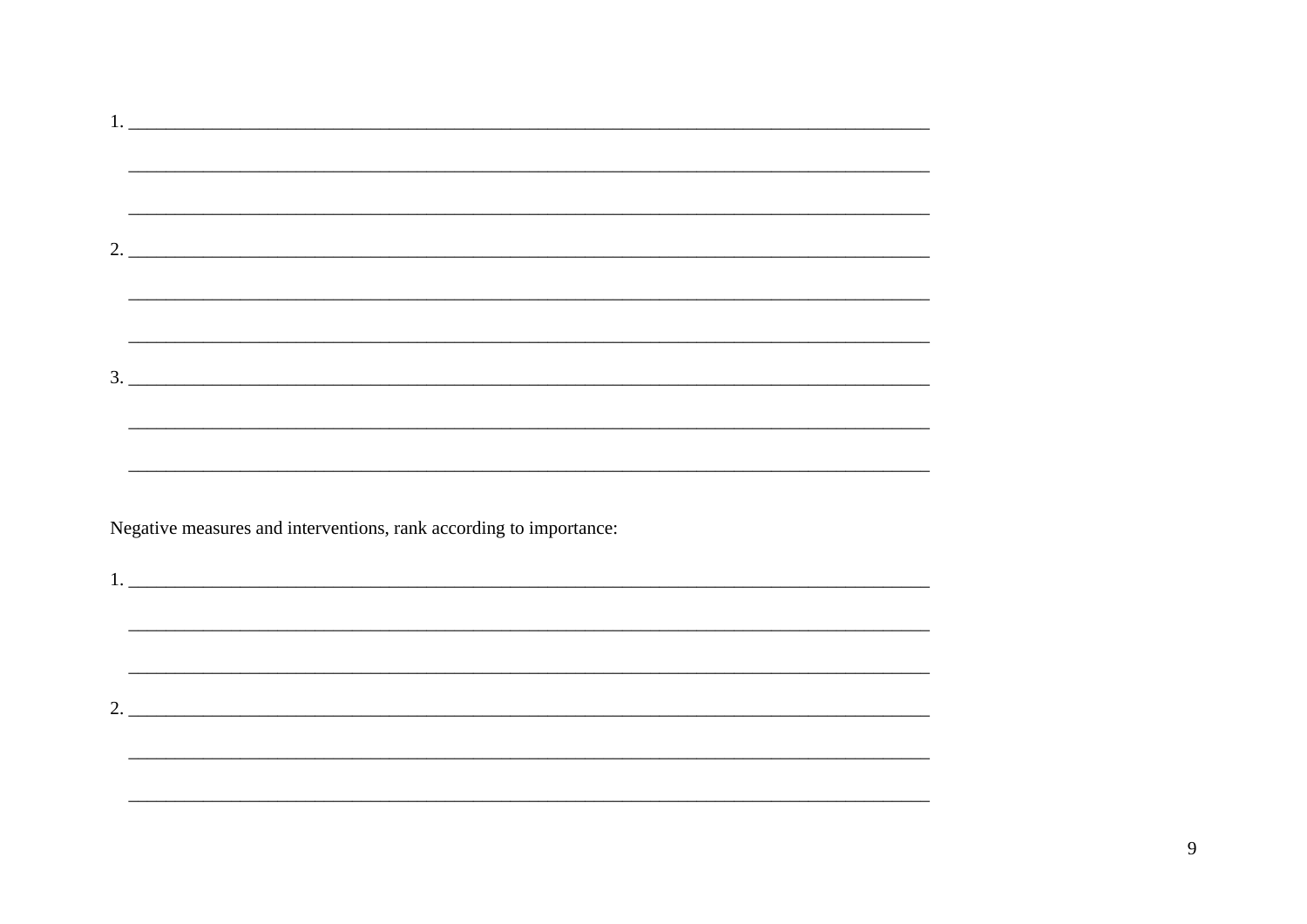### **Questions for Afrint team to answer**

\_\_\_\_\_\_\_\_\_\_\_\_\_\_\_\_\_\_\_\_\_\_\_\_\_\_\_\_\_\_\_\_\_\_\_\_\_\_\_\_\_\_\_\_\_\_\_\_\_\_\_\_\_\_\_\_\_\_\_\_\_\_\_\_\_\_\_\_\_\_\_\_\_\_\_\_\_\_\_\_\_\_\_\_\_\_

\_\_\_\_\_\_\_\_\_\_\_\_\_\_\_\_\_\_\_\_\_\_\_\_\_\_\_\_\_\_\_\_\_\_\_\_\_\_\_\_\_\_\_\_\_\_\_\_\_\_\_\_\_\_\_\_\_\_\_\_\_\_\_\_\_\_\_\_\_\_\_\_\_\_\_\_\_\_\_\_\_\_\_\_\_\_

**Village ranking to be done after completion of survey** 

| Core<br>var.no | Variable label                                                                                                                                                                                                                                                                                                                                                                       | F/A  | <b>Variable values</b> | Skip-rules, information etc. |
|----------------|--------------------------------------------------------------------------------------------------------------------------------------------------------------------------------------------------------------------------------------------------------------------------------------------------------------------------------------------------------------------------------------|------|------------------------|------------------------------|
|                | Summary on agro-ecological<br>potential                                                                                                                                                                                                                                                                                                                                              |      |                        |                              |
| v007           | For the Afrint country team to assess: Agricultural<br>dynamism. Summarising the information on rainfall<br>pattern, the presence of irrigation, soil qualities,<br>topography etc., assess the village in terms of agro-<br>ecological potential using a scale of 1-10, where 1 is<br>representative of the area with the 10 % lowest agro-<br>ecological potential of the country. | F2.0 |                        |                              |

3. \_\_\_\_\_\_\_\_\_\_\_\_\_\_\_\_\_\_\_\_\_\_\_\_\_\_\_\_\_\_\_\_\_\_\_\_\_\_\_\_\_\_\_\_\_\_\_\_\_\_\_\_\_\_\_\_\_\_\_\_\_\_\_\_\_\_\_\_\_\_\_\_\_\_\_\_\_\_\_\_\_\_\_\_\_\_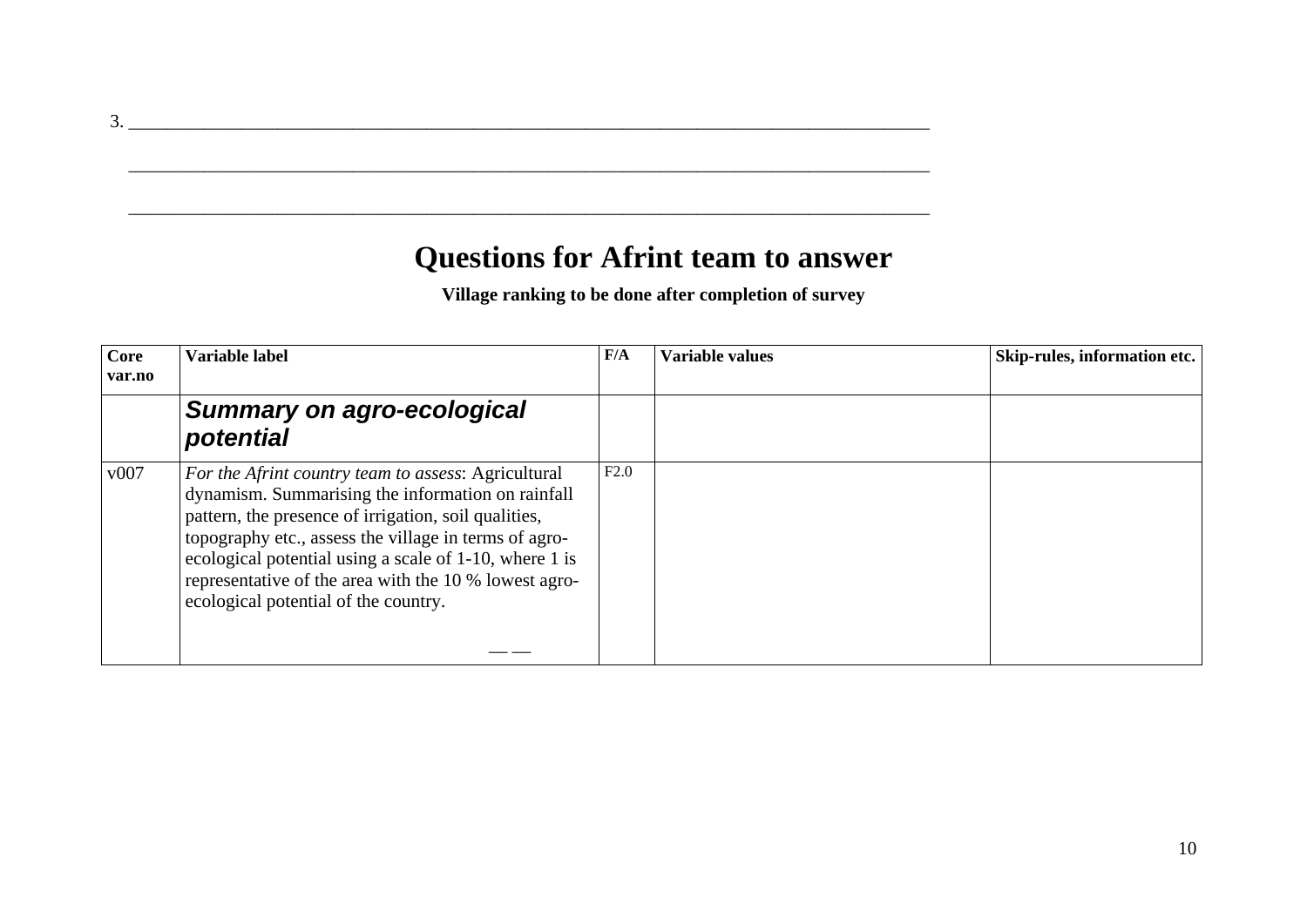## **SECTION II**

## **Questions for the village chief or corresponding person (e.g. local council chairman) to answer**

Name and function/title of respondent(s):

\_\_\_\_\_\_\_\_\_\_\_\_\_\_\_\_\_\_\_\_\_\_\_\_\_\_\_\_\_\_\_\_\_\_\_\_\_\_\_\_\_\_\_\_\_\_\_\_\_\_\_\_\_\_\_\_\_\_\_\_\_\_\_\_\_\_\_\_\_\_\_\_\_\_\_

\_\_\_\_\_\_\_\_\_\_\_\_\_\_\_\_\_\_\_\_\_\_\_\_\_\_\_\_\_\_\_\_\_\_\_\_\_\_\_\_\_\_\_\_\_\_\_\_\_\_\_\_\_\_\_\_\_\_\_\_\_\_\_\_\_\_\_\_\_\_\_\_\_\_\_  $\mathcal{L}_\text{max} = \mathcal{L}_\text{max} = \mathcal{L}_\text{max} = \mathcal{L}_\text{max} = \mathcal{L}_\text{max} = \mathcal{L}_\text{max} = \mathcal{L}_\text{max} = \mathcal{L}_\text{max} = \mathcal{L}_\text{max} = \mathcal{L}_\text{max} = \mathcal{L}_\text{max} = \mathcal{L}_\text{max} = \mathcal{L}_\text{max} = \mathcal{L}_\text{max} = \mathcal{L}_\text{max} = \mathcal{L}_\text{max} = \mathcal{L}_\text{max} = \mathcal{L}_\text{max} = \mathcal{$ 

| Core         | Variable label                                      | F/A  | <b>Variable values</b> | Skip-rules etc. |
|--------------|-----------------------------------------------------|------|------------------------|-----------------|
| var.no       |                                                     |      |                        |                 |
|              | <b>General Village characteristics</b>              |      |                        |                 |
|              |                                                     |      |                        |                 |
|              | Population size and land use                        |      |                        |                 |
| $\mathbf{M}$ | Approximate population of village (sampling frame), | F5.0 |                        |                 |
| v008         | no. of households. $(c005)$                         |      |                        |                 |
| v009         | No. of male headed households $(c006)$ ____         |      |                        |                 |
| v010         | No. of female headed households $(c007)$ ____       |      |                        |                 |
| $\sqrt{011}$ | No. of child headed households                      |      |                        |                 |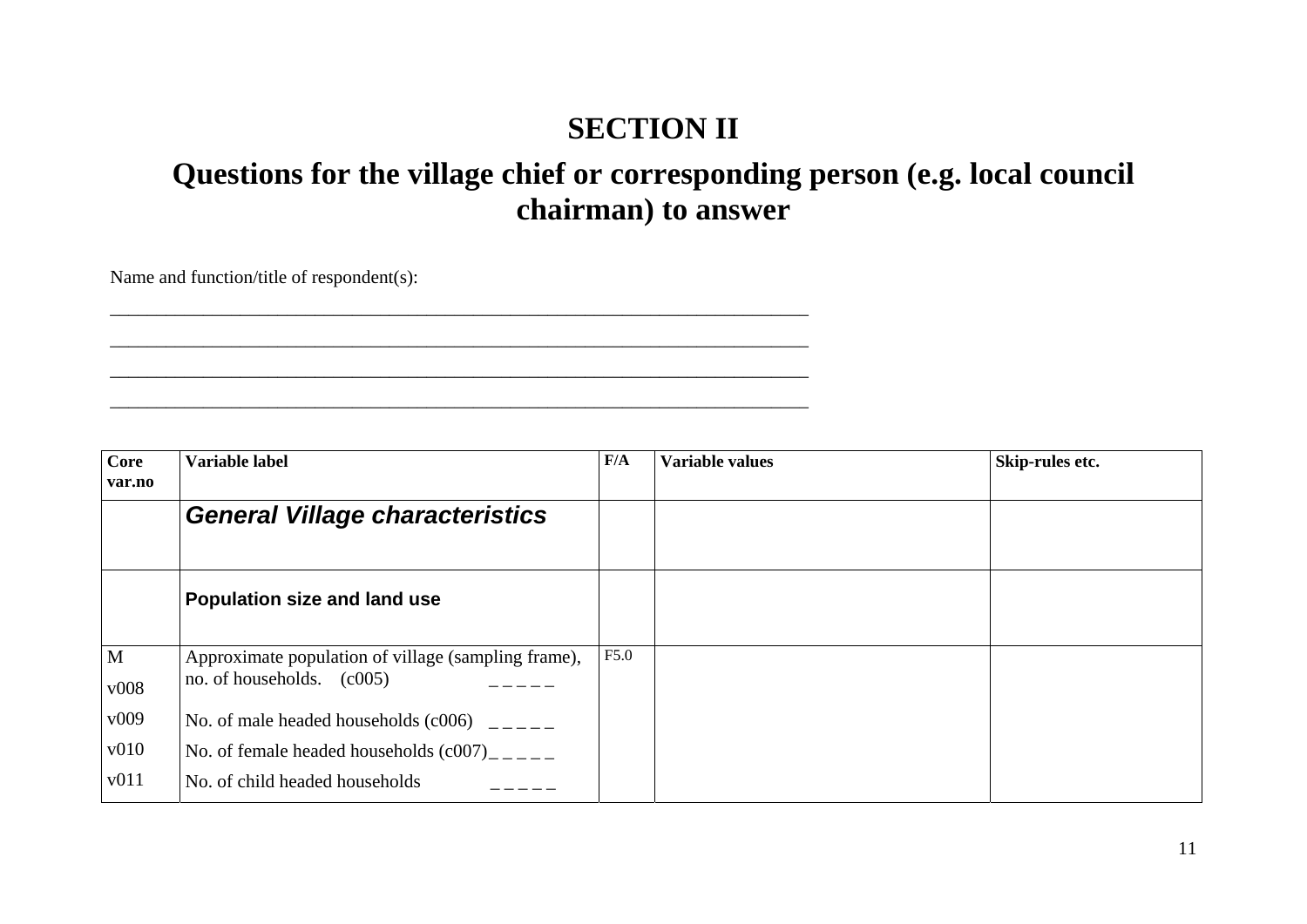|      | Ethnic composition of village population – names:    | A40  |                                |  |
|------|------------------------------------------------------|------|--------------------------------|--|
| v012 |                                                      |      |                                |  |
| v013 |                                                      |      |                                |  |
| v014 |                                                      |      |                                |  |
| v015 |                                                      |      |                                |  |
| v016 |                                                      |      |                                |  |
|      | Ethnic composition of village population - per cent: | F3.0 |                                |  |
| v017 | $1st$ ethnic group<br>$-  \frac{9}{6}$               |      |                                |  |
| v018 | $- - -$ %<br>$2nd$ ethnic group                      |      |                                |  |
| v019 | $- - -$ %<br>$3rd$ ethnic group                      |      |                                |  |
| v020 | $- - -$ %<br>$4th$ ethnic group                      |      |                                |  |
| v021 | $- - -$ %<br>$5th$ ethnic group                      |      |                                |  |
| v022 | $  \frac{\%}{\%}$<br>other groups                    |      |                                |  |
|      | Ethnic composition of village population –           | F1.0 | $I = Farming only$             |  |
|      | specialization of ethnic groups:                     |      | $2 =$ Pastoralism only         |  |
| v023 | $1st$ ethnic group                                   |      | $3 =$ Agricultural labour only |  |
| v024 | $2nd$ ethnic group                                   |      | $4 = Non-farm only$            |  |
| v025 | $3rd$ ethnic group                                   |      | $5 = Mixed$                    |  |
| v026 | $4th$ ethnic group                                   |      |                                |  |
| v027 | $5th$ ethnic group                                   |      |                                |  |
| v028 | other groups                                         |      |                                |  |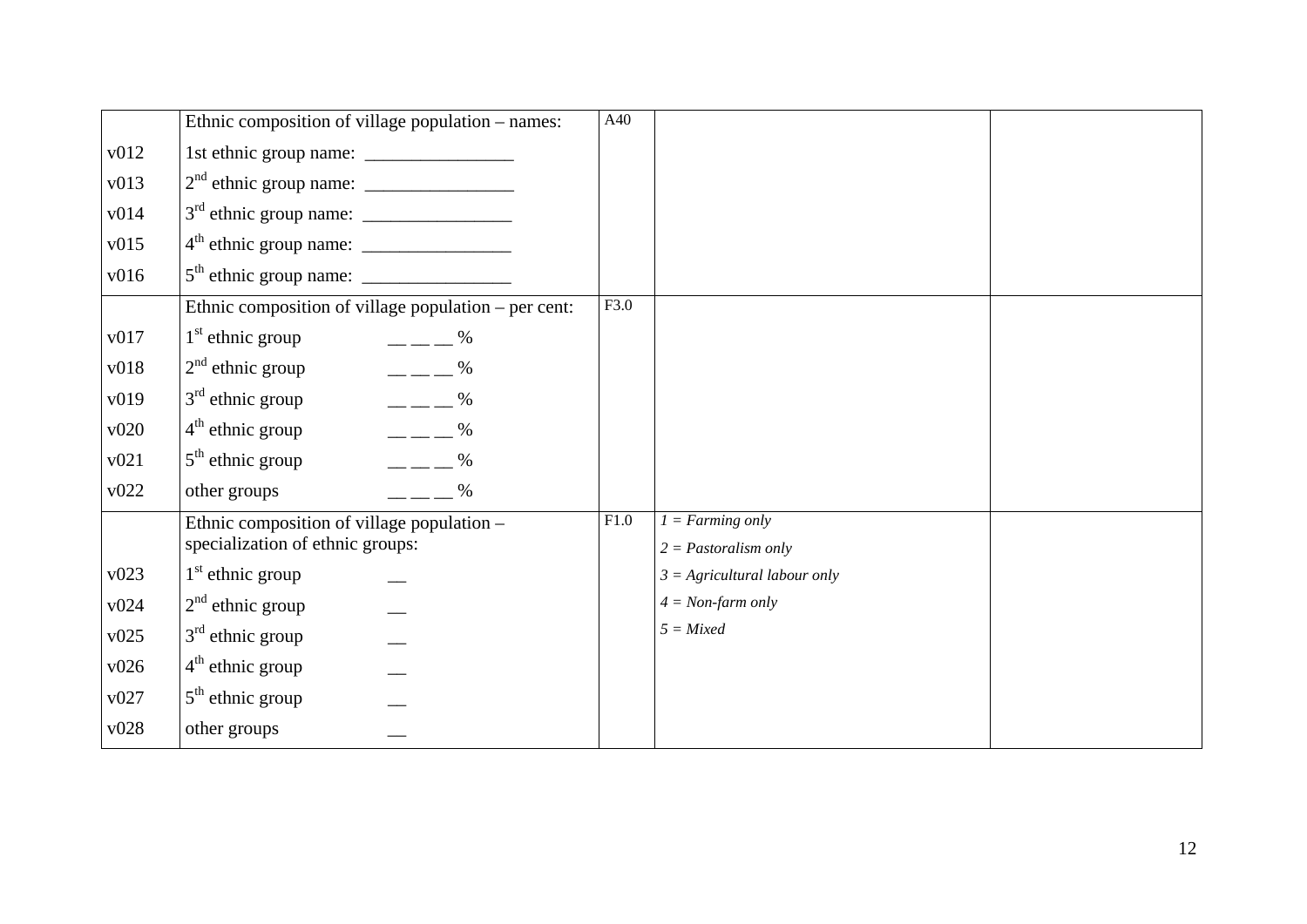| v029<br>v030<br>v031<br>v032<br>v033<br>v034 | To investigator: Ethnic composition of village<br>population – codes to be used in household survey:<br>$1st$ ethnic group<br>$\frac{1}{2}$ = $\frac{1}{2}$ code<br>$2nd$ ethnic group<br>$   2$<br>$   3$<br>$3rd$ ethnic group<br>$- - 4$<br>$4th$ ethnic group<br>$  5$<br>$5th$ ethnic group<br>Other groups<br>6                                                                                                                                                                                                                                                                                                                                                                   | F4.0 | The first three digits should be the new village<br>number ( $v004$ ), while the last digit is the ethnic<br>group $(1-6)$ . |  |
|----------------------------------------------|-----------------------------------------------------------------------------------------------------------------------------------------------------------------------------------------------------------------------------------------------------------------------------------------------------------------------------------------------------------------------------------------------------------------------------------------------------------------------------------------------------------------------------------------------------------------------------------------------------------------------------------------------------------------------------------------|------|------------------------------------------------------------------------------------------------------------------------------|--|
| v035                                         | At the micro level ( $d022$ , $607$ ff) we define the<br>household from the viewpoint of consumption (i.e.<br>"people who eat from the same pot and sleep under<br>the same roof/in the same dwelling"). We furthermore<br>assume that this unit is also a production unit, i.e.<br>running a farm. Thus we assume an overlap between<br>the household and the farm. We could have used<br>other definitions and assumptions, for example that<br>the household is defined from the view of production,<br><i>i.e.</i> as farming together.<br>Question to Afrint partners: Does the assumption of<br>an overlap between household and farm suit the<br>context in this village or not? | F1.0 | $yes = 1, no = 0$                                                                                                            |  |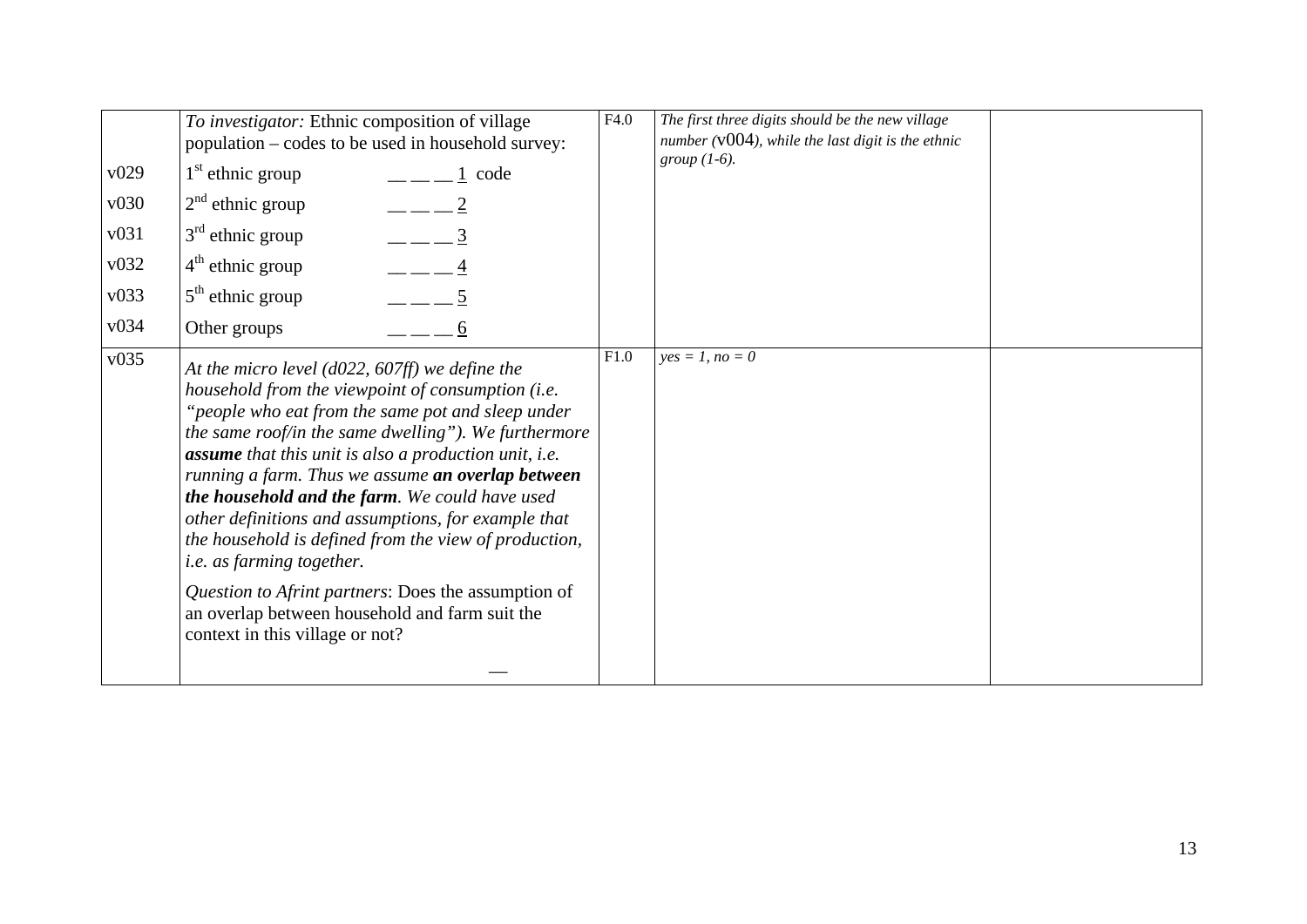|                      | If not: Specify in detail in a text file in what way the<br>chosen assumption violates in this village.                                                                                    | ---  | Not to be coded<br>(Necessary coding will be done after the study.) |                                                                    |
|----------------------|--------------------------------------------------------------------------------------------------------------------------------------------------------------------------------------------|------|---------------------------------------------------------------------|--------------------------------------------------------------------|
| v036<br>$\mathbf{M}$ | Which is the local concept for 'exchange labour' in<br>this village? (This will be used in the household<br>survey)<br>See manual for elaboration on what we mean by<br>'exchange labour'. | A40  |                                                                     |                                                                    |
|                      | Infrastructure                                                                                                                                                                             |      |                                                                     |                                                                    |
| v037                 | What is the distance from the village centre to the<br>nearest all-weather road? (c024)<br>km                                                                                              | F2.0 |                                                                     | Refer to village centre<br>designated by the team (see<br>manual). |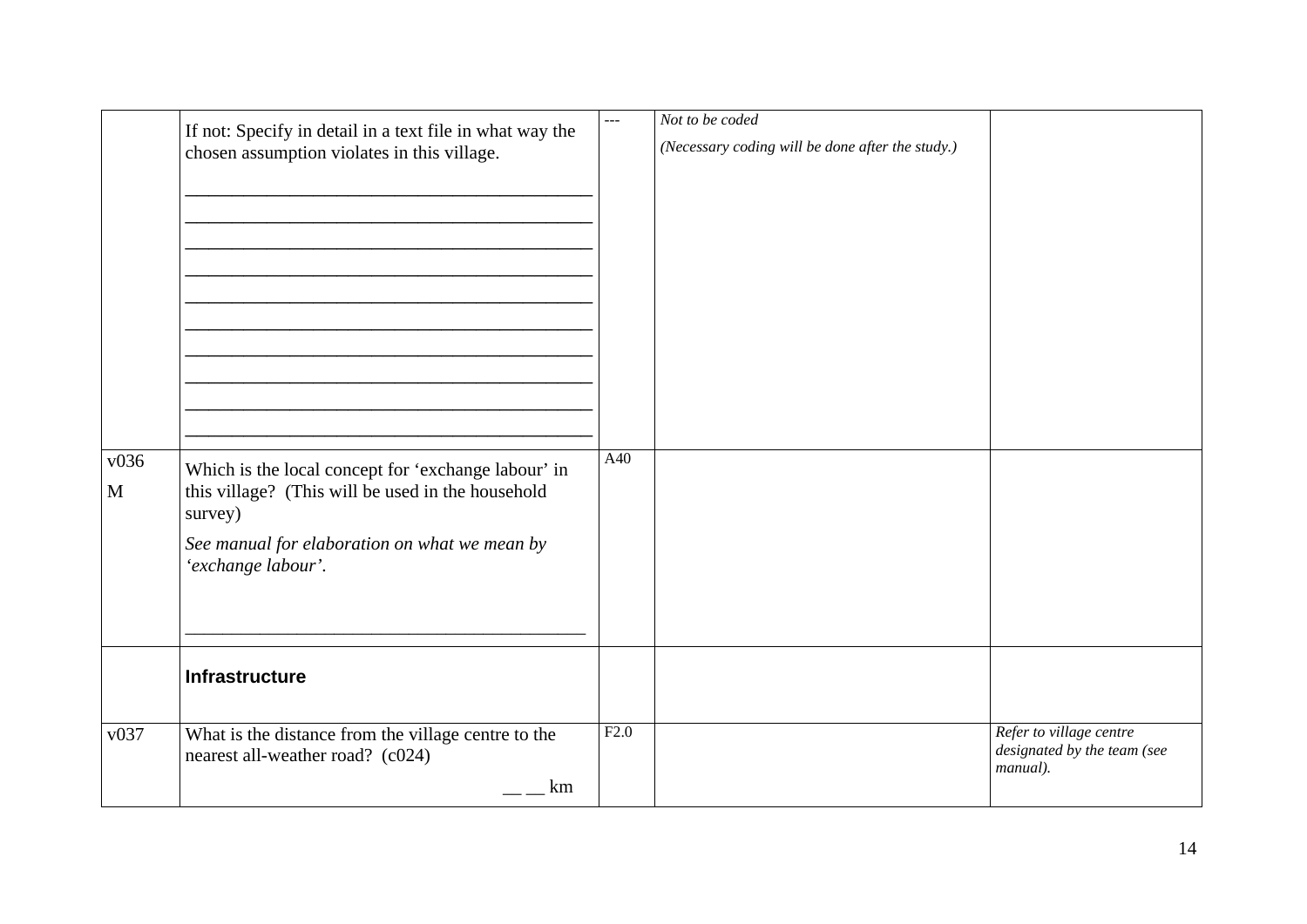| v038                | What is the distance from the village centre to the<br>nearest place serviced by public transport? (c023a)<br>km | F2.0 | For villages directly serviced by public transport<br>write 0 km                                                       |                        |
|---------------------|------------------------------------------------------------------------------------------------------------------|------|------------------------------------------------------------------------------------------------------------------------|------------------------|
| v039                | How often is this place serviced by public transport?<br>(c023b)                                                 | F1.0 | $0=$ no public transport available<br>$l = monthly$<br>$2 = \text{weakly}$<br>$3 = daily$<br>$4=$ more than once a day |                        |
|                     | <b>Land and land tenure</b>                                                                                      |      |                                                                                                                        |                        |
| v040<br>$\mathbf M$ | How many migrants have arrived in the village since<br>2002, seeking land?                                       | F3.0 |                                                                                                                        | If "0", skip to $v045$ |
| v041                | Out of these, how many migrants have arrived in the<br>village in the past year, seeking land?                   | F2.0 |                                                                                                                        |                        |
| v042                | Where do they come from?                                                                                         | F1.0 | $1 =$ neighbouring rural areas<br>$2$ =other rural areas<br>3=return migration from urban areas                        |                        |
| v043                | Are recent migrants of a different ethnicity than the<br>majority of residents in the village?                   | F1.0 | $yes = 1, no = 0$                                                                                                      |                        |
| v044                | Do recent migrants have other sources of income than<br>the majority of the resident population?                 | F1.0 | $yes = 1, no = 0$                                                                                                      |                        |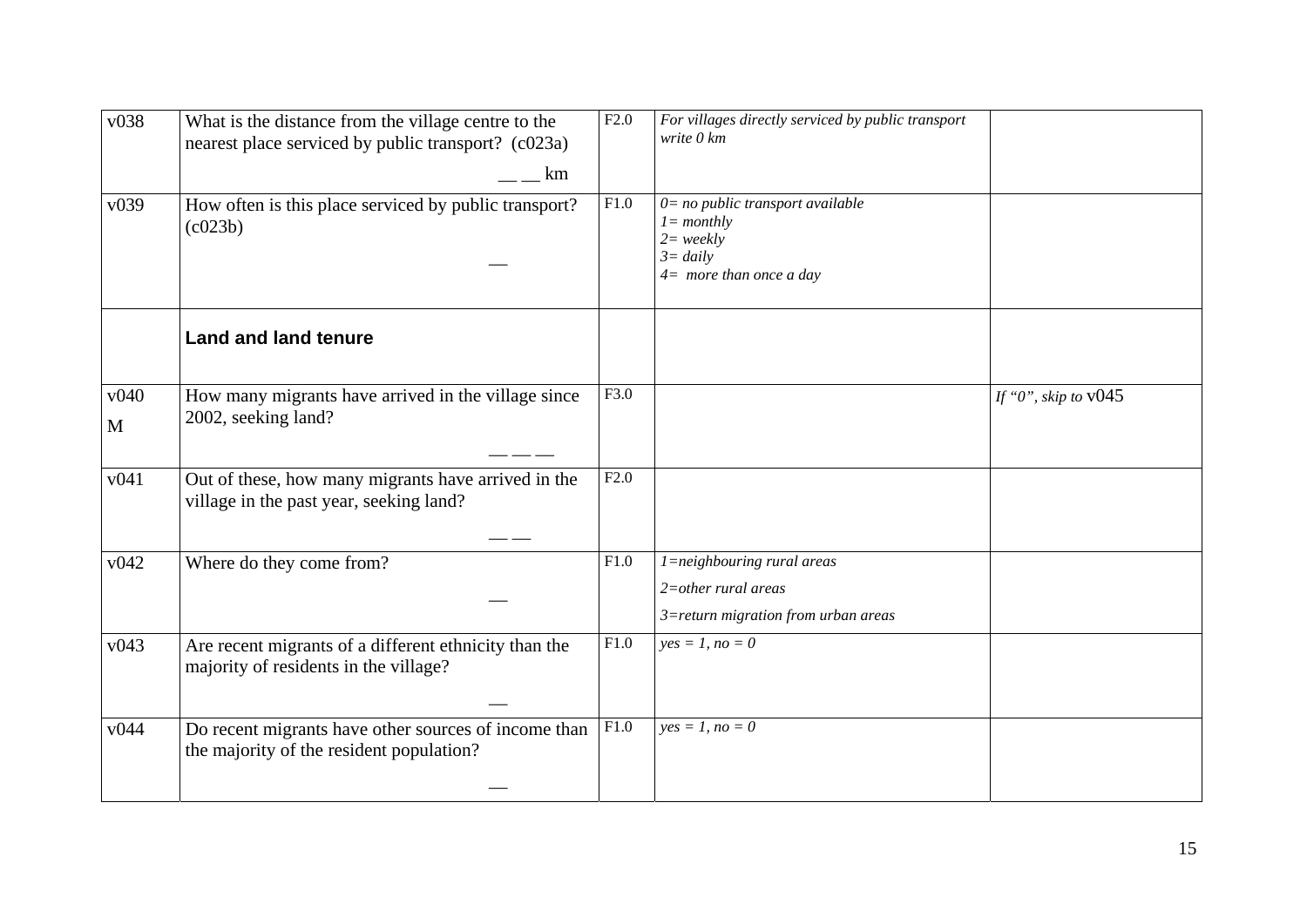| v045 | How do or would recent migrants attain land in the<br>village?                              | $\overline{F1.0}$ | $1 =$ They are allocated land not previously cultivated<br>$2 = They$ are allocated family land<br>$3 =$ They inherit land already under cultivation<br>$4 = They$ purchase land<br>5=They borrow/rent land |                         |
|------|---------------------------------------------------------------------------------------------|-------------------|-------------------------------------------------------------------------------------------------------------------------------------------------------------------------------------------------------------|-------------------------|
| v046 | Do migrants attain land of the same quality as resident $ F1.0\rangle$<br>households?       |                   | $yes = 1, no = 0$                                                                                                                                                                                           |                         |
| v047 | Are migrant land rights circumscribed in any way?                                           | F1.0              | $ves = 1, no = 0$                                                                                                                                                                                           |                         |
| v048 |                                                                                             | A80               |                                                                                                                                                                                                             |                         |
| v049 | Do persons not resident in this village own land here?                                      | F1.0              | $yes = 1, no = 0$                                                                                                                                                                                           | If 'no', skip to $v055$ |
|      | If yes: How is such land used?                                                              | $\overline{F1.0}$ | $ves = 1, no = 0$                                                                                                                                                                                           |                         |
| v050 | It is used by the community on the condition that the<br>owner has primary use rights to it |                   |                                                                                                                                                                                                             |                         |
| v051 | It is used by relatives of the owner                                                        |                   |                                                                                                                                                                                                             |                         |
| v052 | It is rented to other farmers                                                               |                   |                                                                                                                                                                                                             |                         |
| v053 | It lays fallow                                                                              |                   |                                                                                                                                                                                                             |                         |
| v054 | Where do the majority of such non-resident<br>landowners reside?                            | F1.0              | $l = in$ neighbouring villages<br>$2$ =other rural areas<br>$3 =$ small towns in district                                                                                                                   |                         |
|      |                                                                                             |                   | $4$ =major urban areas<br>$5 = capital city$                                                                                                                                                                |                         |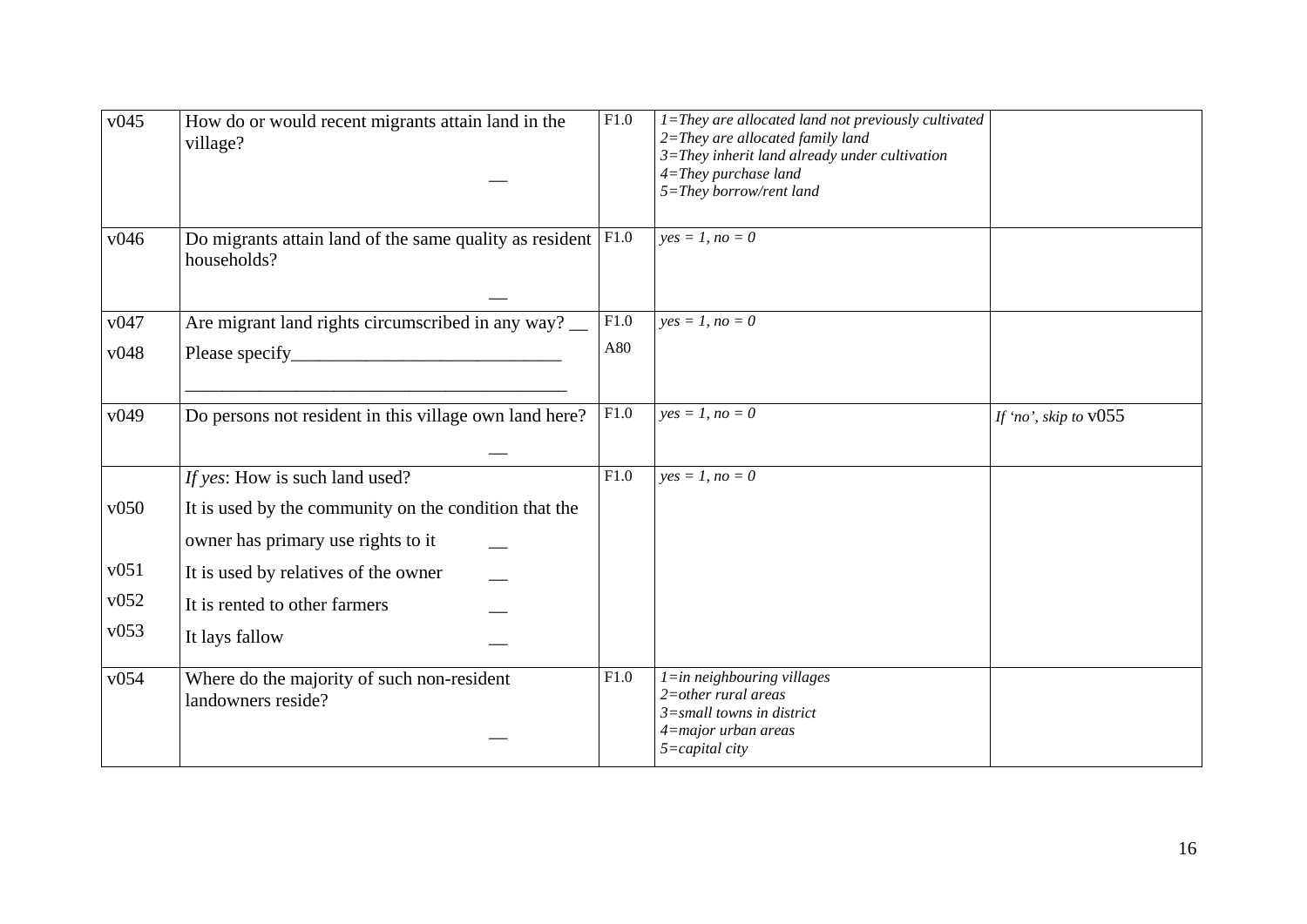| v055      | Are there any small-scale farmers in this village who<br>hold a formal title or registration of their land? | F1.0 | $yes = 1, no = 0$                                                                                                                                                                                                                                                                                        |                         |
|-----------|-------------------------------------------------------------------------------------------------------------|------|----------------------------------------------------------------------------------------------------------------------------------------------------------------------------------------------------------------------------------------------------------------------------------------------------------|-------------------------|
| v056      | How much of the land in this village currently lays<br>fallow?<br>%                                         | F2.0 |                                                                                                                                                                                                                                                                                                          |                         |
| v057      | What proportion of farmers in this village do regularly<br>put part of their land in fallow?<br>$\%$        | F3.0 |                                                                                                                                                                                                                                                                                                          |                         |
| v058      | For how many months does land usually lay fallow?<br>months                                                 | F2.0 |                                                                                                                                                                                                                                                                                                          |                         |
| v059      | During the past ten years, how has the length of fallow $ F1.0\rangle$<br>changed?                          |      | 1=the fallow period has become shorter/decreased<br>$2 = no change$<br>$3$ =the fallow period has become longer/increased                                                                                                                                                                                |                         |
| v060      | What is the <i>main</i> reason for letting land lay fallow?                                                 | F1.0 | $0$ =land does not lay fallow<br>$1$ =land is set aside: cultivation does not make<br>economic sense<br>2=short term fallowing for soil fertility<br>rehabilitation<br>$3 =$ land is freely available<br>4=conflicts over land prevents cultivation<br>5=long term soil depletion<br>6=not enough labour |                         |
| v061<br>M | Does the village have any landless households?                                                              | F1.0 | $yes = 1, no = 0$                                                                                                                                                                                                                                                                                        | If 'no', skip to $v069$ |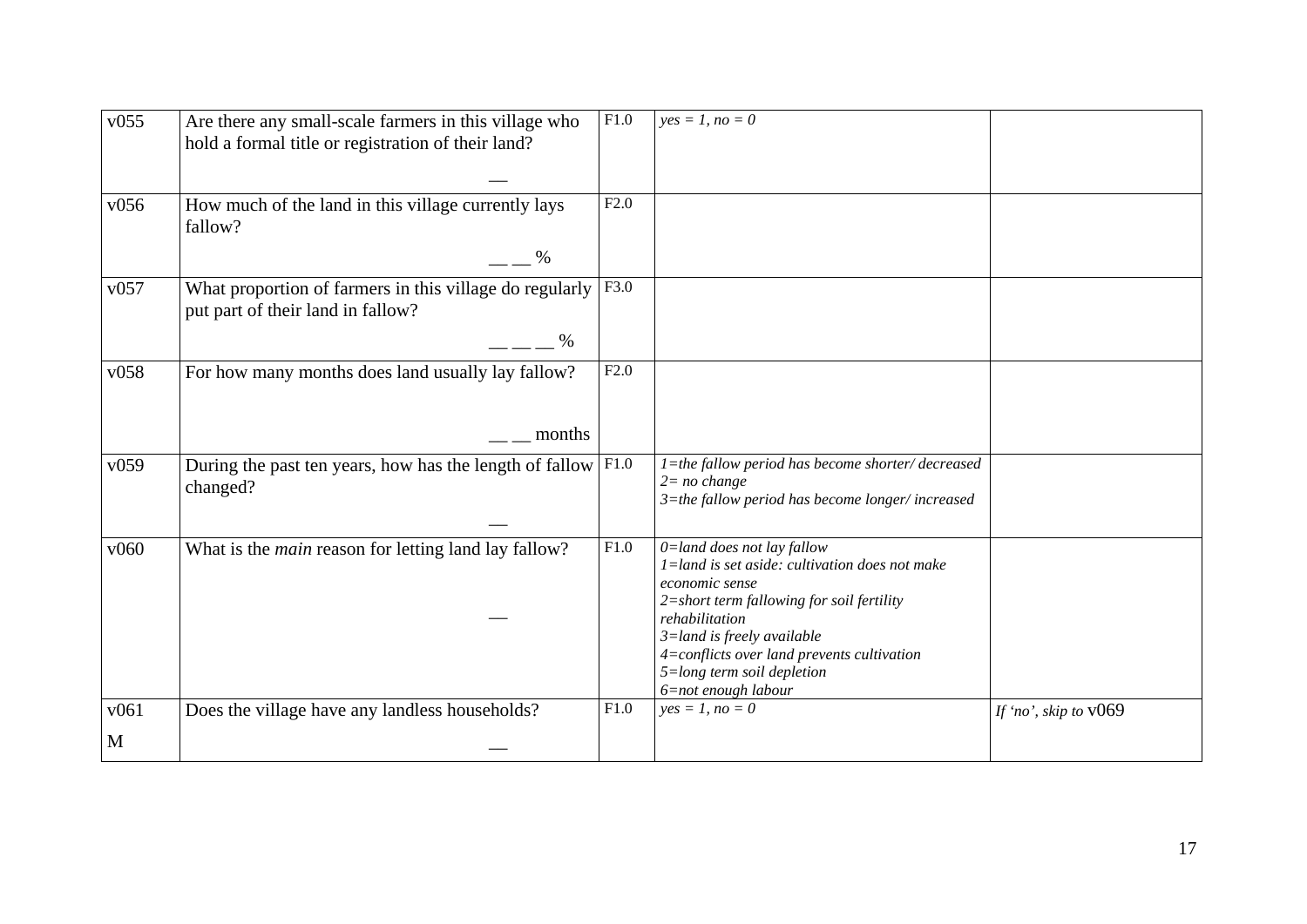| v062 | How many landless households do you estimate that<br>the village has?                                                               | F3.0 |                   |                                                                                 |
|------|-------------------------------------------------------------------------------------------------------------------------------------|------|-------------------|---------------------------------------------------------------------------------|
|      | What proportion of the landless households are                                                                                      | F2.0 |                   | Consider these categories<br>separately, i.e. they should not<br>add up to 100% |
| v063 | Female headed?<br>$\%$                                                                                                              |      |                   |                                                                                 |
| v064 | $\%$<br>Landless, agricultural labour?                                                                                              |      |                   |                                                                                 |
|      | What are the reasons for landlessness?                                                                                              | F1.0 | $yes = 1, no = 0$ |                                                                                 |
| v065 | Land scarcity                                                                                                                       |      |                   |                                                                                 |
| v066 | Migration has led to forfeiting of usufruct land rights                                                                             |      |                   |                                                                                 |
| v067 | Lack of income prevents cultivation of land, leading<br>to forfeiting of usufruct land rights                                       |      |                   |                                                                                 |
| v068 | Women loose their land upon divorce/widowhood                                                                                       |      |                   |                                                                                 |
| v069 | To investigator: How many of the households in this<br>village do you classify as poor according to the 1 USD<br>per day criterion? | F3.0 |                   |                                                                                 |
| v070 | To investigator: What proportion of the poor<br>households are landless?                                                            | F3.0 |                   |                                                                                 |
|      | $\frac{0}{0}$                                                                                                                       |      |                   |                                                                                 |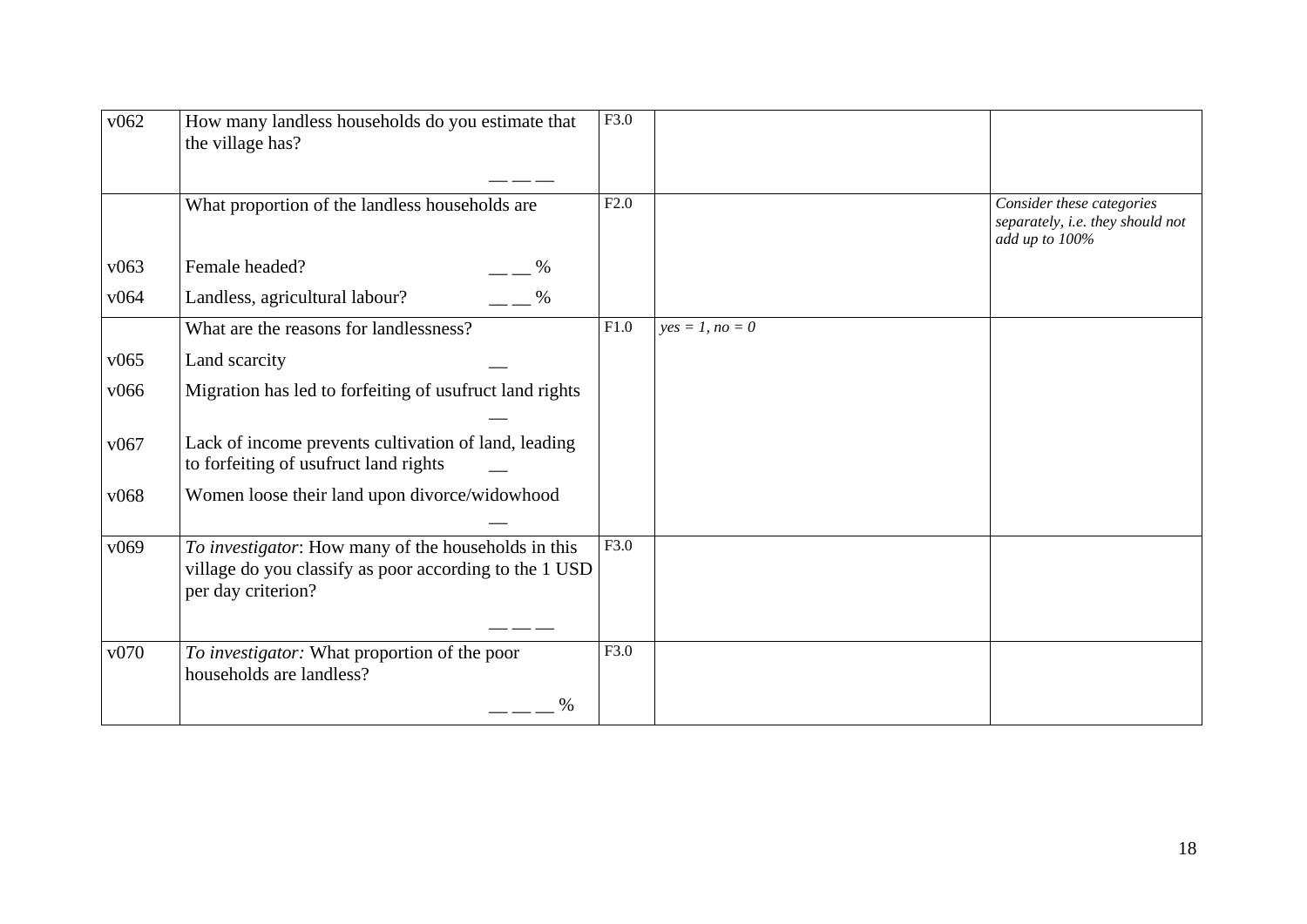|           | Agricultural dynamism: agro-<br>ecology and environmental<br>problems                                                    |      |                                                                                                                                                                                                                                                                                                                                              |                                                                                                             |
|-----------|--------------------------------------------------------------------------------------------------------------------------|------|----------------------------------------------------------------------------------------------------------------------------------------------------------------------------------------------------------------------------------------------------------------------------------------------------------------------------------------------|-------------------------------------------------------------------------------------------------------------|
| v071<br>M | How much of the land presently under cultivation is<br>irrigated? $(c015)$<br>%                                          | F2.0 | If no irrigation, indicate '0'                                                                                                                                                                                                                                                                                                               | Irrigation is here referring to<br>land subject to some kind of<br>water control.<br>If '0', skip to $v075$ |
| v072      | How has the area under irrigation changed since<br>2002? (c015a)                                                         | F1.0 | 0=irrigated area has decreased<br>$1 =$ irrigated area has remained the same<br>2=irrigated area has increased                                                                                                                                                                                                                               |                                                                                                             |
| v073      | What is the highest level of management regulating<br>irrigation in the village? (c016a)                                 | F1.0 | $l = Small-scale, farmer constructed, water control$<br>devices managed by individual households.<br>2= Small-scale, farmer constructed, water control<br>devices managed by associations of households at<br>local level.<br>3=Large-scale systems, constructed and managed<br>by supravillage organisations at district or state<br>level. |                                                                                                             |
| v074      | Which of the following agents has <b>mainly</b> been<br>responsible for changes in irrigated area since 2002?<br>(c016b) | F1.0 | 1= Small-scale, farmer constructed, water control<br>devices managed by individual households.<br>2= Small-scale, farmer constructed, water control<br>devices managed by associations of households at<br>local level.<br>3=Large-scale systems, constructed and managed<br>by supravillage organisations at district or state<br>level.    |                                                                                                             |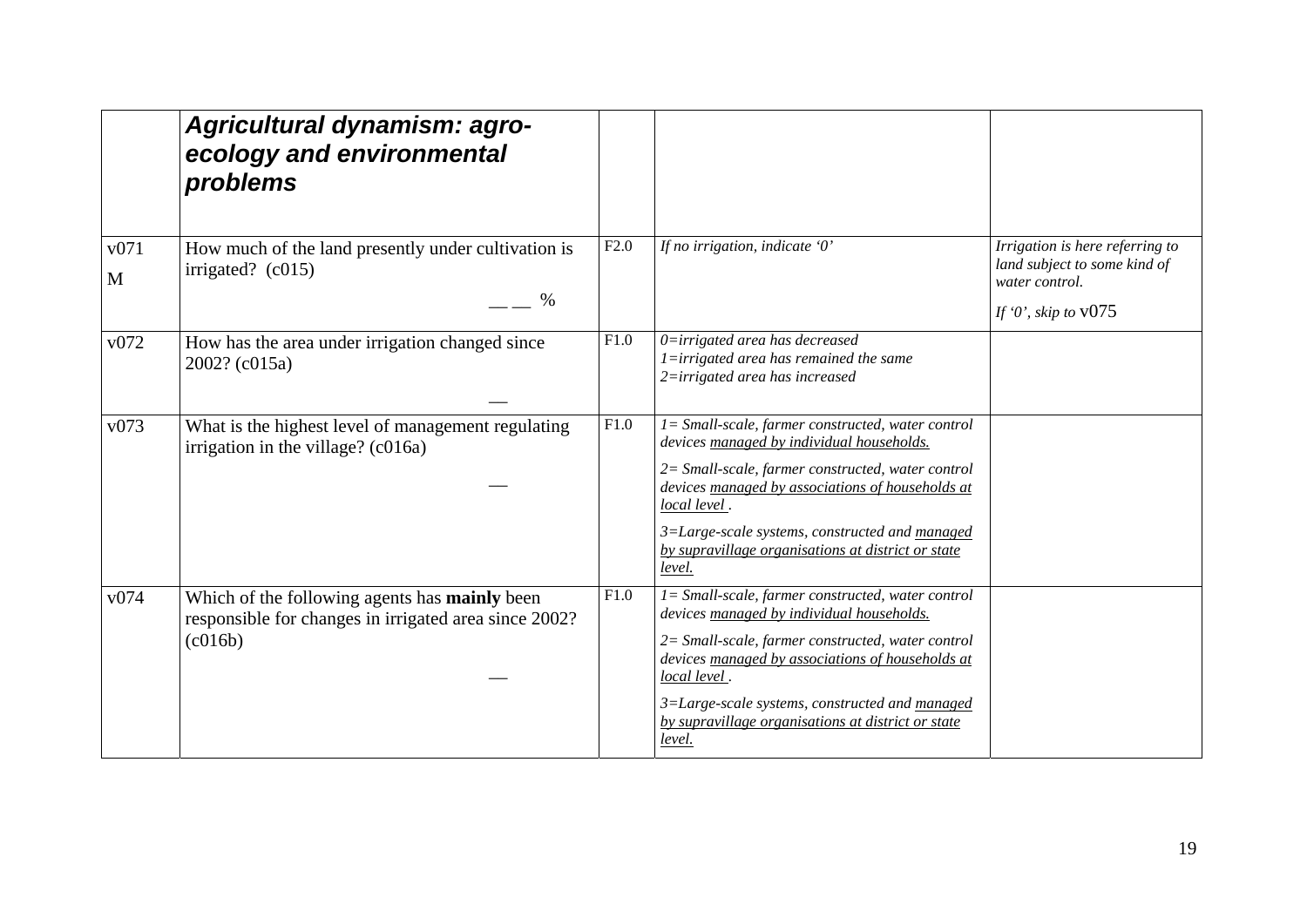| v075<br>$\mathbf{M}$ | What proportion of farmers is presently practicing rain $F2.0$<br>water harvesting in their farming? (c015b)<br>%                                          |      | If no rain water harvesting technologies, indicate                                                                     | If '0', skip to $v080$ |
|----------------------|------------------------------------------------------------------------------------------------------------------------------------------------------------|------|------------------------------------------------------------------------------------------------------------------------|------------------------|
| v076                 | How has the proportion of farmers practicing rain<br>water harvesting changed since 2002? (c015c)                                                          | F1.0 | $0$ = the proportion has decreased<br>$l =$ the proportion has remained the same<br>$2$ = the proportion has increased |                        |
| v077                 | How has the area under rain water harvesting for<br>agricultural purposes changed since 2002? (c015d)                                                      | F1.0 | $0$ =area has decreased<br>$1 =$ area has remained the same<br>$2 =$ area has increased                                |                        |
| v078                 | What is the highest level of management regulating<br>rain water harvesting for agricultural purposes in the<br>village? (c016c)                           | F1.0 | $l =$ managed by individual households<br>$2$ = managed by associations of households at local<br>level                |                        |
| v079                 | Which of the agents has <b>mainly</b> been responsible for<br>changes in area under rain water harvesting for<br>agricultural purposes since 2002? (c016d) | F1.0 | $I = individual$ households.<br>$2=$ associations of households at local level.                                        |                        |
| v080<br>M            | Rainfall conditions of the most recent rainy season?<br>(c017)                                                                                             | F1.0 | $l = above average$<br>$2 = average$<br>$3 = below average$<br>$4 = \frac{d}{}$                                        |                        |
| v081<br>M            | Rainfall conditions of the rainy season before the most $ F1.0\rangle$<br>recent one? (c018)                                                               |      | $l = above average$<br>$2 = average$<br>$3 = below average$<br>$4 = \frac{d}{}$                                        |                        |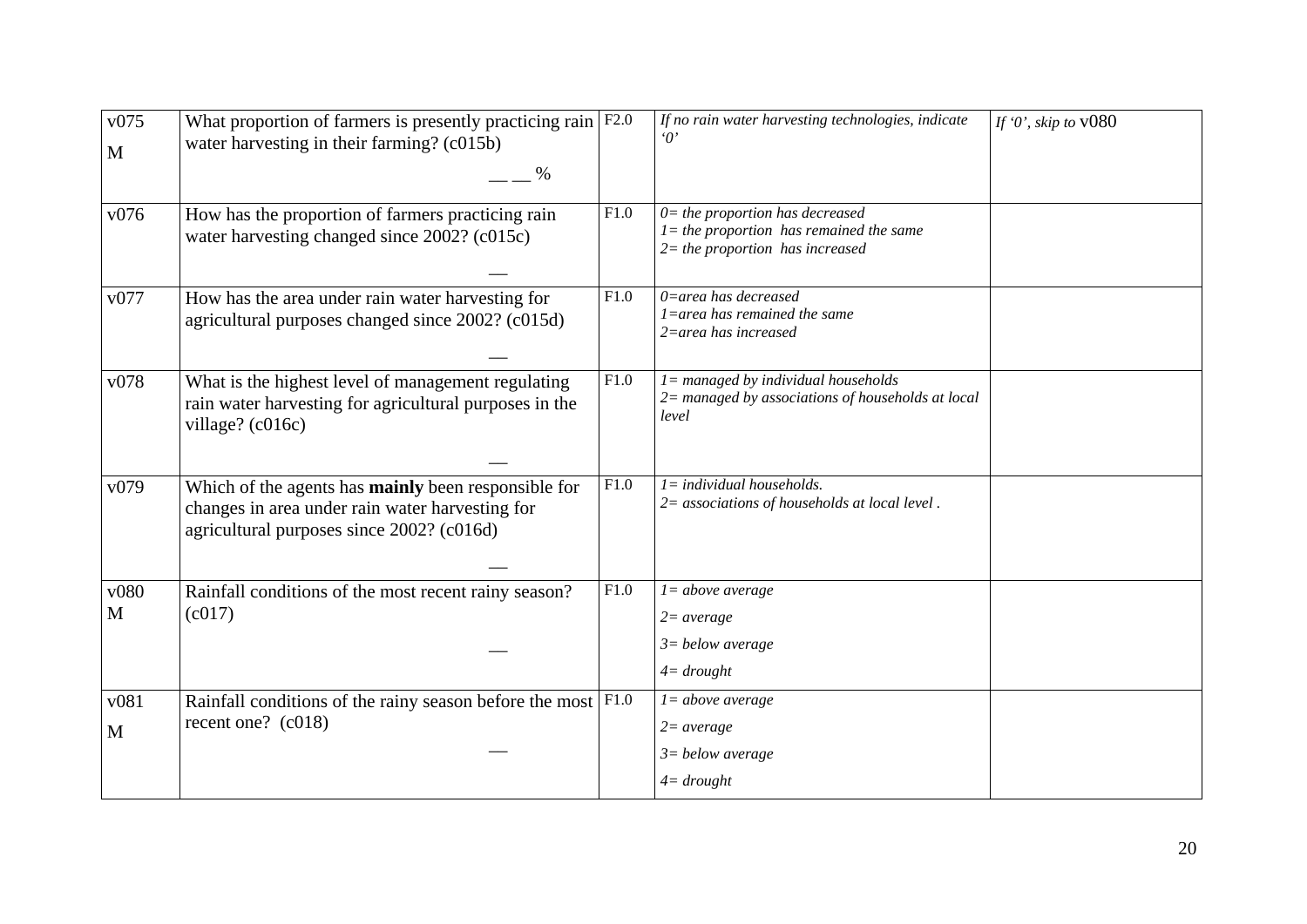| v082         | Rainfall conditions two rainy seasons before the most                           | F1.0 | $l = above average$ |  |
|--------------|---------------------------------------------------------------------------------|------|---------------------|--|
| $\mathbf{M}$ | recent one? $(c019)$                                                            |      | $2 = average$       |  |
|              |                                                                                 |      | $3 = below average$ |  |
|              |                                                                                 |      | $4 = \frac{d}{}$    |  |
| $\mathbf{M}$ | Is this village affected by any of the following<br>problems (c020a)            |      | $yes = 1, no = 0$   |  |
| v083         | Soil mining                                                                     | F1.0 |                     |  |
| v084         | Soil erosion                                                                    | F1.0 |                     |  |
| v085         | Deforestation                                                                   | F1.0 |                     |  |
| v086         | Other environmental problems, specify _                                         | A40  |                     |  |
|              | <b>Cattle</b>                                                                   |      |                     |  |
|              |                                                                                 |      |                     |  |
| $\mathbf{M}$ | How are cattle grazed in the village?                                           | F1.0 | $yes = 1, no = 0$   |  |
| v087         | Grazed on common pasture                                                        |      |                     |  |
| v088         | Grazed on individual fields                                                     |      |                     |  |
| v089         | cattle are tethered/penned/stall fed                                            |      |                     |  |
| $\mathbf M$  | How are smallstock grazed in the village?                                       | F1.0 | $yes = 1, no = 0$   |  |
| v090         | Grazed on common pasture                                                        |      |                     |  |
| v091         | Grazed on individual fields                                                     |      |                     |  |
| v092         | Smallstock are tethered/penned/stall fed __                                     |      |                     |  |
| v093         | Are cattle and smallstock grazed on land which is<br>subjected to short fallow? | F1.0 | $yes = 1, no = 0$   |  |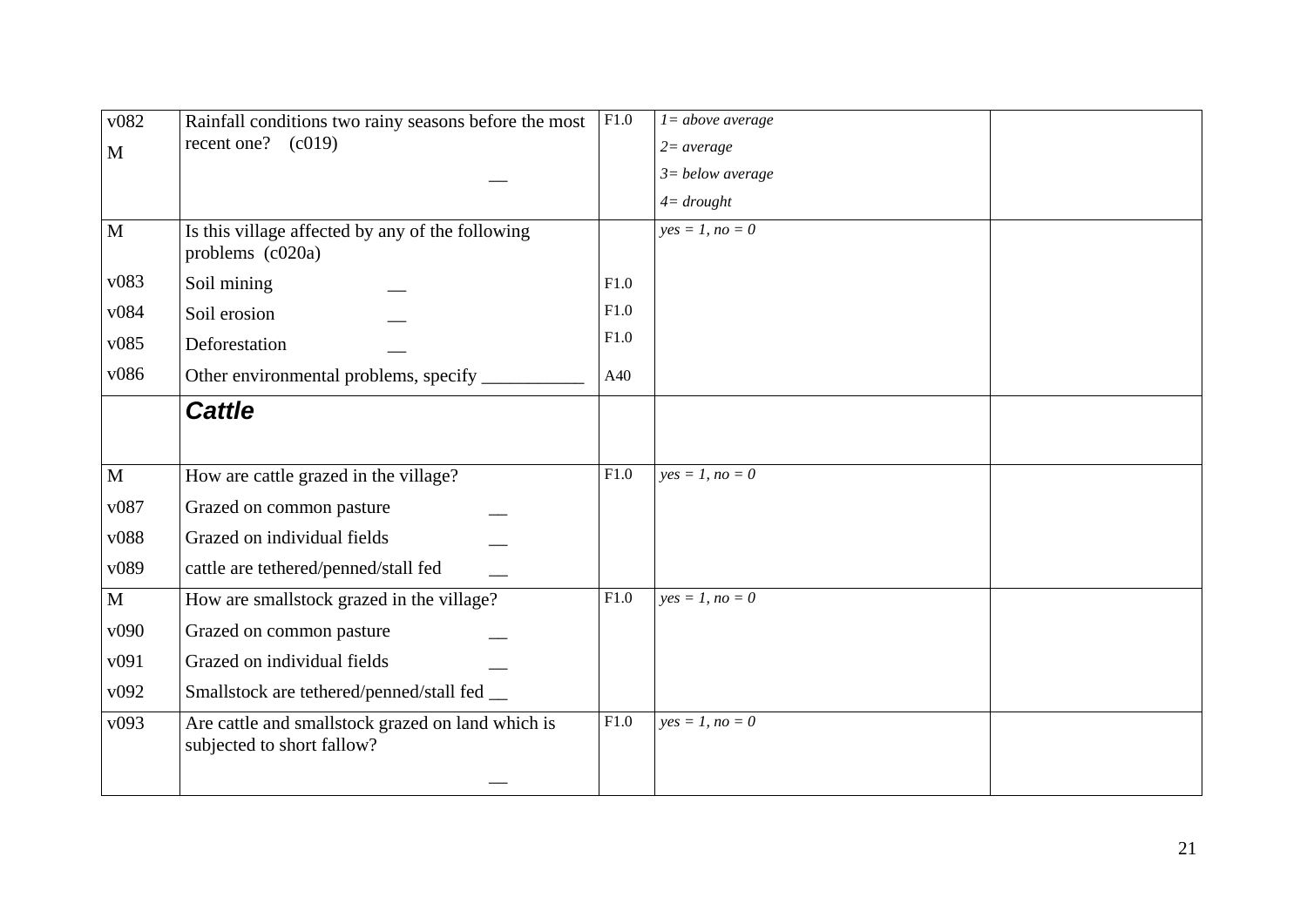|                  | <b>Thank You!</b>                                                                                        |      |                                                                                                                         |  |
|------------------|----------------------------------------------------------------------------------------------------------|------|-------------------------------------------------------------------------------------------------------------------------|--|
| v096             | Do pastoralists have the possibility of grazing their<br>stock on harvested fields in exchange for dung? | F1.0 | $yes = 1, no = 0$                                                                                                       |  |
| v095             | Are common grazing land open for grazing to<br>outsiders (open access)?                                  | F1.0 | $yes = 1, no = 0$                                                                                                       |  |
| v <sub>094</sub> | For which purpose are cattle and smallstock mainly<br>kept in this village?                              | F1.0 | 1=household uses/own consumption<br>$2=commercial$ purposes<br>$3 =$ draught animals<br>$4 = for \, saving \, purposes$ |  |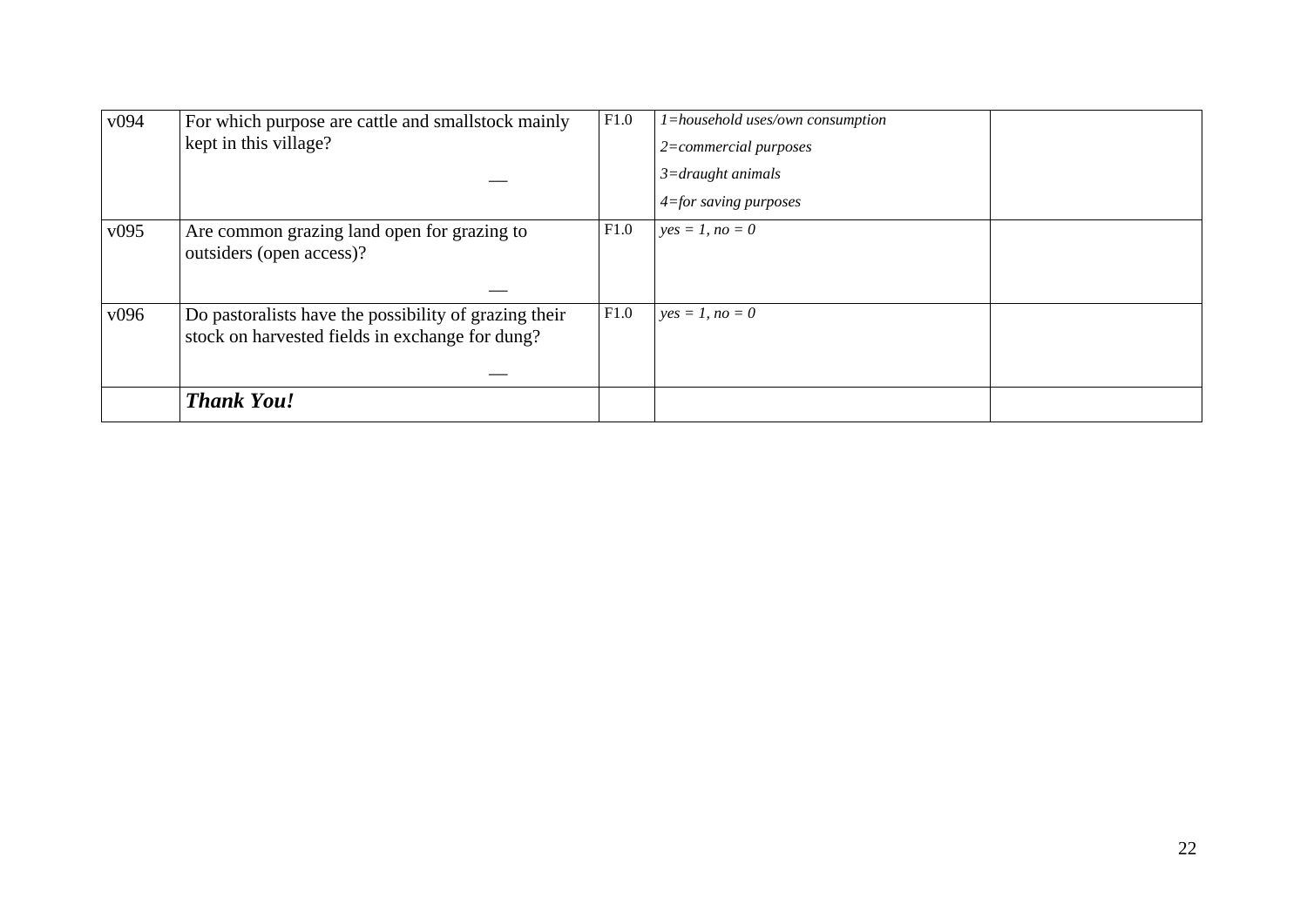# **SECTION III Questions for key persons to answer**

Name and function/title of respondent(s):

\_\_\_\_\_\_\_\_\_\_\_\_\_\_\_\_\_\_\_\_\_\_\_\_\_\_\_\_\_\_\_\_\_\_\_\_\_\_\_\_\_\_\_\_\_\_\_\_\_\_\_\_\_\_\_\_\_\_\_\_\_\_\_\_\_\_\_\_\_\_\_\_\_\_\_ \_\_\_\_\_\_\_\_\_\_\_\_\_\_\_\_\_\_\_\_\_\_\_\_\_\_\_\_\_\_\_\_\_\_\_\_\_\_\_\_\_\_\_\_\_\_\_\_\_\_\_\_\_\_\_\_\_\_\_\_\_\_\_\_\_\_\_\_\_\_\_\_\_\_\_  $\mathcal{L}_\text{max} = \mathcal{L}_\text{max} = \mathcal{L}_\text{max} = \mathcal{L}_\text{max} = \mathcal{L}_\text{max} = \mathcal{L}_\text{max} = \mathcal{L}_\text{max} = \mathcal{L}_\text{max} = \mathcal{L}_\text{max} = \mathcal{L}_\text{max} = \mathcal{L}_\text{max} = \mathcal{L}_\text{max} = \mathcal{L}_\text{max} = \mathcal{L}_\text{max} = \mathcal{L}_\text{max} = \mathcal{L}_\text{max} = \mathcal{L}_\text{max} = \mathcal{L}_\text{max} = \mathcal{$ 

**Core var.no Variable label F/A Variable values Skip-rules, information etc.**  *General Village characteristics*  **Credit**  v097 Is credit at present available in this village? F1.0  $yes = 1, no = 0$  If 'no', skip to v113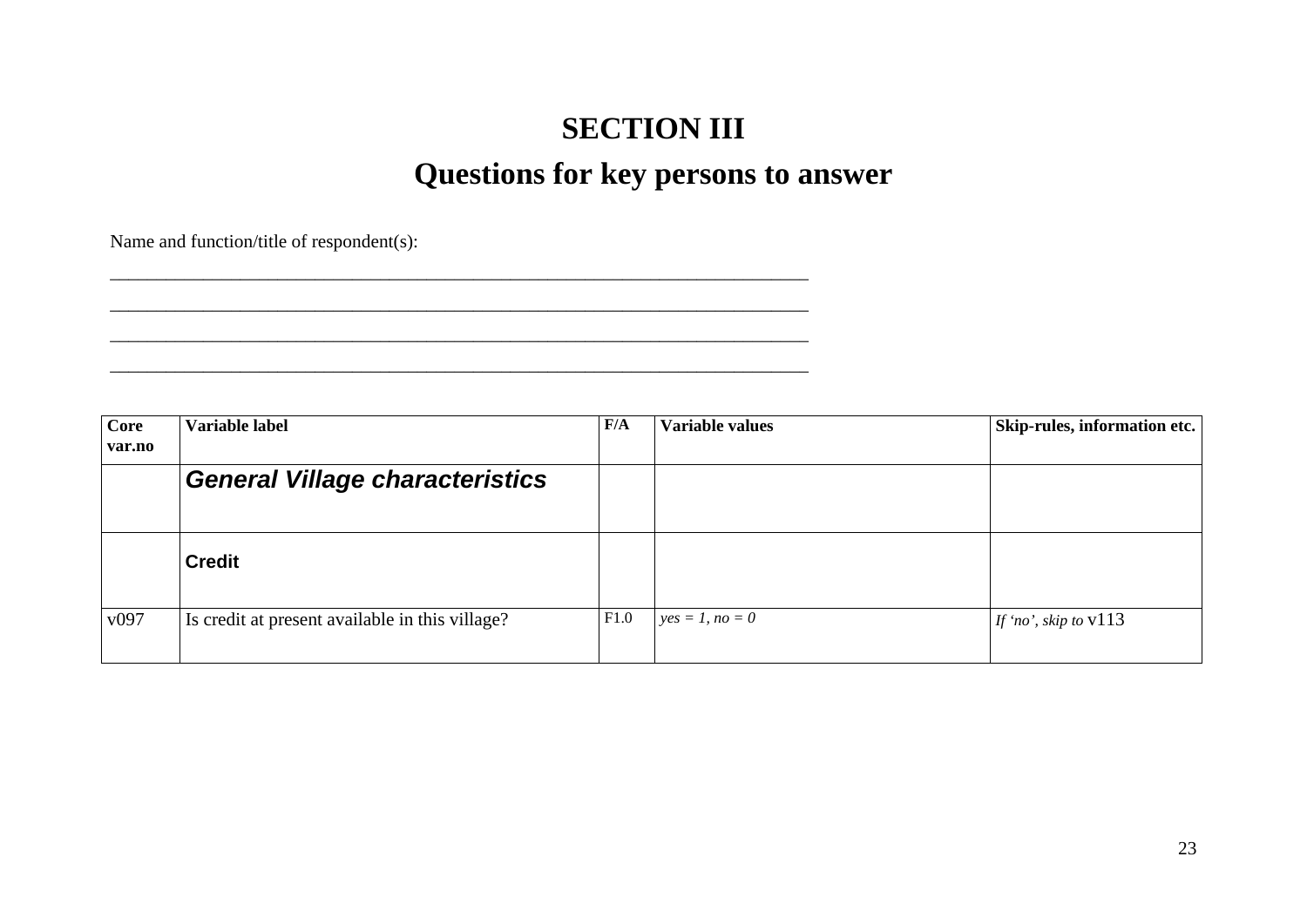| $\overline{M}$ | Who provides credit in this village at present?                                              | F1.0 | $yes = 1, no = 0$ |  |
|----------------|----------------------------------------------------------------------------------------------|------|-------------------|--|
| v098           | formal banking system                                                                        |      |                   |  |
| v099           | government agencies (incl. SACCOS)                                                           |      |                   |  |
| v0100          | NGOs/donors (incl. SACCOS)                                                                   |      |                   |  |
| v101           | co-operatives                                                                                |      |                   |  |
| v102           | micro-credit institutions                                                                    |      |                   |  |
| v103           | rotating saving clubs / self-help groups (RoSCA)                                             |      |                   |  |
|                |                                                                                              |      |                   |  |
| v104           | private money lenders                                                                        |      |                   |  |
| v105           | family / friends                                                                             |      |                   |  |
| v106           | others                                                                                       |      |                   |  |
| v107           | Is credit available for staple crop production for                                           | F1.0 | $yes = 1, no = 0$ |  |
|                | farmers?                                                                                     |      |                   |  |
|                | What type of collateral, if any, is required to obtain<br>credit for staple crop production? | F1.0 | $yes = 1, no = 0$ |  |
| v108           | Harvest                                                                                      |      |                   |  |
| v109           | Land                                                                                         |      |                   |  |
| v110           | Cattle                                                                                       |      |                   |  |
| v111           | Deposits                                                                                     |      |                   |  |
| v112           | Other assets                                                                                 |      |                   |  |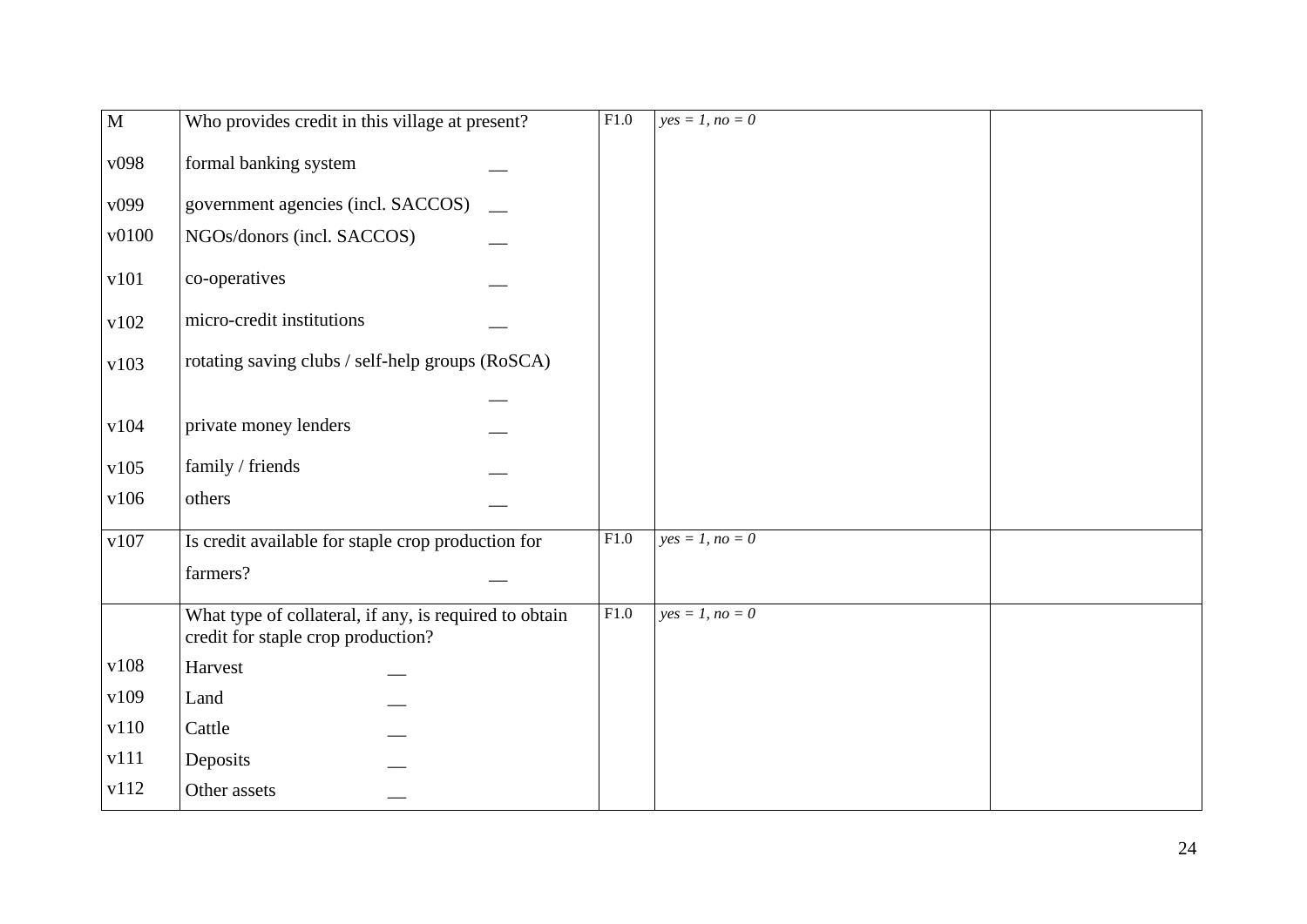|      | <b>Hiv/Aids</b>                                                                                                                                                                              |      |                             |                         |
|------|----------------------------------------------------------------------------------------------------------------------------------------------------------------------------------------------|------|-----------------------------|-------------------------|
| v113 | For interviewer's assessment:                                                                                                                                                                | F1.0 | $l = not a problem$         |                         |
|      | How severe would you say that the problem of<br>Hiv/Aids is in this village?                                                                                                                 |      | $2$ =modest<br>$3 = severe$ |                         |
| v114 | Data to be collected at nearest available level:<br>What percentage of households in this village (or<br>wider area) are according to prevalence statistics<br>affected by Hiv/Aids?<br>$\%$ | F2.0 |                             |                         |
| v115 | Are there at present any Hiv/Aids prevention<br>programmes in this village?                                                                                                                  | F1.0 | $yes = 1, no = 0$           |                         |
|      | <b>Contract farming (commercial)</b>                                                                                                                                                         |      |                             |                         |
| v116 | Are there any contract farming/outgrower schemes<br>present in the village?                                                                                                                  | F1.0 | $yes = 1, no = 0$           | If 'no', skip to $v137$ |
| v117 | How many contract farming/outgrower schemes are<br>present in the village today?                                                                                                             | F2.0 |                             |                         |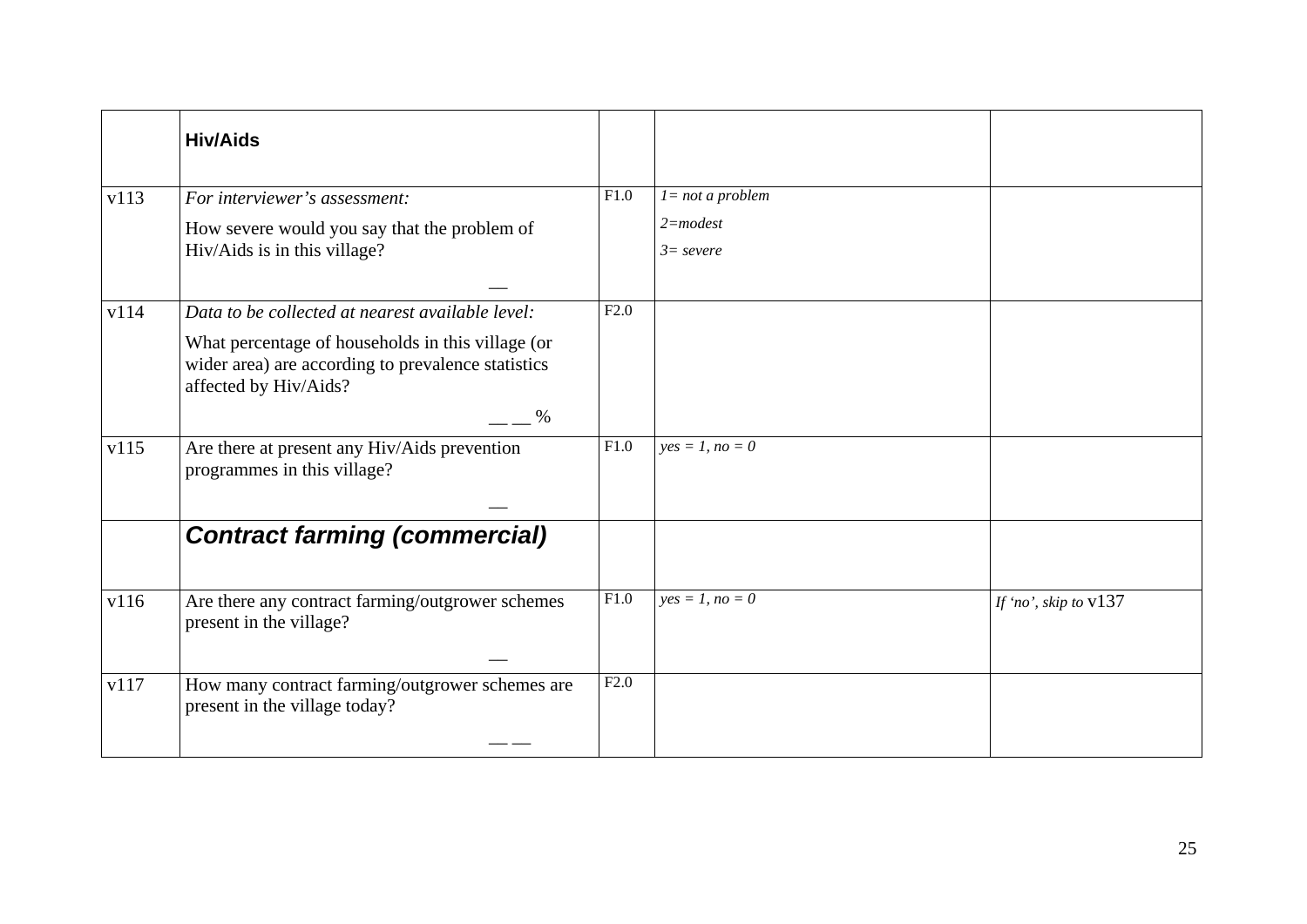|      | Which crops do the contract farming/outgrower<br>schemes target?                                                            | F1.0 | $yes = 1, no = 0$ | Staple food crops include<br>maize, cassava, sorghum and<br>rice. In Uganda it also includes |
|------|-----------------------------------------------------------------------------------------------------------------------------|------|-------------------|----------------------------------------------------------------------------------------------|
| v118 | Staple food crops                                                                                                           |      |                   | bananas. In Ethiopia it also<br>includes teff and wheat.                                     |
| v119 | Other food crops                                                                                                            |      |                   | See definitions of other food                                                                |
| v120 | Non food cash crops                                                                                                         |      |                   | crops: v324 and non food cash<br>crops: v339.                                                |
| v121 | What proportion of the farmers in the village is<br>involved in contract farming/outgrower schemes?                         | F2.0 |                   |                                                                                              |
|      | $\%$                                                                                                                        |      |                   |                                                                                              |
| v122 | Out of the farmers who are involved in contract<br>farming/outgrower schemes, what proportion do you<br>estimate is female? | F2.0 |                   |                                                                                              |
|      | %                                                                                                                           |      |                   |                                                                                              |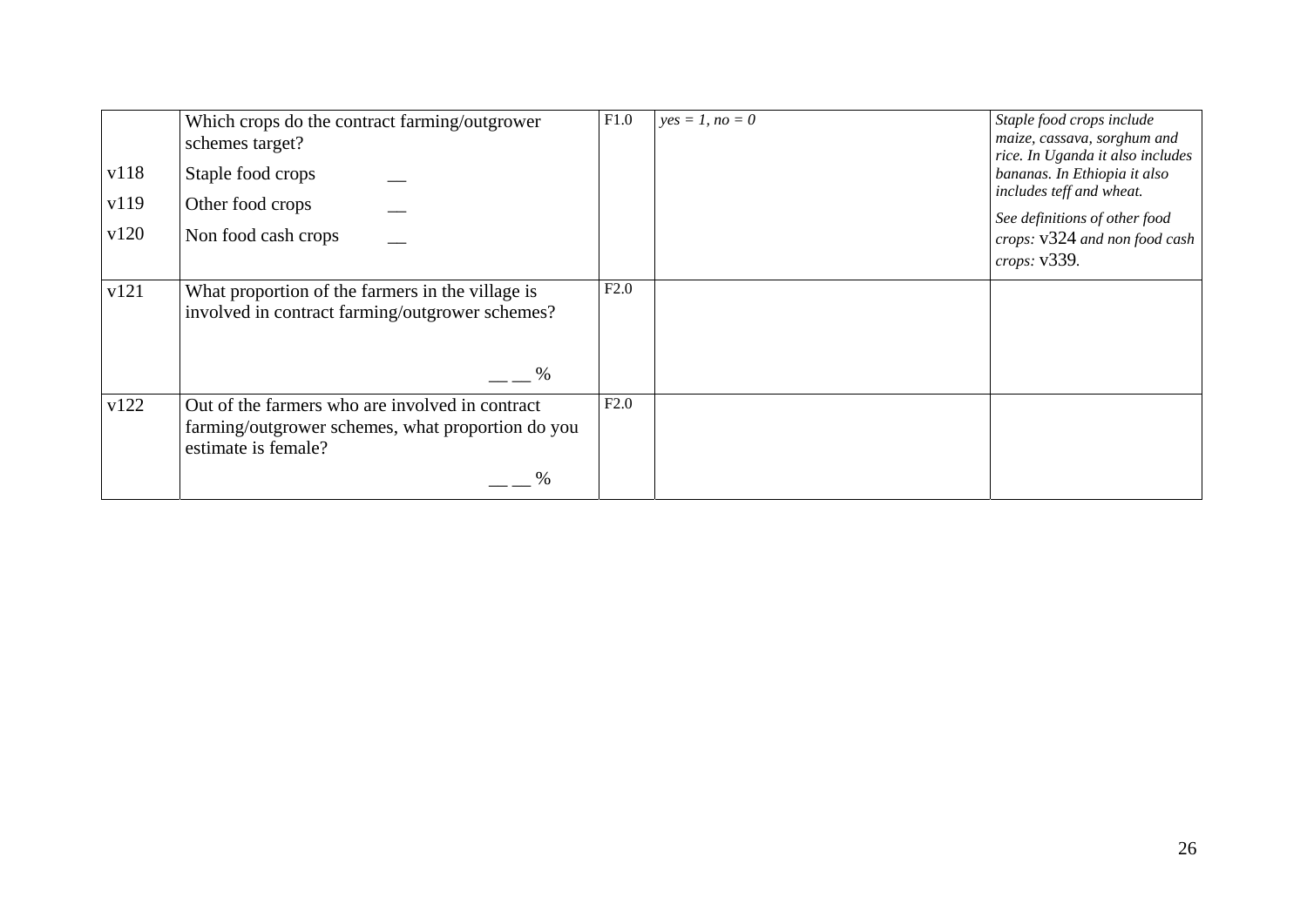|      | What services and inputs do contractors/outgrowers<br>provide to contract farmers?   | F1.0 | $yes = 1, no = 0$ |                                                         |
|------|--------------------------------------------------------------------------------------|------|-------------------|---------------------------------------------------------|
| v123 | Seeds                                                                                |      |                   |                                                         |
| v124 | fertilizer                                                                           |      |                   |                                                         |
| v125 | pesticides                                                                           |      |                   |                                                         |
| v126 | quality control and confirmation of standards _                                      |      |                   |                                                         |
| v127 | land fumigation/preparation                                                          |      |                   |                                                         |
| v128 | irrigation                                                                           |      |                   |                                                         |
| v129 | extension                                                                            |      |                   |                                                         |
| v130 | credit                                                                               |      |                   |                                                         |
| v131 | other services and inputs                                                            |      |                   |                                                         |
|      | Where is the produce from the contract<br>farming/outgrower scheme destined?         | F1.0 | $yes = 1, no = 0$ |                                                         |
| v132 | the capital city market                                                              |      |                   |                                                         |
| v133 | other major urban markets                                                            |      |                   |                                                         |
| v134 | local urban markets                                                                  |      |                   |                                                         |
| v135 | export                                                                               |      |                   |                                                         |
| v136 | other                                                                                |      |                   |                                                         |
| v137 | Were there any contract farming/outgrower schemes<br>present in the village in 2002? | F1.0 | $yes = 1, no = 0$ | If 'no', then there are no more<br>questions to answer. |
|      |                                                                                      |      |                   |                                                         |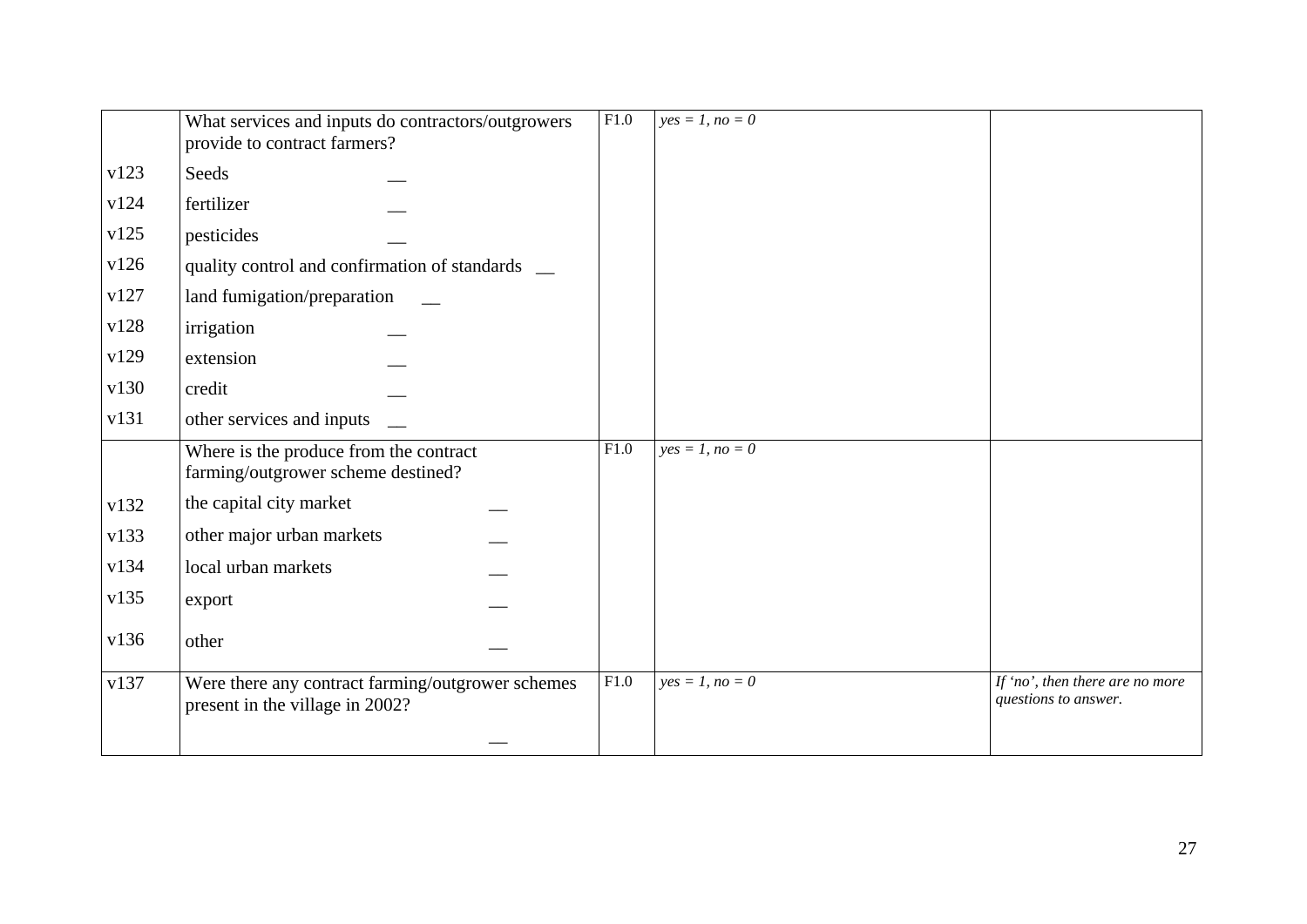| v138 | How many of the contract farming/outgrower schemes F2.0 |  |  |
|------|---------------------------------------------------------|--|--|
|      | that are present in the village today were also present |  |  |
|      | in the village in $2002$ ?                              |  |  |
|      |                                                         |  |  |
|      |                                                         |  |  |
|      | <b>Thank You!</b>                                       |  |  |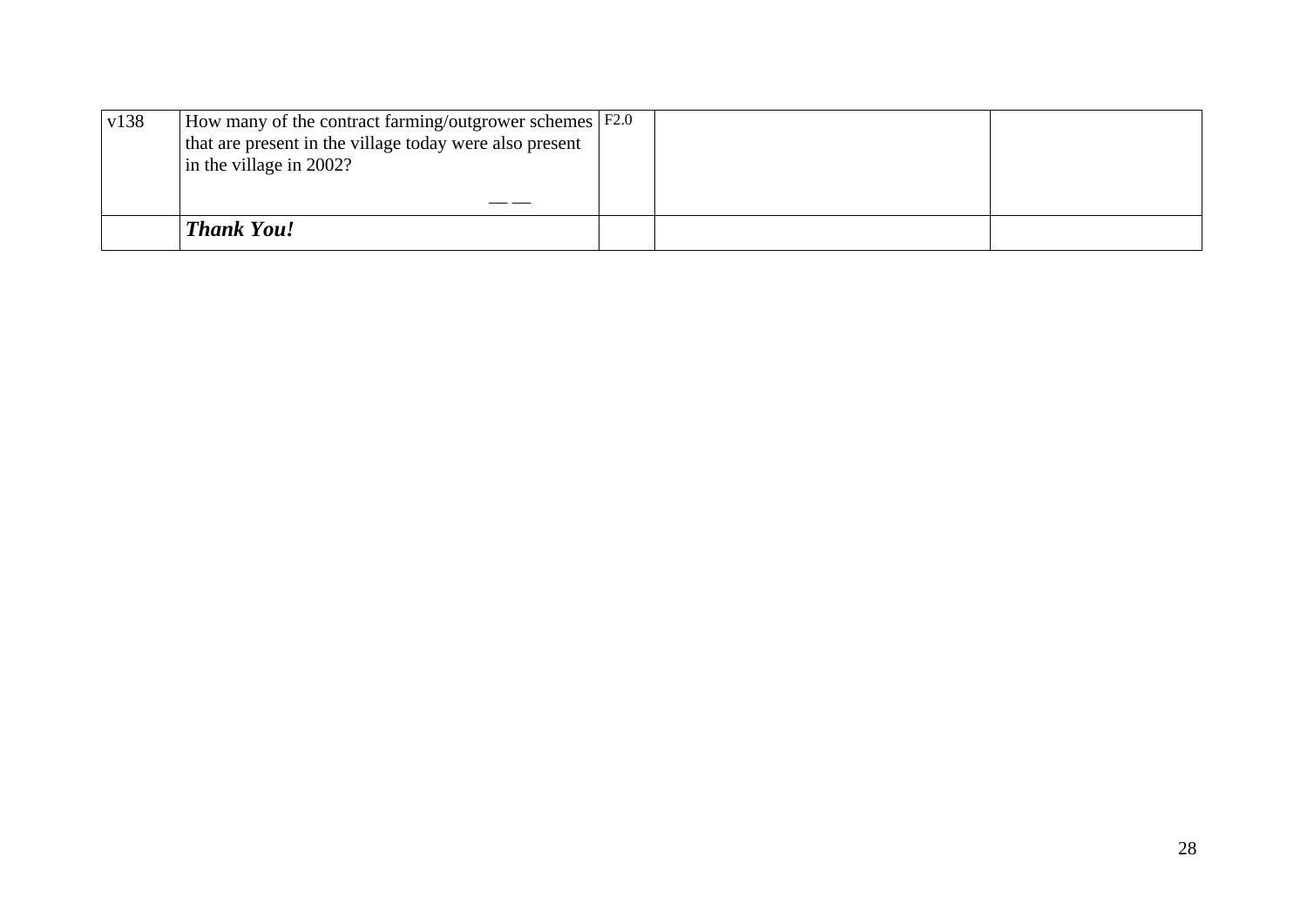## **SECTION IV**

**Questions for extension agent to answer together with another key person** 

Name and function/title of respondent(s):

\_\_\_\_\_\_\_\_\_\_\_\_\_\_\_\_\_\_\_\_\_\_\_\_\_\_\_\_\_\_\_\_\_\_\_\_\_\_\_\_\_\_\_\_\_\_\_\_\_\_\_\_\_\_\_\_\_\_\_\_\_\_\_\_\_\_\_\_\_\_\_\_\_\_\_ \_\_\_\_\_\_\_\_\_\_\_\_\_\_\_\_\_\_\_\_\_\_\_\_\_\_\_\_\_\_\_\_\_\_\_\_\_\_\_\_\_\_\_\_\_\_\_\_\_\_\_\_\_\_\_\_\_\_\_\_\_\_\_\_\_\_\_\_\_\_\_\_\_\_\_  $\mathcal{L}_\text{max} = \mathcal{L}_\text{max} = \mathcal{L}_\text{max} = \mathcal{L}_\text{max} = \mathcal{L}_\text{max} = \mathcal{L}_\text{max} = \mathcal{L}_\text{max} = \mathcal{L}_\text{max} = \mathcal{L}_\text{max} = \mathcal{L}_\text{max} = \mathcal{L}_\text{max} = \mathcal{L}_\text{max} = \mathcal{L}_\text{max} = \mathcal{L}_\text{max} = \mathcal{L}_\text{max} = \mathcal{L}_\text{max} = \mathcal{L}_\text{max} = \mathcal{L}_\text{max} = \mathcal{$ 

**Core var.noVariable label F/A Variable values Skip-rules etc.**  *Staple Crops: availability and access to varieties* **Maize**  Availability of maize seed varieties v139 MDo farmers in this village use hybrid maize varieties? (c079a) F1.0 $yes = 1, no = 0$  *If 'no', skip to*  $v151$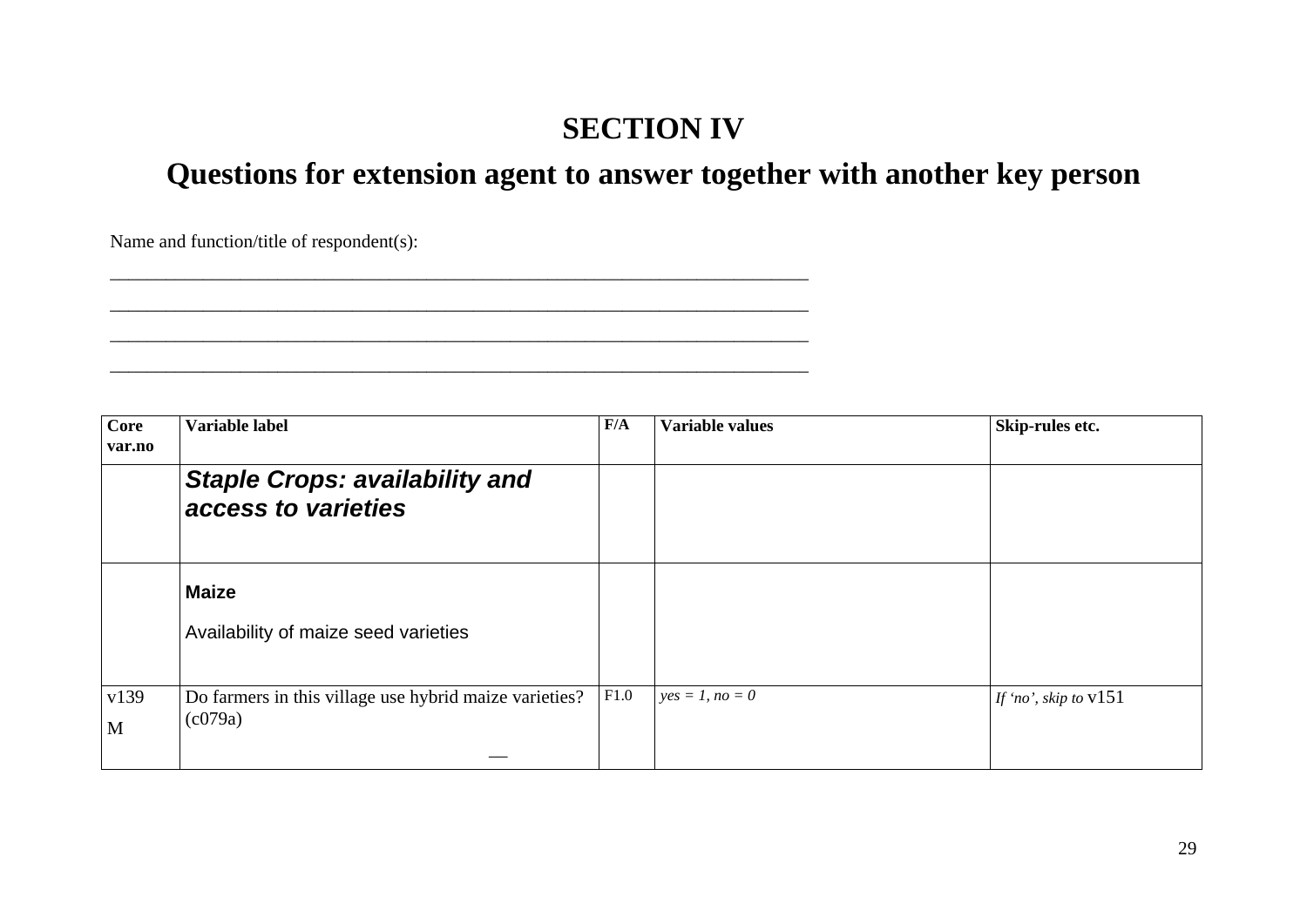| v140         | Are farmers in this village at present acquiring (e.g.<br>buying or receiving) new hybrid maize seed? | F1.0 | $yes = 1, no = 0$                                                                                                                                                                                        | If 'no', skip to $v150$ |
|--------------|-------------------------------------------------------------------------------------------------------|------|----------------------------------------------------------------------------------------------------------------------------------------------------------------------------------------------------------|-------------------------|
| $\mathbf{M}$ | From whom do farmers acquire new hybrid maize<br>seed?                                                | F1.0 | $yes = 1, no = 0$                                                                                                                                                                                        |                         |
| v141         | Government agencies (MoA) $(c057a)$ _                                                                 |      |                                                                                                                                                                                                          |                         |
| v142         | Local government (c057b)                                                                              |      |                                                                                                                                                                                                          |                         |
| v143         | NGOs (c039a, c058a)                                                                                   |      |                                                                                                                                                                                                          |                         |
| v144         | Donors (c039b, c058b)                                                                                 |      |                                                                                                                                                                                                          |                         |
| v145         | Through farmers' organizations or co-operatives                                                       |      |                                                                                                                                                                                                          |                         |
|              | (c065a, c059a)                                                                                        |      |                                                                                                                                                                                                          |                         |
| v146         | Through outgrower schemes                                                                             |      |                                                                                                                                                                                                          |                         |
| v147         | Private traders (c056a)                                                                               |      |                                                                                                                                                                                                          |                         |
| v148         | Others                                                                                                |      |                                                                                                                                                                                                          |                         |
| v149         | Who is the main supplier of hybrid maize seed?                                                        | F1.0 | 1= Government agencies (MoA)<br>2=Local government<br>$3 = NGOs$<br>$4 =$ Donors<br>5=Through farmers' organizations or co-operatives<br>6=Through outgrower schemes<br>7=Private market<br>$8 = Others$ |                         |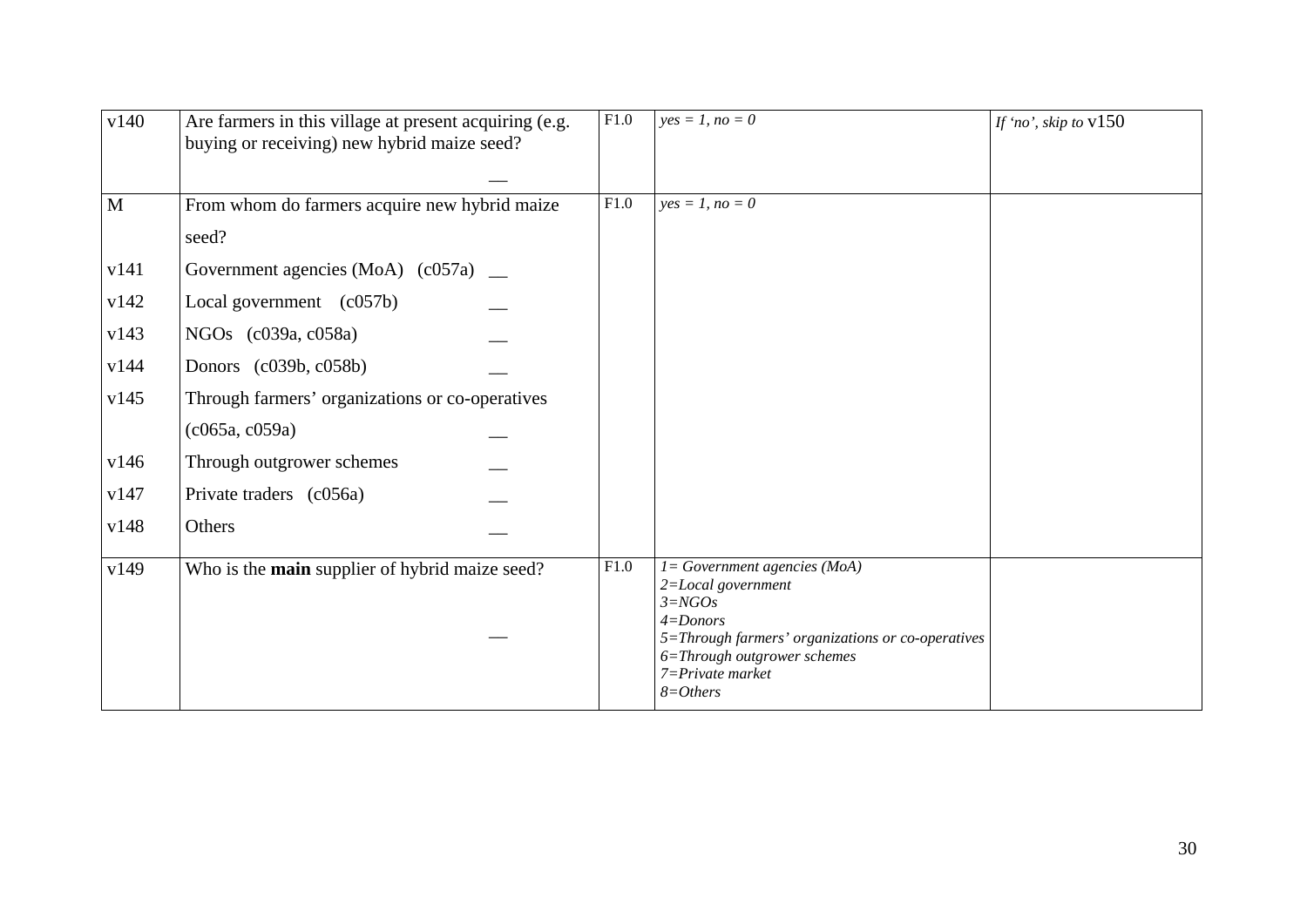| v150                 | Does it happen that farmers recycle old hybrid maize<br>seed, i.e. use harvested maize as seed the following<br>season? | F1.0 | $yes = 1, no = 0$                                                                                                                                                                                         |                         |
|----------------------|-------------------------------------------------------------------------------------------------------------------------|------|-----------------------------------------------------------------------------------------------------------------------------------------------------------------------------------------------------------|-------------------------|
| v151                 | Did farmers in this village use hybrid maize varieties<br>in 2002? (c079b)                                              | F1.0 | $yes = 1, no = 0$                                                                                                                                                                                         | If 'no', skip to $v154$ |
| v152                 | Were farmers in this village acquiring (e.g. buying or<br>receiving) new hybrid maize seed in 2002?                     | F1.0 | $yes = 1, no = 0$                                                                                                                                                                                         | If 'no', skip to $v154$ |
| v153                 | Who was the main supplier of new hybrid maize seed<br>in 2002?                                                          | F1.0 | 1 = Government agencies (MoA)<br>2=Local government<br>$3 = NGOs$<br>$4 =$ Donors<br>5=Through farmers' organizations or co-operatives<br>6=Through outgrower schemes<br>7=Private market<br>$8 = Others$ |                         |
| v154                 | How has the use of hybrid maize varieties in the<br>village changed since 2002? (c079c)                                 | F1.0 | $l = decreased$ since 2002<br>$2 = no \ change$<br>$3=$ increased since 2002                                                                                                                              |                         |
| v155<br>$\mathbf{M}$ | Do farmers in this village use improved OPV maize<br>varieties? (c077a)                                                 | F1.0 | $yes = 1, no = 0$                                                                                                                                                                                         | If 'no', skip to $v166$ |
| v156                 | Are farmers in this village at present acquiring (e.g.<br>buying or receiving) new improved OPV maize seed?             | F1.0 | $yes = 1, no = 0$                                                                                                                                                                                         | If 'no', skip to $v166$ |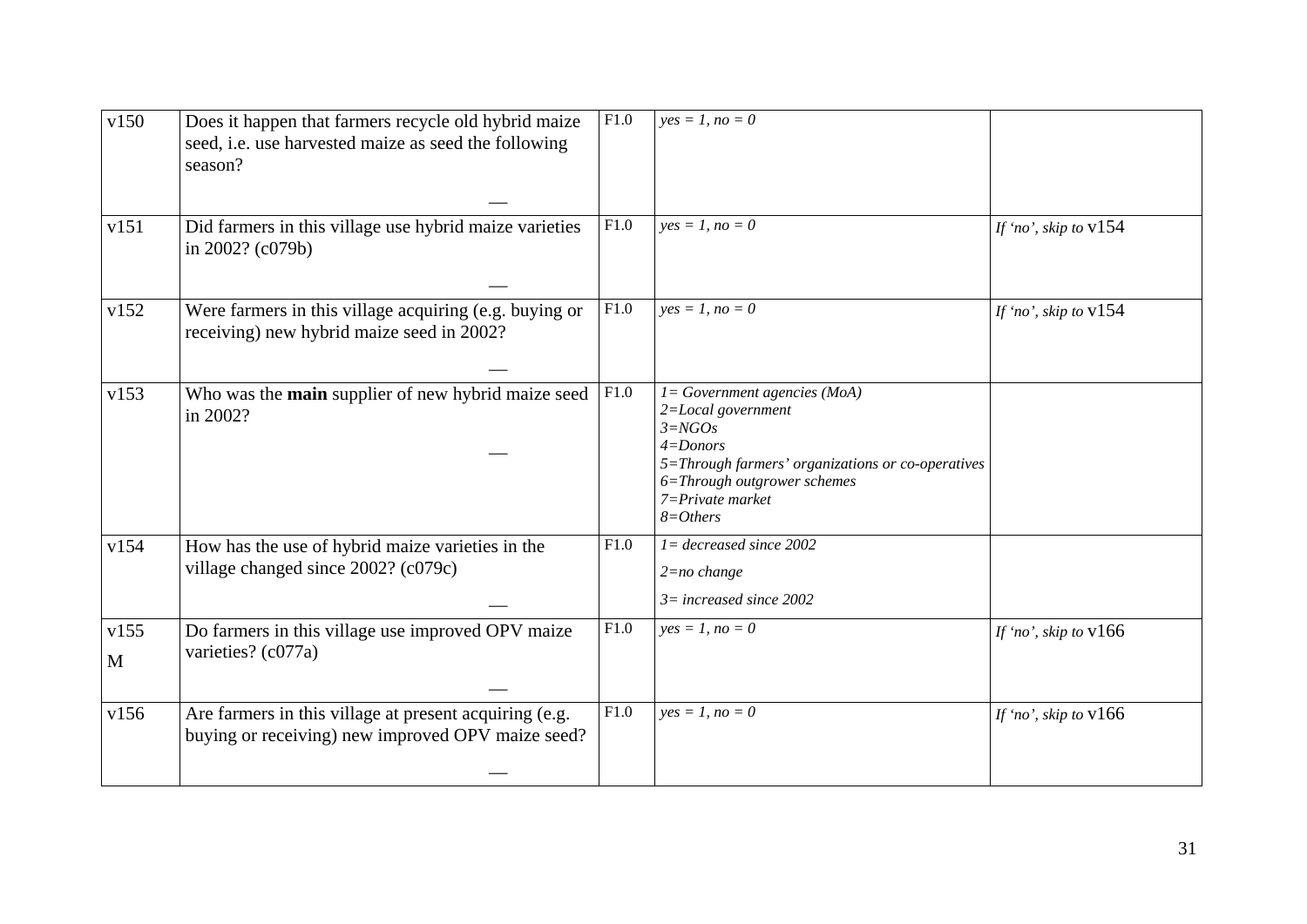| M    | From whom do farmers acquire new improved OPV                                                    | F1.0 | $yes = 1, no = 0$                                                                                                                                                                                                   |                         |
|------|--------------------------------------------------------------------------------------------------|------|---------------------------------------------------------------------------------------------------------------------------------------------------------------------------------------------------------------------|-------------------------|
|      | maize seed?                                                                                      |      |                                                                                                                                                                                                                     |                         |
| v157 | Government agencies (MoA) $(c057a)$ _                                                            |      |                                                                                                                                                                                                                     |                         |
| v158 | Local government (c057b)                                                                         |      |                                                                                                                                                                                                                     |                         |
| v159 | NGOs (c039a, c058a)                                                                              |      |                                                                                                                                                                                                                     |                         |
| v160 | Donors (c039b, c058b)                                                                            |      |                                                                                                                                                                                                                     |                         |
| v161 | Through farmers' organizations or co-operatives                                                  |      |                                                                                                                                                                                                                     |                         |
|      | (c065a, c059a)                                                                                   |      |                                                                                                                                                                                                                     |                         |
| v162 | Through outgrower schemes                                                                        |      |                                                                                                                                                                                                                     |                         |
| v163 | Private traders (c056a)                                                                          |      |                                                                                                                                                                                                                     |                         |
| v164 | Others                                                                                           |      |                                                                                                                                                                                                                     |                         |
| v165 | Who is the <b>main</b> supplier of improved OPV maize<br>seed?                                   | F1.0 | $I = Government\text{ agencies } (MoA)$<br>2=Local government<br>$3 = NGOs$<br>$4 =$ Donors<br>5=Through farmers' organizations or co-operatives<br>6=Through outgrower schemes<br>7=Private market<br>$8 = Others$ |                         |
| v166 | Did farmers in this village use improved OPV maize<br>varieties in 2002? (c077b)                 | F1.0 | $yes = 1, no = 0$                                                                                                                                                                                                   | If 'no', skip to $v169$ |
| v167 | Were farmers in this village acquiring (e.g. buying or<br>receiving) new OPV maize seed in 2002? | F1.0 | $yes = 1, no = 0$                                                                                                                                                                                                   | If 'no', skip to $v169$ |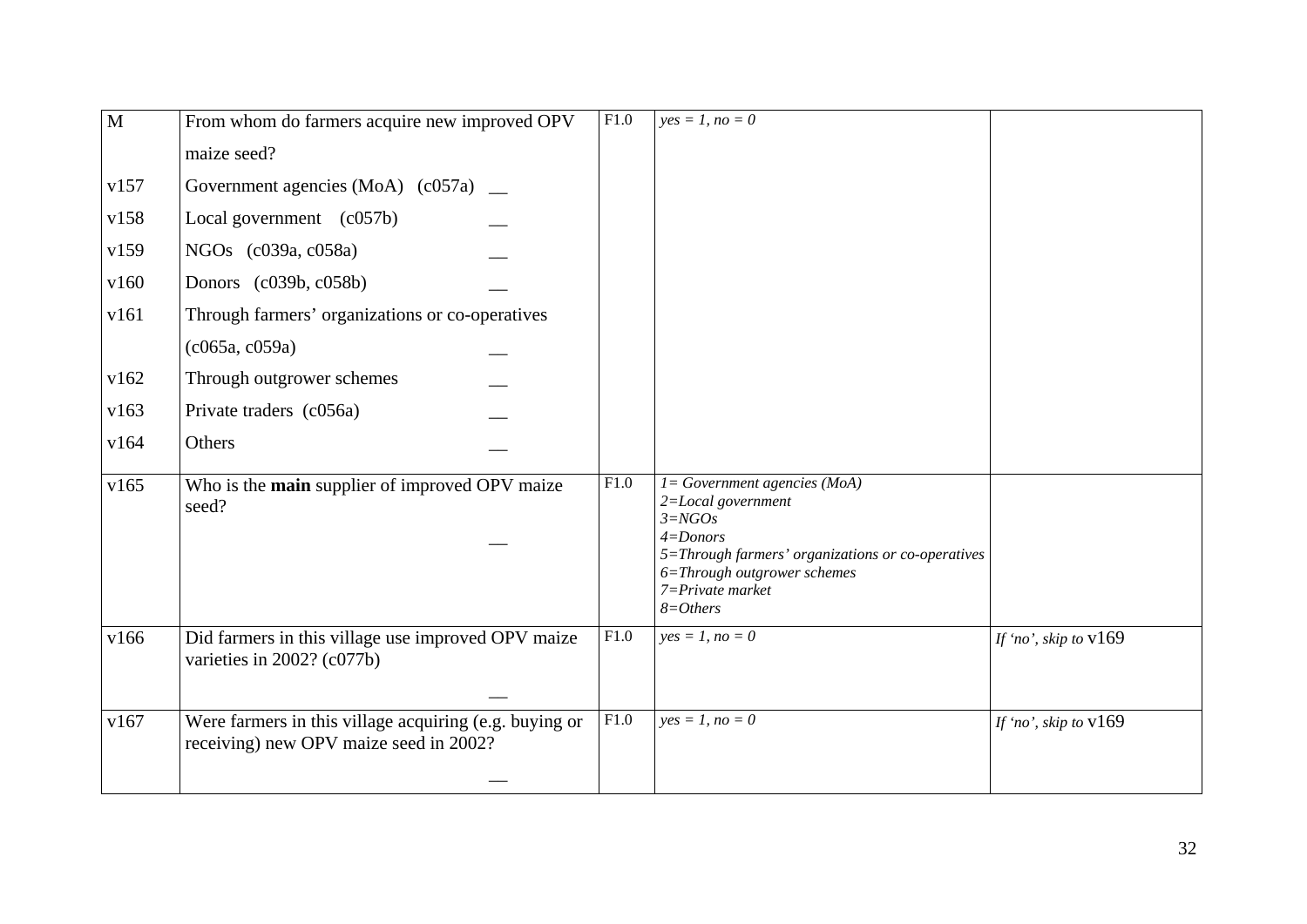| v168 | Who was the main supplier of new improved OPV<br>maize seed in 2002?                             | F1.0 | $I = Government\text{ agencies } (MoA)$<br>$2 = Local$ government<br>$3 = NGOs$<br>$4 =$ Donors<br>5=Through farmers' organizations or co-operatives<br>6=Through outgrower schemes<br>$7 = Private$ market<br>$8 = Others$<br>$I = decreased$ since 2002 |                                                                                           |
|------|--------------------------------------------------------------------------------------------------|------|-----------------------------------------------------------------------------------------------------------------------------------------------------------------------------------------------------------------------------------------------------------|-------------------------------------------------------------------------------------------|
| v169 | How has the use of improved OPV maize varieties in<br>the village changed since $2002$ ? (c077c) | F1.0 | $2 = no \ change$<br>$3 = increased$ since 2002                                                                                                                                                                                                           |                                                                                           |
| v170 | Is improved maize seed available when needed?                                                    | F1.0 | $yes = 1, no = 0$                                                                                                                                                                                                                                         | 'Improved' refers to both OPV<br>and hybrids                                              |
| v171 | Is improved maize seed available at the promised<br>quality?                                     | F1.0 | $yes = 1, no = 0$                                                                                                                                                                                                                                         | 'Improved' refers to both OPV<br>and hybrids                                              |
| v172 | Are the required amounts of improved maize seed<br>available?                                    | F1.0 | $yes = 1, no = 0$                                                                                                                                                                                                                                         | 'Improved' refers to both OPV<br>and hybrids                                              |
| v173 | How far away is the nearest outlet for improved maize<br>seed?<br>km                             | F2.0 |                                                                                                                                                                                                                                                           | Use the reference point in the<br>village<br>'Improved' refers to both OPV<br>and hybrids |
| v174 | What is the most common unit for retail sale of maize<br>seed at this outlet?                    | A40  |                                                                                                                                                                                                                                                           |                                                                                           |
| v175 | What is the weight of this unit?<br>kg                                                           | F3.0 |                                                                                                                                                                                                                                                           |                                                                                           |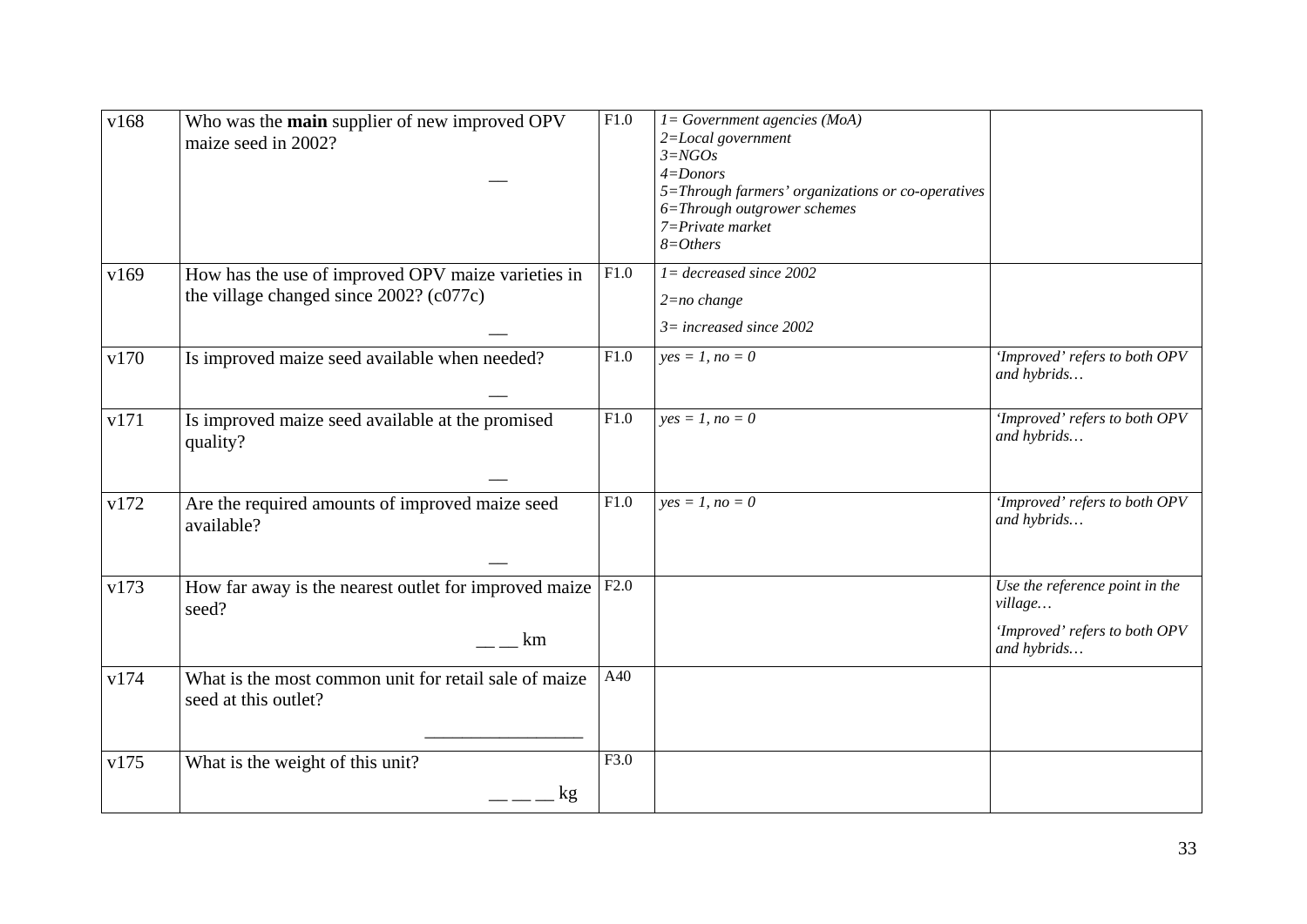| v176<br>v177 | What is the price of one unit of hybrid maize seed?<br>$min_{----}$ local currency<br>$max_{------}$ local currency<br>$min$ <sub>__</sub> __ USD<br>$max$ <sub>__</sub> ___ USD            | F3.0 | Indicate in local currency but recalculate into USD<br>after the survey                                                            | Refer to the local unit.                     |
|--------------|---------------------------------------------------------------------------------------------------------------------------------------------------------------------------------------------|------|------------------------------------------------------------------------------------------------------------------------------------|----------------------------------------------|
| v178<br>v179 | What is the price of one unit of improved OPV maize<br>seed?<br>$min_{------}$ local currency<br>$max_{------}$ local currency<br>$min$ <sub>__</sub> __ USD<br>$max$ <sub>__</sub> ___ USD | F3.0 | Indicate in local currency but recalculate into USD<br>after the survey                                                            | Refer to the local unit.                     |
| v180         | Is maize seed subsidised?                                                                                                                                                                   | F1.0 | $yes = 1, no = 0$                                                                                                                  |                                              |
| v181         | How has the price of improved maize seed changed<br>since 2002?                                                                                                                             | F1.0 | $0 = seed$ was not available in 2002<br>$l = seed$ is more expensive today<br>$2=no$ change in price<br>$3=$ seed is cheaper today | 'Improved' refers to both OPV<br>and hybrids |
|              | Marketing of maize                                                                                                                                                                          |      |                                                                                                                                    |                                              |
| v182         | Do farmers in this village market their maize?                                                                                                                                              | F1.0 | $yes = 1, no = 0$                                                                                                                  | If 'no', skip to v192                        |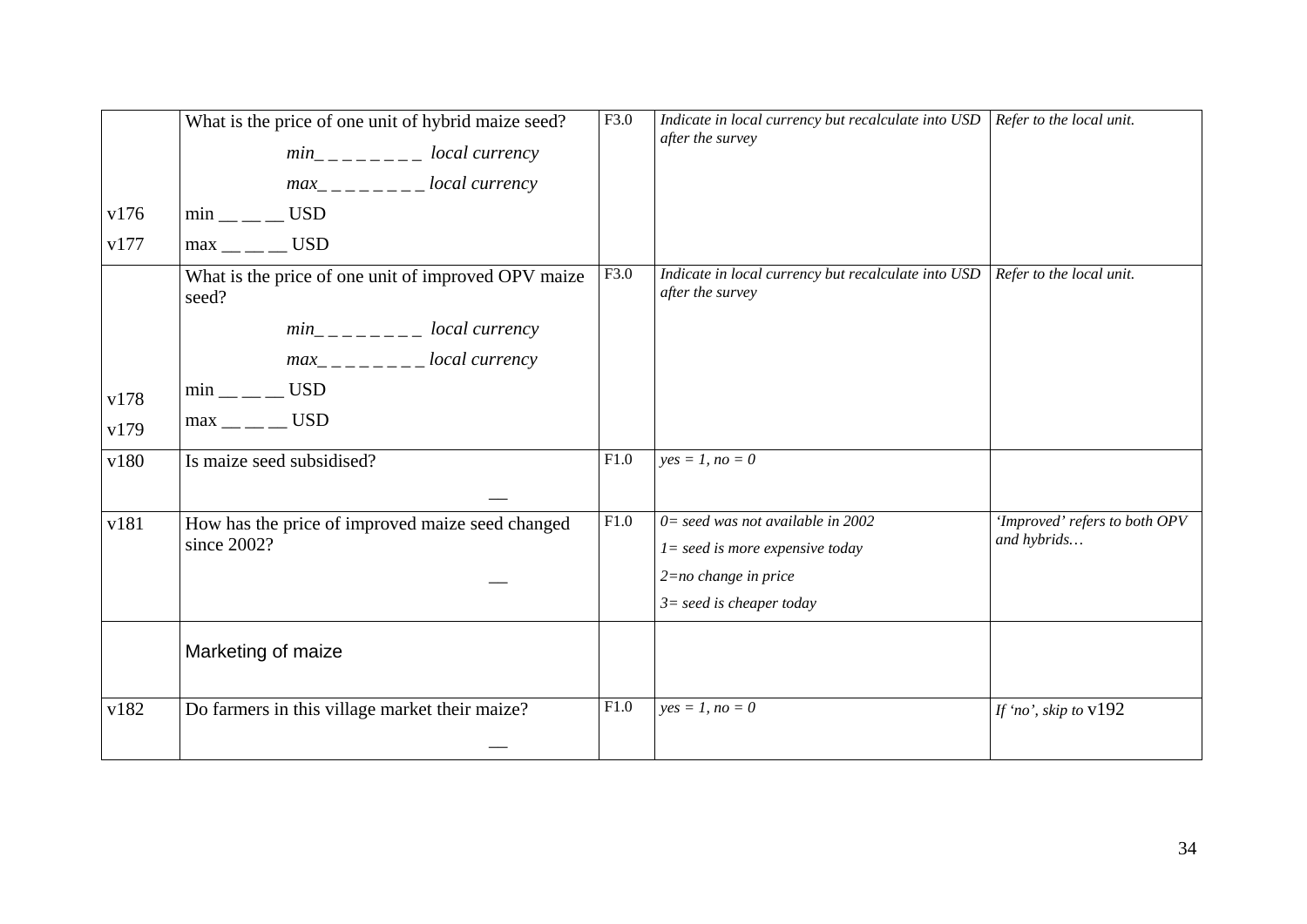| v183 | Through which channels do farmers in this village<br>market their maize?           |      | $yes = 1, no = 0$                                                       |                                                                                         |
|------|------------------------------------------------------------------------------------|------|-------------------------------------------------------------------------|-----------------------------------------------------------------------------------------|
| v184 | Farmers sell the produce at the farm gate (c049a)                                  | F1.0 |                                                                         |                                                                                         |
|      |                                                                                    |      |                                                                         |                                                                                         |
| v185 | Farmers sell the produce in the village market (c049b)                             | F1.0 |                                                                         |                                                                                         |
|      |                                                                                    |      |                                                                         |                                                                                         |
| v186 | Farmers sell their produce in markets outside the<br>village (c049c)               | F1.0 |                                                                         |                                                                                         |
| v187 | Through outgrower schemes                                                          | F1.0 |                                                                         |                                                                                         |
| v188 | Through state marketing boards $(c050)$ $\_\_$                                     | F1.0 |                                                                         |                                                                                         |
| v189 | $NGO/Donor$ projects $(c051)$                                                      | F1.0 |                                                                         |                                                                                         |
| v190 | Farmer's groups/organisations (c052) _                                             | F1.0 |                                                                         |                                                                                         |
| v191 | Other, Specify!                                                                    | A40  |                                                                         |                                                                                         |
|      | What is the price of 100 kg of maize in the closest<br>market outside the village? | F2.0 | Indicate in local currency but recalculate into USD<br>after the survey |                                                                                         |
|      | $min_{-}$ = $-$ = $-$ = $-$ local currency/100 kg                                  |      |                                                                         |                                                                                         |
|      | $max_{------}$ local currency/100 kg                                               |      |                                                                         |                                                                                         |
| v192 | $min$ <sub>__</sub> USD/100 $kg$                                                   |      |                                                                         |                                                                                         |
| v193 | $max$ <sub>__</sub> _ USD/100kg                                                    |      |                                                                         |                                                                                         |
| v194 | What is the distance to the closest market outside the<br>village?                 | F2.0 | Indicate in local currency but recalculate into USD<br>after the survey | If the farmers are not marketing<br>any maize, then go to $v197$<br>after this question |
|      | km                                                                                 |      |                                                                         |                                                                                         |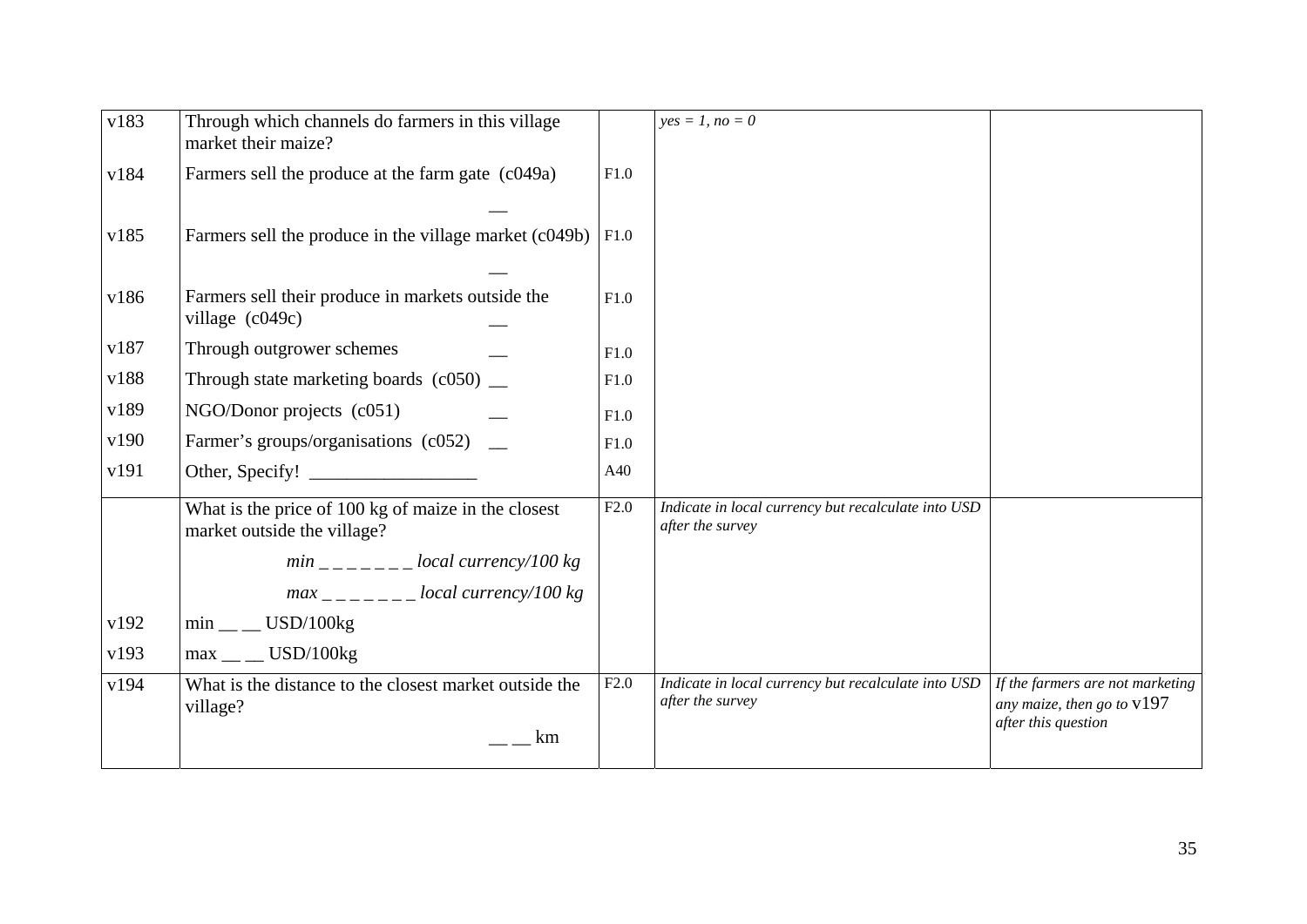|      | What is the cost of transporting 100 kg to this market?<br>local currency                                                                                                                     | F2.0 | Indicate in local currency but recalculate into USD<br>after the survey                                                                                                    |                         |
|------|-----------------------------------------------------------------------------------------------------------------------------------------------------------------------------------------------|------|----------------------------------------------------------------------------------------------------------------------------------------------------------------------------|-------------------------|
| v195 | <b>USD</b>                                                                                                                                                                                    |      |                                                                                                                                                                            |                         |
| v196 | Does any one market channel dominate the market for<br>the maize (i.e. account for more than 50% of the<br>marketed quantity) for farmers in this village, and if<br>so which market channel? | F3.0 | $no = 0;$<br>$yes = This should be one of the market channels$<br>listed in $v183$ . Use the variable codes without 'v',<br>e.g. v184 becomes '184' and v185becomes '185'. |                         |
| v197 | Did farmers in this village market their maize in<br>2002?                                                                                                                                    | F1.0 | $yes = 1, no = 0$                                                                                                                                                          |                         |
| v198 | How would you say that the average price of the<br>maize has changed since 2002?                                                                                                              | F1.0 | $0$ =the price has decreased<br>$l$ =the price has remained unchanged<br>$2$ =the price has increased                                                                      |                         |
|      | Cassava                                                                                                                                                                                       |      |                                                                                                                                                                            |                         |
|      | Availability of cassava varieties                                                                                                                                                             |      |                                                                                                                                                                            |                         |
| v199 | Do farmers in this village use improved, CMV-<br>resistant, early-bulking cassava varieties (from now on<br>referred to as "improved cassava varieties")? (c080a)                             | F1.0 | $yes = 1, no = 0$                                                                                                                                                          | If 'no', skip to $v211$ |
| v200 | Are farmers in this village at present acquiring (e.g.<br>buying or receiving) improved cassava cuttings?                                                                                     | F1.0 | $yes = 1, no = 0$                                                                                                                                                          | If 'no', skip to $v211$ |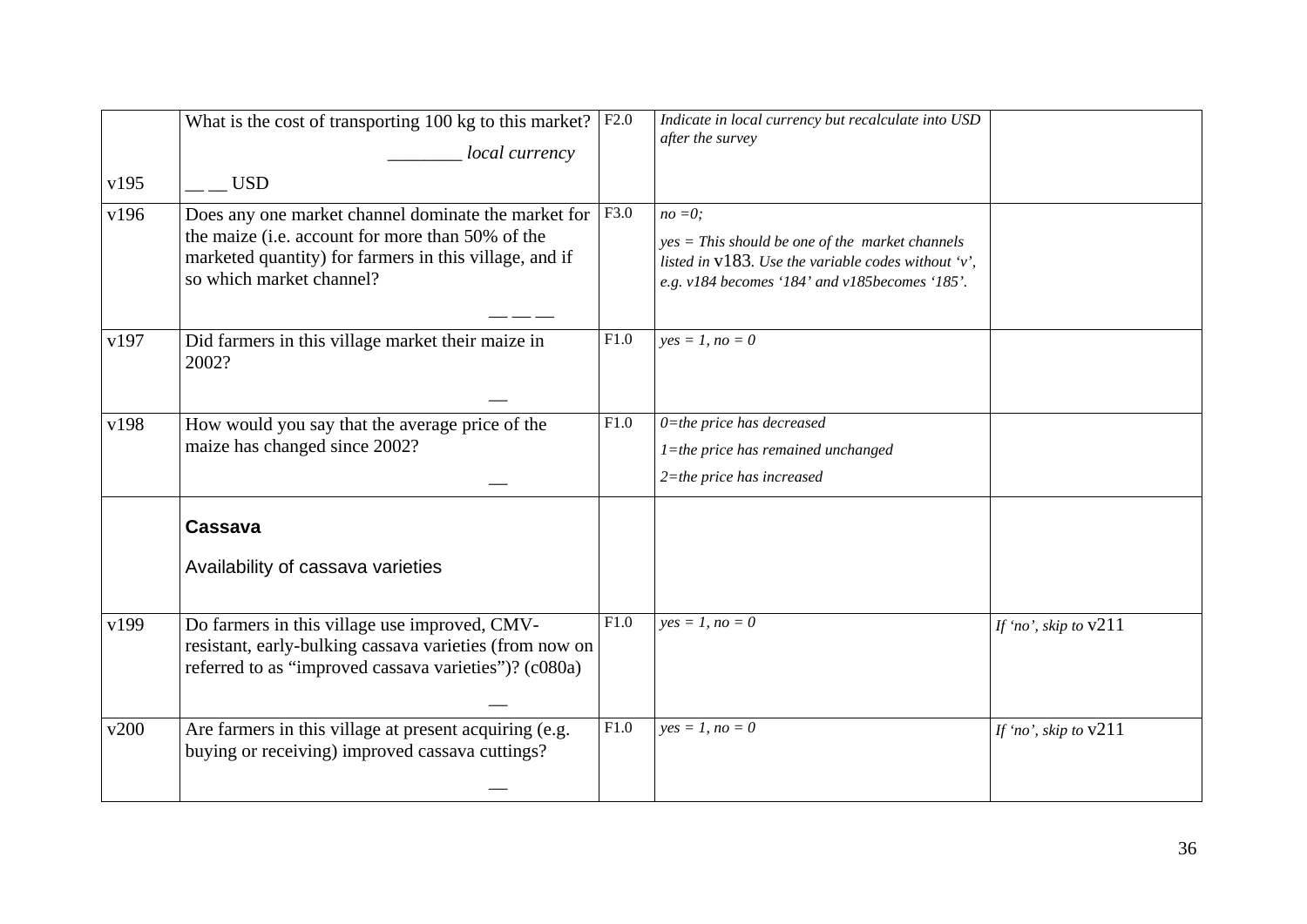| v201 | From whom do farmers acquire improved cassava                                                           | F1.0 | $yes = 1, no = 0$                                                                                                                                                                                                   |                         |
|------|---------------------------------------------------------------------------------------------------------|------|---------------------------------------------------------------------------------------------------------------------------------------------------------------------------------------------------------------------|-------------------------|
| M    | cuttings?                                                                                               |      |                                                                                                                                                                                                                     |                         |
| v202 | Government agencies (MoA) $(c057a)$ _                                                                   |      |                                                                                                                                                                                                                     |                         |
| v203 | Local government (c057b)                                                                                |      |                                                                                                                                                                                                                     |                         |
| v204 | NGOs (c039a, c058a)                                                                                     |      |                                                                                                                                                                                                                     |                         |
| v205 | Donors (c039b, c058b)                                                                                   |      |                                                                                                                                                                                                                     |                         |
| v206 | Through farmers' organizations or co-operatives                                                         |      |                                                                                                                                                                                                                     |                         |
|      | (c065a, c059a)                                                                                          |      |                                                                                                                                                                                                                     |                         |
| v207 | Through outgrower schemes                                                                               |      |                                                                                                                                                                                                                     |                         |
| v208 | Private traders (c056a)                                                                                 |      |                                                                                                                                                                                                                     |                         |
| v209 | Others                                                                                                  |      |                                                                                                                                                                                                                     |                         |
| v210 | Who is the main supplier of improved cassava<br>cuttings?                                               | F1.0 | $I = Government\text{ agencies } (MoA)$<br>2=Local government<br>$3 = NGOs$<br>$4 =$ Donors<br>5=Through farmers' organizations or co-operatives<br>6=Through outgrower schemes<br>7=Private market<br>$8 = Others$ |                         |
| v211 | Did farmers in this village use improved cassava<br>varieties in 2002? (c080b)                          | F1.0 | $yes = 1, no = 0$                                                                                                                                                                                                   | If 'no', skip to $v214$ |
| v212 | Were farmers in this village acquiring (e.g. buying or<br>receiving) improved cassava cuttings in 2002? | F1.0 | $yes = 1, no = 0$                                                                                                                                                                                                   | If 'no', skip to $v214$ |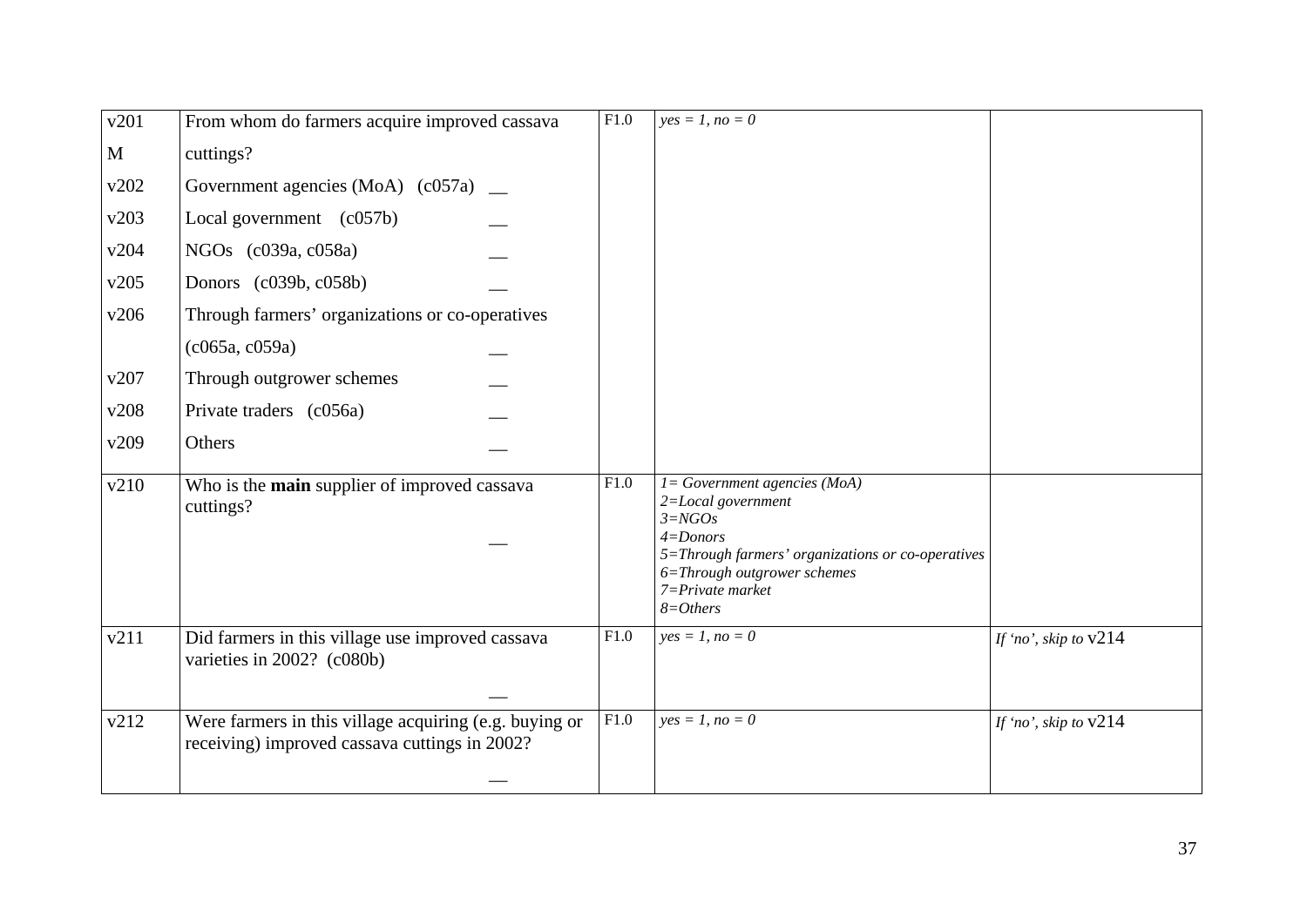| v213 | Who was the main supplier of improved cassava<br>cuttings in 2002?                                                     | F1.0 | $l = Government\text{ agencies } (MoA)$<br>2=Local government<br>$3 = NGOs$<br>$4 =$ Donors<br>5=Through farmers' organizations or co-operatives<br>6=Through outgrower schemes<br>$7 = Private\,t raders$<br>$8 = Others$ |  |
|------|------------------------------------------------------------------------------------------------------------------------|------|----------------------------------------------------------------------------------------------------------------------------------------------------------------------------------------------------------------------------|--|
| v214 | How has the use of improved cassava varieties in the<br>village changed since 2002? (c080c)                            | F1.0 | $I = decreased$ since 2002<br>$2 = no \ change$<br>$3=$ increased since 2002                                                                                                                                               |  |
| v215 | Which is the farmers' major multiplication source of<br>cassava varieties?                                             | F1.0 | $1 = own farm$<br>$2 = fellow-farmers$<br>$3 = non-village source$ (see $v201$ )                                                                                                                                           |  |
| v216 | How prevalent is cassava mosaic virus (CMV) in the<br>village. Estimate percent of crop affected current year.<br>$\%$ | F3.0 |                                                                                                                                                                                                                            |  |
| v217 | Are fresh improved cassava cuttings available when<br>needed?                                                          | F1.0 | $yes = 1, no = 0$                                                                                                                                                                                                          |  |
| v218 | Are improved cassava cuttings available at the<br>promised quality?                                                    | F1.0 | $yes = 1, no = 0$                                                                                                                                                                                                          |  |
| v219 | Are the required amounts of improved cassava<br>cuttings available?                                                    | F1.0 | $yes = 1, no = 0$                                                                                                                                                                                                          |  |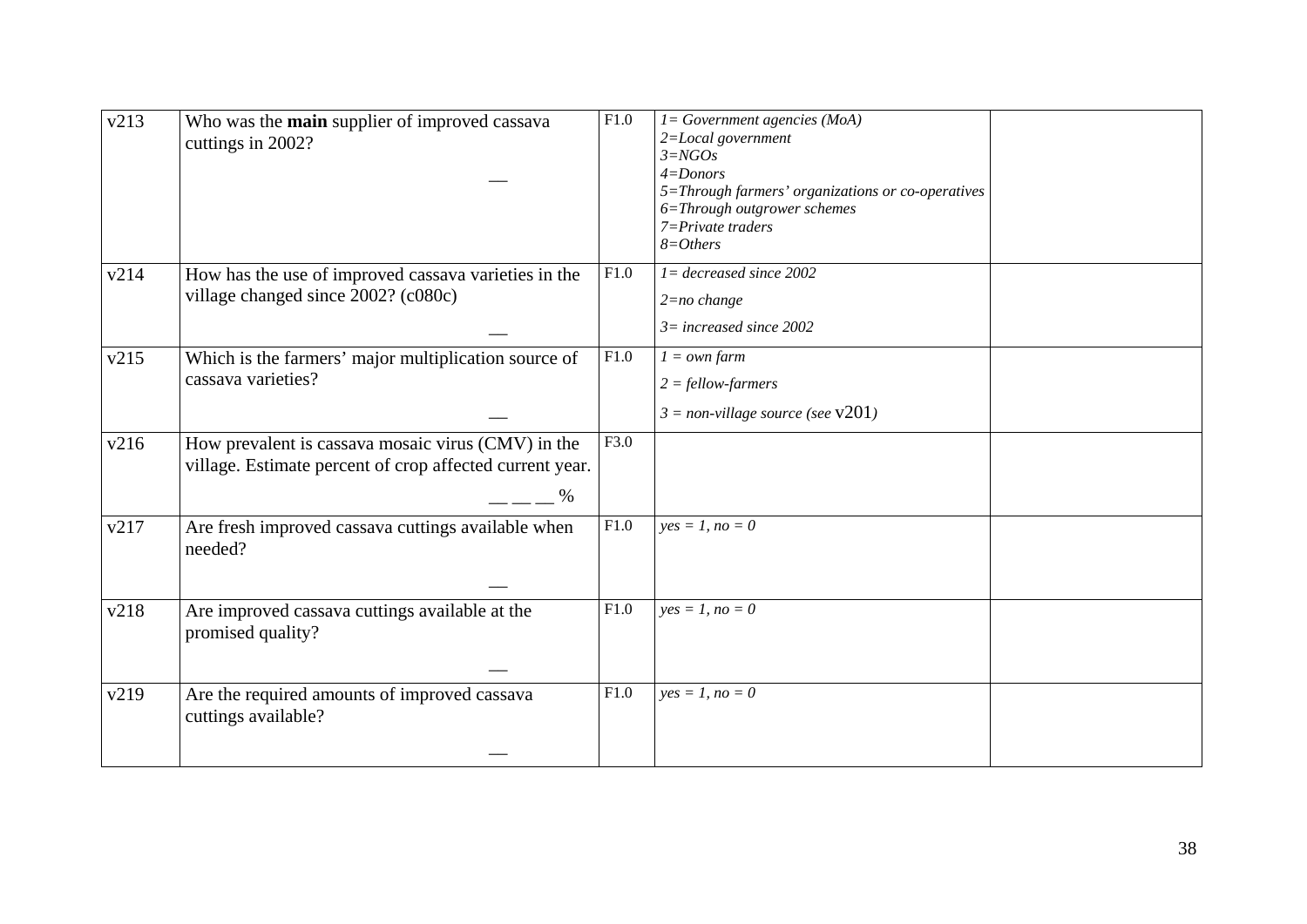| v220 | How far away is the nearest retail outlet for cassava<br>cuttings?<br>km   | F2.0 |                   | Use the reference point in the<br>village |
|------|----------------------------------------------------------------------------|------|-------------------|-------------------------------------------|
|      |                                                                            |      |                   |                                           |
| v221 | Are improved cassava cuttings subsidised?                                  | F1.0 | $yes = 1, no = 0$ |                                           |
|      |                                                                            |      |                   |                                           |
|      | Marketing of cassava                                                       |      |                   |                                           |
| v222 | Do farmers in this village market their cassava?                           | F1.0 | $yes = 1, no = 0$ | If 'no', skip to $v232$                   |
|      |                                                                            |      |                   |                                           |
| v223 | Through which channels do farmers in this village<br>market their cassava? |      | $yes = 1, no = 0$ |                                           |
| v224 | Farmers sell the produce at the farm gate (c049a)                          | F1.0 |                   |                                           |
|      |                                                                            |      |                   |                                           |
| v225 | Farmers sell the produce in the village market $(c049b)$   F1.0            |      |                   |                                           |
|      |                                                                            |      |                   |                                           |
| v226 | Farmers sell their produce in markets outside the<br>village (c049c)       | F1.0 |                   |                                           |
| v227 | Through outgrower schemes                                                  | F1.0 |                   |                                           |
| v228 | Through state marketing boards (c050) _                                    | F1.0 |                   |                                           |
| v229 | NGO/Donor projects (c051)                                                  | F1.0 |                   |                                           |
| v230 | Farmer's groups/organisations (c052) _                                     | F1.0 |                   |                                           |
| v231 |                                                                            | A40  |                   |                                           |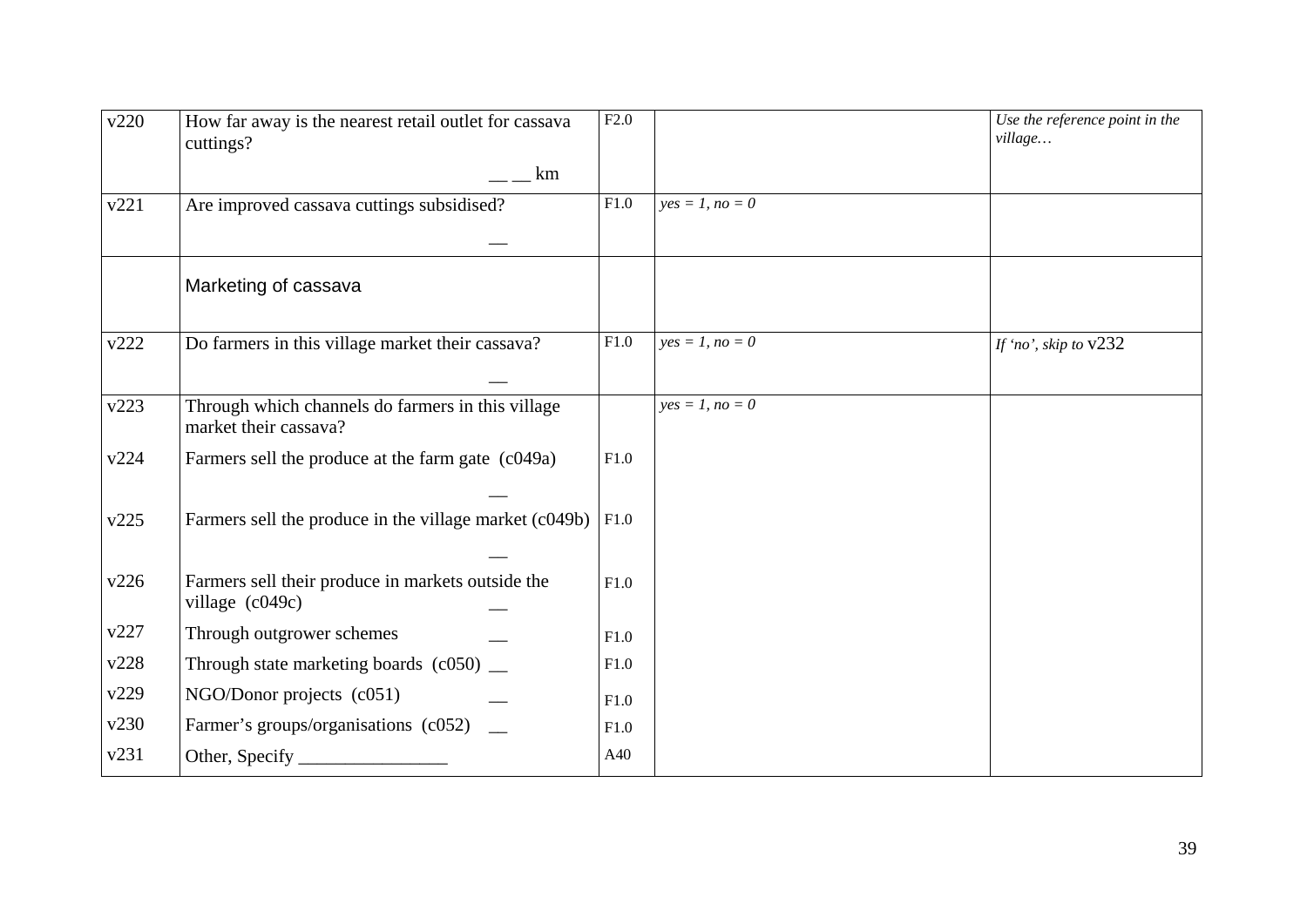|      | What is the price of 100 kg of cassava in the closest<br>market outside the village?                                                                                                            | F2.0 | Indicate in local currency but recalculate into USD<br>after the survey                                                                                                     |                                                                                           |
|------|-------------------------------------------------------------------------------------------------------------------------------------------------------------------------------------------------|------|-----------------------------------------------------------------------------------------------------------------------------------------------------------------------------|-------------------------------------------------------------------------------------------|
|      | $min_{----}$ = local currency/100 kg                                                                                                                                                            |      |                                                                                                                                                                             |                                                                                           |
|      | $max$ <sub>------</sub> local currency/100 kg                                                                                                                                                   |      |                                                                                                                                                                             |                                                                                           |
| v232 | $min$ <sub>__</sub> USD/100 $kg$                                                                                                                                                                |      |                                                                                                                                                                             |                                                                                           |
| v233 | $max$ <sub>__</sub> USD/100 $kg$                                                                                                                                                                |      |                                                                                                                                                                             |                                                                                           |
| v234 | What is the distance to the closest market outside the<br>village?<br>km                                                                                                                        | F2.0 |                                                                                                                                                                             | If the farmers are not marketing<br>any cassava, then go to $v237$<br>after this question |
|      | What is the cost of transporting 100 kg of cassava to<br>this market?                                                                                                                           | F2.0 | Indicate in local currency but recalculate into USD<br>after the survey                                                                                                     |                                                                                           |
|      | local currency                                                                                                                                                                                  |      |                                                                                                                                                                             |                                                                                           |
| v235 | <b>USD</b>                                                                                                                                                                                      |      |                                                                                                                                                                             |                                                                                           |
| v236 | Does any one market channel dominate the market for<br>the cassava (i.e. account for more than 50% of the<br>marketed quantity) for farmers in this village, and if<br>so which market channel? | F3.0 | $no = 0;$<br>$yes = This$ should be one of the market channels<br>listed in $v223$ . Use the variable codes without 'v',<br>e.g. v224 becomes '224' and v225 becomes '225'. |                                                                                           |
| v237 | Did farmers in this village market their cassava in<br>2002?                                                                                                                                    | F1.0 | $yes = 1, no = 0$                                                                                                                                                           |                                                                                           |
| v238 | How would you say that the average price of cassava<br>has changed since 2002?                                                                                                                  | F1.0 | $0$ =the price has decreased<br>$l$ =the price has remained unchanged<br>$2$ =the price has increased                                                                       |                                                                                           |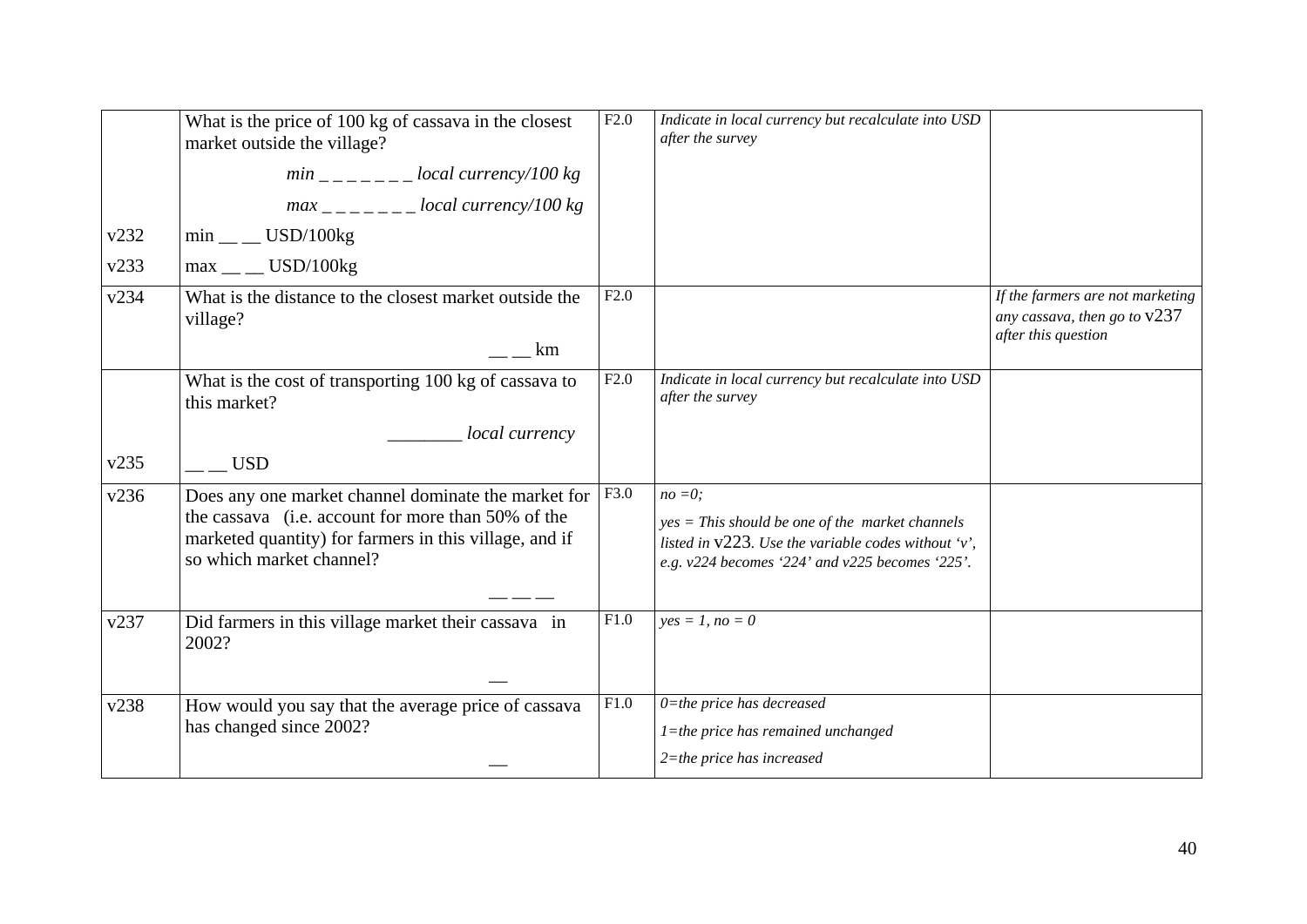|              | <b>Rice</b>                                                                                                 |      |                   |                         |
|--------------|-------------------------------------------------------------------------------------------------------------|------|-------------------|-------------------------|
|              | Availability of improved rice varieties                                                                     |      |                   |                         |
| v239         | Do farmers in this village use improved rice varieties?<br>$\left(\frac{\text{c085a}}{\text{c085a}}\right)$ | F1.0 | $yes = 1, no = 0$ | If 'no', skip to $v250$ |
| v240         | Are farmers in this village at present acquiring (e.g.<br>buying or receiving) improved rice seed?          | F1.0 | $yes = 1, no = 0$ | If 'no', skip to $v250$ |
| $\mathbf{M}$ | From whom do farmers acquire improved rice seed?                                                            | F1.0 | $yes = 1, no = 0$ |                         |
| v241         | Government agencies (MoA) $(c057a)$ _                                                                       |      |                   |                         |
| v242         | Local government $(c057b)$                                                                                  |      |                   |                         |
| v243         | NGOs (c039a, c058a)                                                                                         |      |                   |                         |
| v244         | Donors (c039b, c058b)                                                                                       |      |                   |                         |
| v245         | Through farmers' organizations or co-operatives                                                             |      |                   |                         |
|              | (c065a, c059a)                                                                                              |      |                   |                         |
| v246         | Through outgrower schemes                                                                                   |      |                   |                         |
| v247         | Private traders (c056a)                                                                                     |      |                   |                         |
| v248         | Others                                                                                                      |      |                   |                         |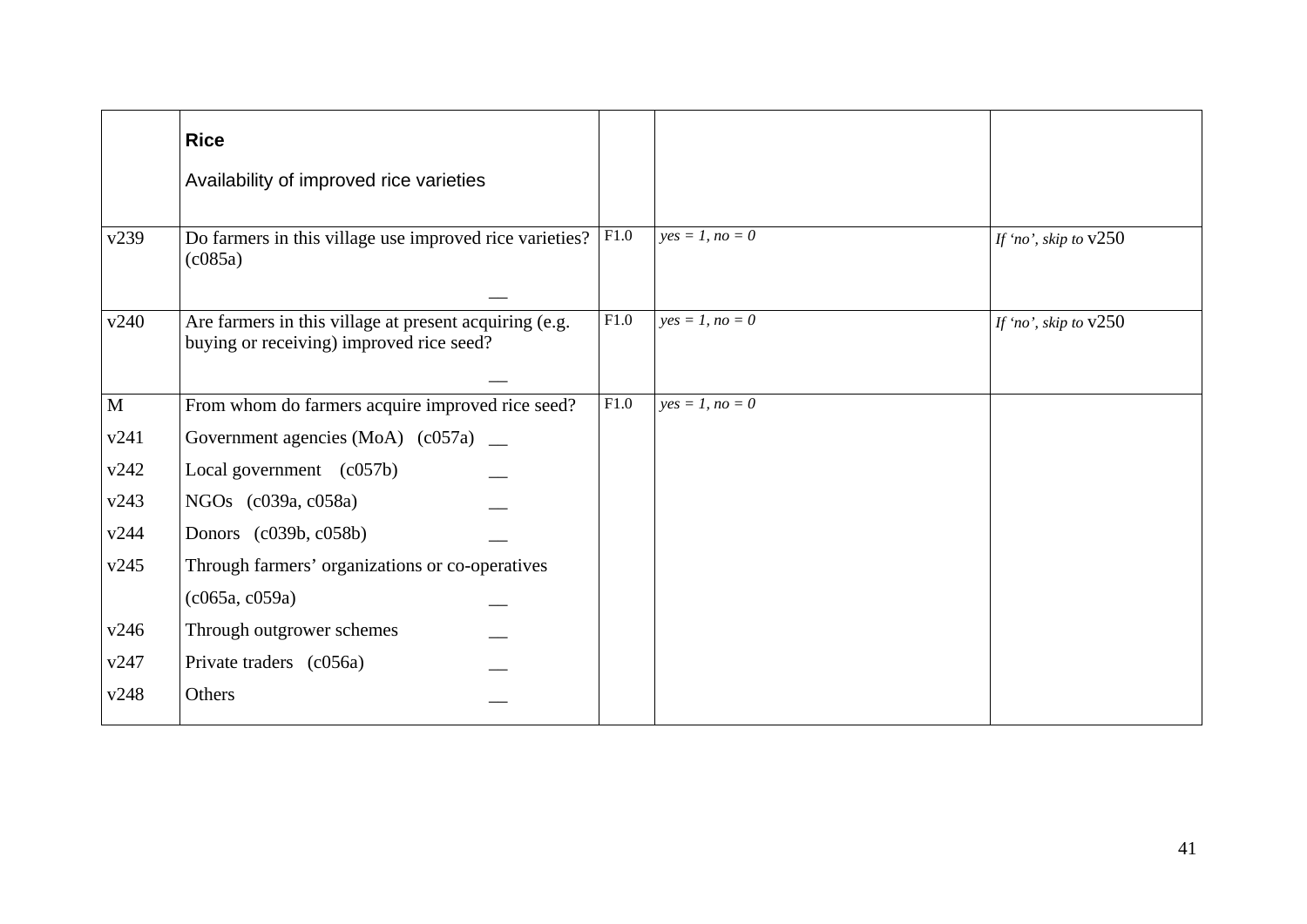| v249      | Who is the <b>main</b> supplier of improved rice seed?                                                     | F1.0 | $l = Government\text{ agencies } (MoA)$<br>2=Local government<br>$3 = NGOs$<br>$4 =$ Donors<br>5=Through farmers' organizations or co-operatives<br>6=Through outgrower schemes<br>7=Private market<br>$8 = Others$ |                         |
|-----------|------------------------------------------------------------------------------------------------------------|------|---------------------------------------------------------------------------------------------------------------------------------------------------------------------------------------------------------------------|-------------------------|
| v250      | Did farmers in this village use improved rice varieties<br>in $2002?$ ( $c085b$ )                          | F1.0 | $yes = 1, no = 0$                                                                                                                                                                                                   | If 'no', skip to $v253$ |
| v251      | Were farmers in this village acquiring (e.g. buying or<br>receiving) improved rice seed in 2002?           | F1.0 | $yes = 1, no = 0$                                                                                                                                                                                                   | If 'no', skip to $v253$ |
| v252      | Who was the main supplier of improved rice seed in<br>2002?                                                | F1.0 | $l = Government\text{ agencies } (MoA)$<br>2=Local government<br>$3 = NGOs$<br>$4 =$ Donors<br>5=Through farmers' organizations or co-operatives<br>6=Through outgrower schemes<br>7=Private market<br>$8 = Others$ |                         |
| v253      | How has the use of improved rice varieties changed in $ F1.0\rangle$<br>the village since $2002$ ? (c085c) |      | $I = decreased$ since 2002<br>$2 = no$ change<br>$3=$ increased since 2002                                                                                                                                          |                         |
| v254<br>M | Do farmers in this village use NERICA or NERICA-<br>descendants?                                           | F1.0 | $yes = 1, no = 0$                                                                                                                                                                                                   |                         |
| v255      | Is improved rice seed available when needed?                                                               | F1.0 | $yes = 1, no = 0$                                                                                                                                                                                                   |                         |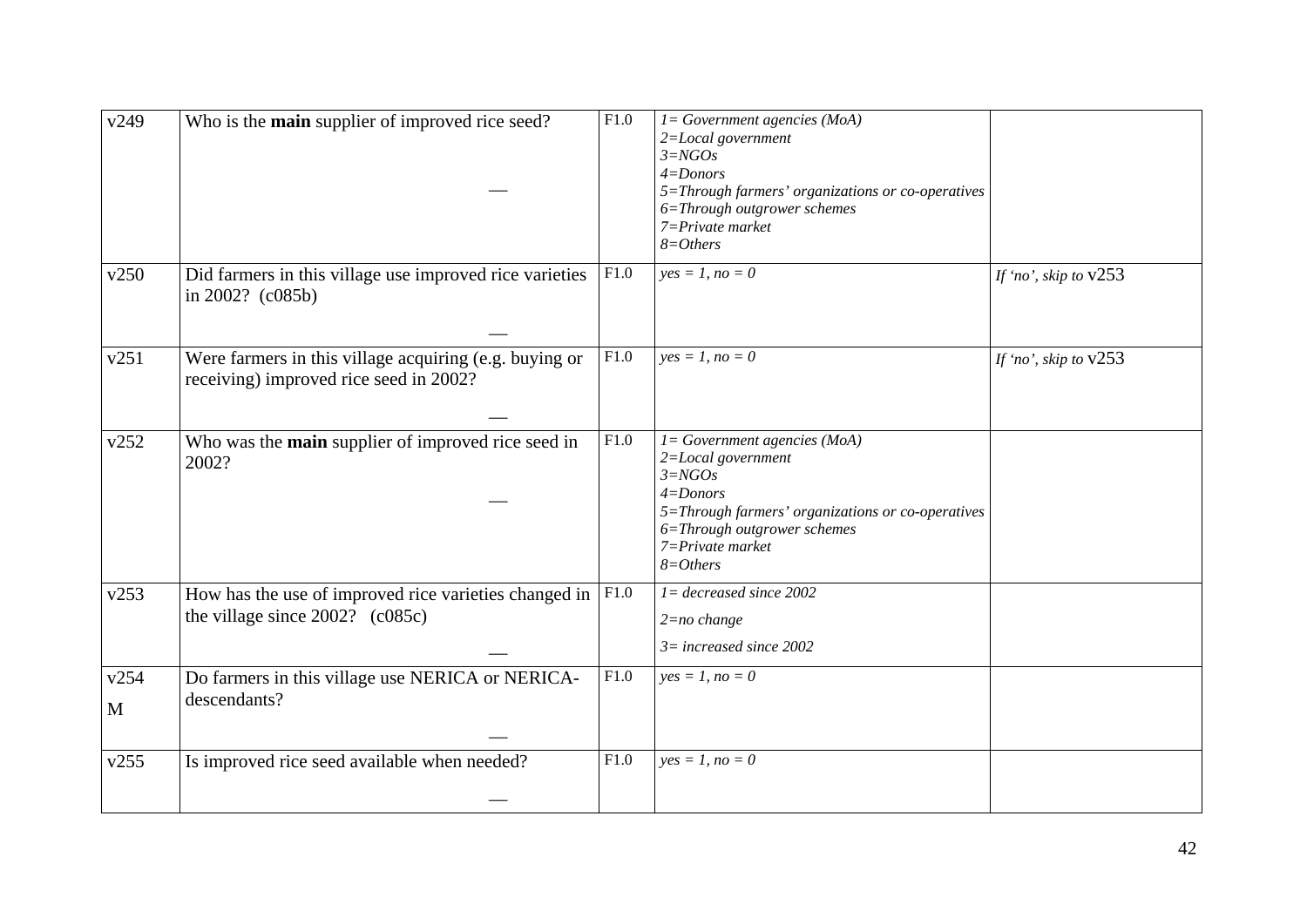| v256         | Is improved rice seed available at the promised<br>quality?                                                                                                                                                                                                                                                                                                                                                            | F1.0 | $yes = 1, no = 0$                                                                            |                                           |
|--------------|------------------------------------------------------------------------------------------------------------------------------------------------------------------------------------------------------------------------------------------------------------------------------------------------------------------------------------------------------------------------------------------------------------------------|------|----------------------------------------------------------------------------------------------|-------------------------------------------|
| v257         | Is the required amount of improved rice seed<br>available?                                                                                                                                                                                                                                                                                                                                                             | F1.0 | $ves = 1, no = 0$                                                                            |                                           |
| v258         | How far away is the nearest retail outlet for improved<br>rice seed?<br>$\overline{\phantom{a}}$ $\overline{\phantom{a}}$ km                                                                                                                                                                                                                                                                                           | F2.0 |                                                                                              | Use the reference point in the<br>village |
| v259         | What is the most common unit for retail sale of<br>improved rice seed at this outlet?                                                                                                                                                                                                                                                                                                                                  | A40  |                                                                                              |                                           |
| v260         | What is the weight of this unit?<br>$  kg$                                                                                                                                                                                                                                                                                                                                                                             | F3.0 |                                                                                              |                                           |
|              | What is the price of one unit of improved rice seed?<br>$min_{- - - - - -}$ local currency<br>$max_{-}$ $\frac{1}{2}$ $\frac{1}{2}$ $\frac{1}{2}$ $\frac{1}{2}$ $\frac{1}{2}$ $\frac{1}{2}$ $\frac{1}{2}$ $\frac{1}{2}$ $\frac{1}{2}$ $\frac{1}{2}$ $\frac{1}{2}$ $\frac{1}{2}$ $\frac{1}{2}$ $\frac{1}{2}$ $\frac{1}{2}$ $\frac{1}{2}$ $\frac{1}{2}$ $\frac{1}{2}$ $\frac{1}{2}$ $\frac{1}{2}$ $\frac{1}{2}$ $\frac{$ | F2.0 | Indicate in local currency but recalculate into USD<br>after the survey                      | Refer to the local unit.                  |
| v261<br>v262 | $min$ <sub>__</sub> ___ USD<br>$max$ <sub>__</sub> ___ USD                                                                                                                                                                                                                                                                                                                                                             |      |                                                                                              |                                           |
| v263         | Is improved rice seed subsidised?                                                                                                                                                                                                                                                                                                                                                                                      | F1.0 | $yes = 1, no = 0$                                                                            |                                           |
| v264         | How has the price of improved rice seed changed<br>since 2002?                                                                                                                                                                                                                                                                                                                                                         | F1.0 | $l = seed$ is more expensive today<br>$2 = no$ change in price<br>$3=$ seed is cheaper today |                                           |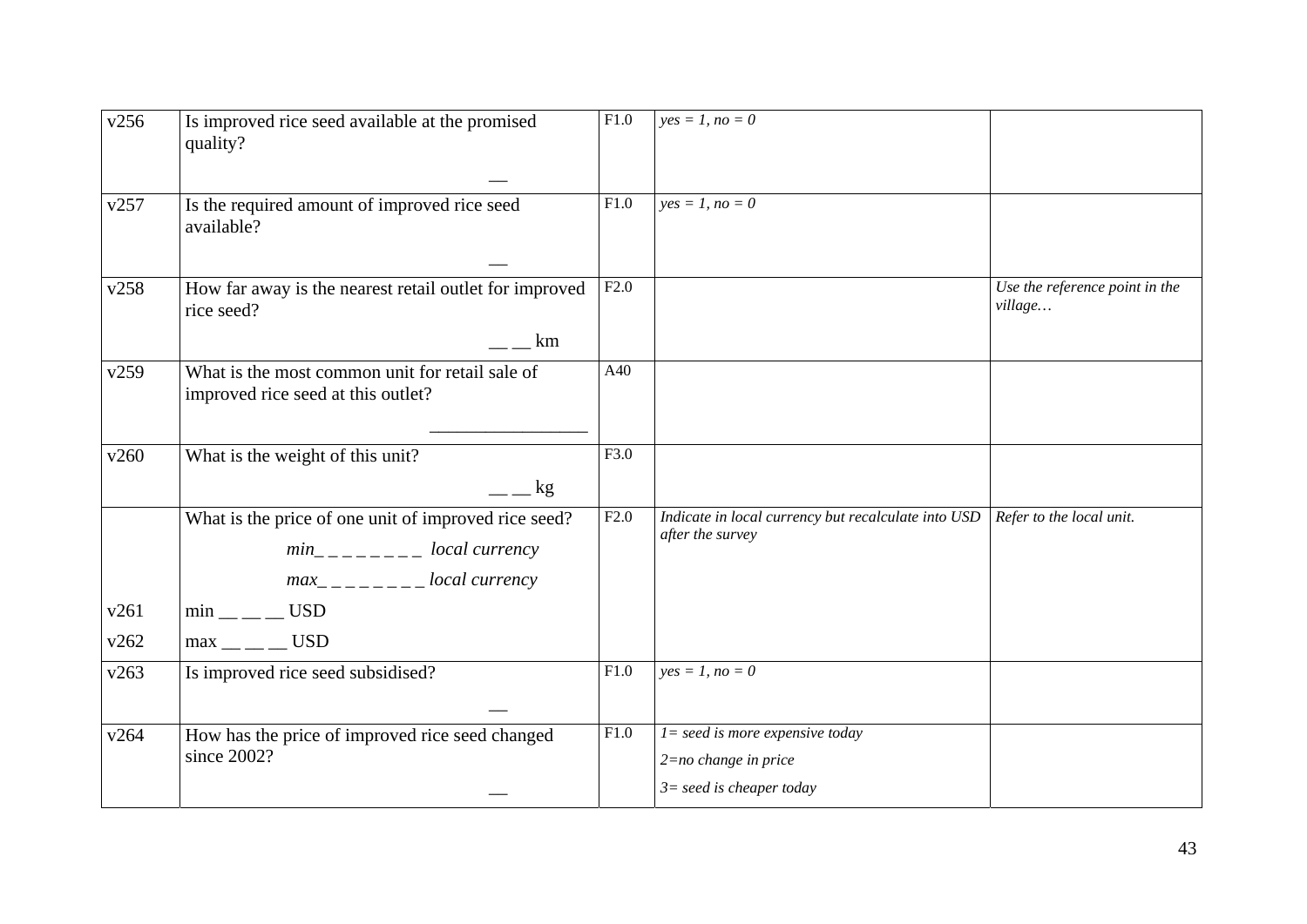|      | Marketing of rice                                                                 |      |                                                                          |                                                                       |
|------|-----------------------------------------------------------------------------------|------|--------------------------------------------------------------------------|-----------------------------------------------------------------------|
| v265 | Do farmers in this village market their rice?                                     | F1.0 | $yes = 1, no = 0$                                                        | If 'no', skip to $v275$                                               |
| v266 | Through which channels do farmers in this village<br>market their rice?           |      | $yes = 1, no = 0$                                                        |                                                                       |
| v267 | Farmers sell the produce at the farm gate (c049a)                                 | F1.0 |                                                                          |                                                                       |
| v268 | Farmers sell the produce in the village market (c049b)                            | F1.0 |                                                                          |                                                                       |
| v269 | Farmers sell their produce in markets outside the<br>village (c049c)              | F1.0 |                                                                          |                                                                       |
| v270 | Through outgrower schemes                                                         | F1.0 |                                                                          |                                                                       |
| v271 | Through state marketing boards $(c050)$ $\_\_$                                    | F1.0 |                                                                          |                                                                       |
| v272 | NGO/Donor projects (c051)                                                         | F1.0 |                                                                          |                                                                       |
| v273 | Farmer's groups/organisations (c052) _                                            | F1.0 |                                                                          |                                                                       |
| v274 | Other, Specify                                                                    | A40  |                                                                          |                                                                       |
|      | What is the price of 100 kg of rice in the closest<br>market outside the village? | F2.0 | Indicate in local currency but recalculate into USD<br>after the survey. | If the farmers are not marketing<br>any rice, then go to $v280$ after |
|      | $min$ <sub>------</sub> $local$ currency/100 kg                                   |      |                                                                          | this question.                                                        |
|      | $max_{------}$ local currency/100 kg                                              |      |                                                                          |                                                                       |
| v275 | $min$ <sub>__</sub> USD/100 $kg$                                                  |      |                                                                          |                                                                       |
| v276 | $max$ <sub>__</sub> __ USD/100kg                                                  |      |                                                                          |                                                                       |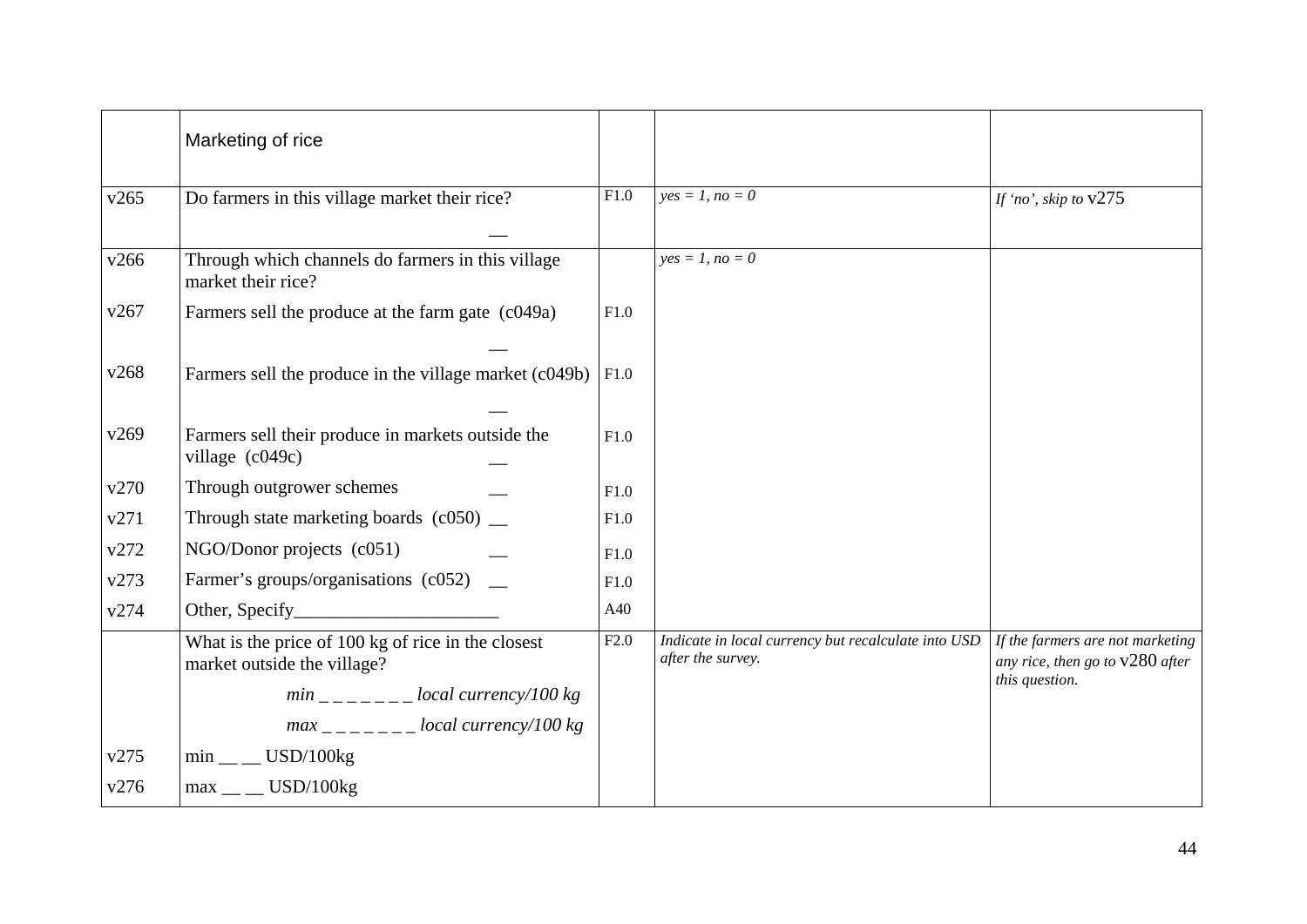| v277 | What is the distance to the closest market outside the<br>village?                                                                                                                           | F2.0 |                                                                                                                                                                            |  |
|------|----------------------------------------------------------------------------------------------------------------------------------------------------------------------------------------------|------|----------------------------------------------------------------------------------------------------------------------------------------------------------------------------|--|
|      | km                                                                                                                                                                                           |      |                                                                                                                                                                            |  |
|      | What is the cost of transporting one 100 kg to this<br>market?                                                                                                                               | F2.0 | Indicate in local currency but recalculate into USD<br>after the survey                                                                                                    |  |
|      | local currency                                                                                                                                                                               |      |                                                                                                                                                                            |  |
| v278 | <b>USD</b>                                                                                                                                                                                   |      |                                                                                                                                                                            |  |
| v279 | Does any one market channel dominate the market for<br>the rice (i.e. account for more than 50% of the<br>marketed quantity) for farmers in this village, and if<br>so which market channel? | F3.0 | $no = 0$<br>$yes = This should be one of the market channels$<br>listed in $v266$ . Use the variable codes without 'v',<br>e.g. v267 becomes '267' and v268 becomes '268'. |  |
|      |                                                                                                                                                                                              |      |                                                                                                                                                                            |  |
| v280 | Did farmers in this village market their rice in 2002?                                                                                                                                       | F1.0 | $yes = 1, no = 0$                                                                                                                                                          |  |
| v281 | How would you say that the average price of the rice<br>has changed since 2002?                                                                                                              | F1.0 | $0$ =the price has decreased<br>1=the price has remained unchanged<br>$2$ =the price has increased                                                                         |  |
|      | Sorghum                                                                                                                                                                                      |      |                                                                                                                                                                            |  |
|      | Availability of improved sorghum varieties                                                                                                                                                   |      |                                                                                                                                                                            |  |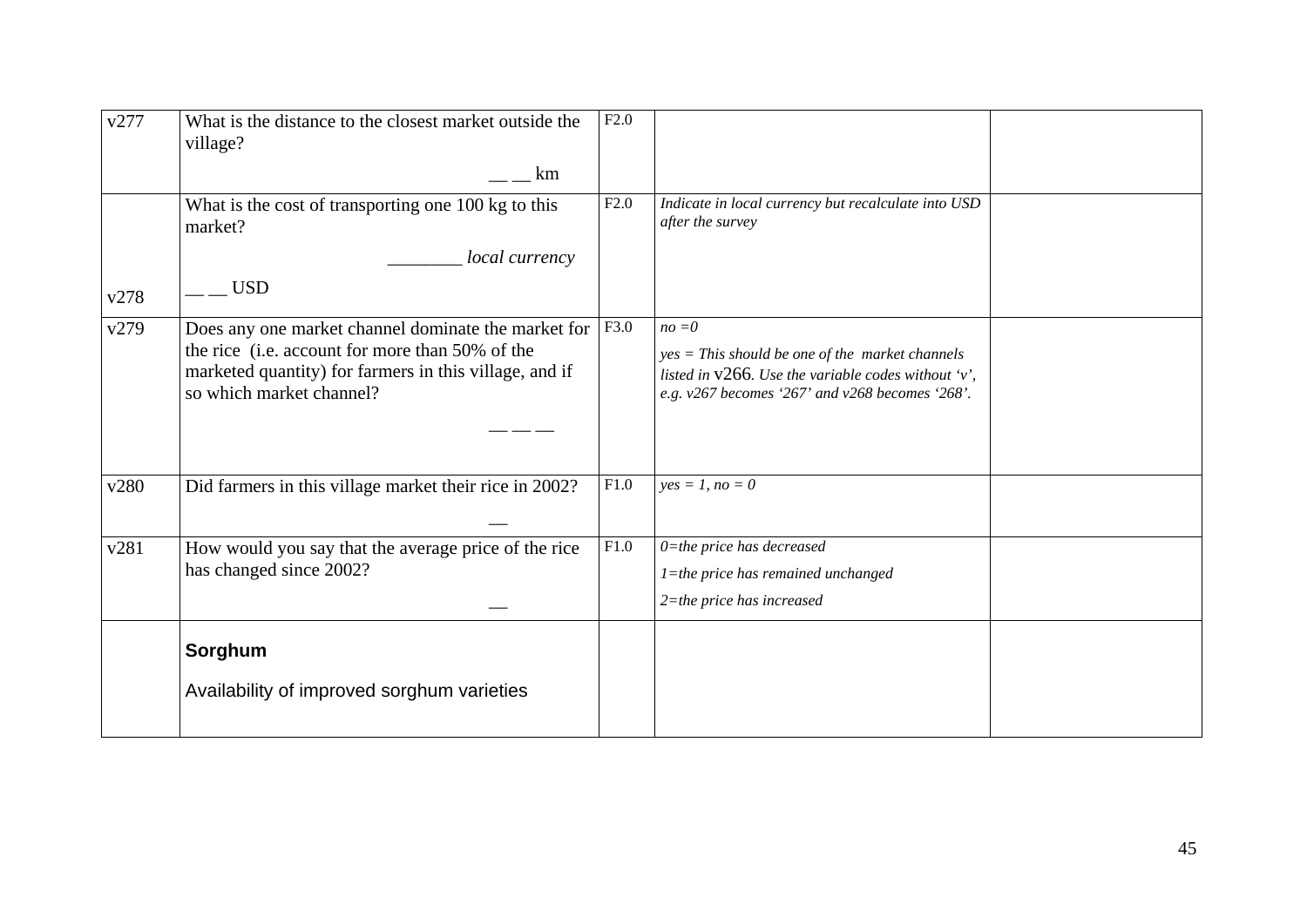| v282        | Do farmers in this village use improved sorghum<br>varieties? (c082a)                                 | F1.0 | $yes = 1, no = 0$                                                                                                    | If 'no', skip to $v293$ |
|-------------|-------------------------------------------------------------------------------------------------------|------|----------------------------------------------------------------------------------------------------------------------|-------------------------|
| v283        | Are farmers in this village at present acquiring (e.g.<br>buying or receiving) improved sorghum seed? | F1.0 | $yes = 1, no = 0$                                                                                                    | If 'no', skip to $v293$ |
| $\mathbf M$ | From whom do farmers acquire improved sorghum<br>varieties?                                           | F1.0 | $yes = 1, no = 0$                                                                                                    |                         |
| v284        | Government agencies (MoA) (c057a) _                                                                   |      |                                                                                                                      |                         |
| v285        | Local government (c057b)                                                                              |      |                                                                                                                      |                         |
| v286        | NGOs (c039a, c058a)                                                                                   |      |                                                                                                                      |                         |
| v287        | Donors (c039b, c058b)                                                                                 |      |                                                                                                                      |                         |
| v288        | Through farmers' organizations or co-operatives                                                       |      |                                                                                                                      |                         |
|             | (c065a, c059a)                                                                                        |      |                                                                                                                      |                         |
| v289        | Through outgrower schemes                                                                             |      |                                                                                                                      |                         |
| v290        | Private traders (c056a)                                                                               |      |                                                                                                                      |                         |
| v291        | Others                                                                                                |      |                                                                                                                      |                         |
| v292        | Who is the main supplier of improved sorghum seed?                                                    | F1.0 | $I = Government\text{ agencies } (MoA)$<br>2=Local government<br>$3 = NGOs$<br>$4 =$ Donors                          |                         |
|             |                                                                                                       |      | 5=Through farmers' organizations or co-operatives<br>6=Through outgrower schemes<br>7=Private market<br>$8 = Others$ |                         |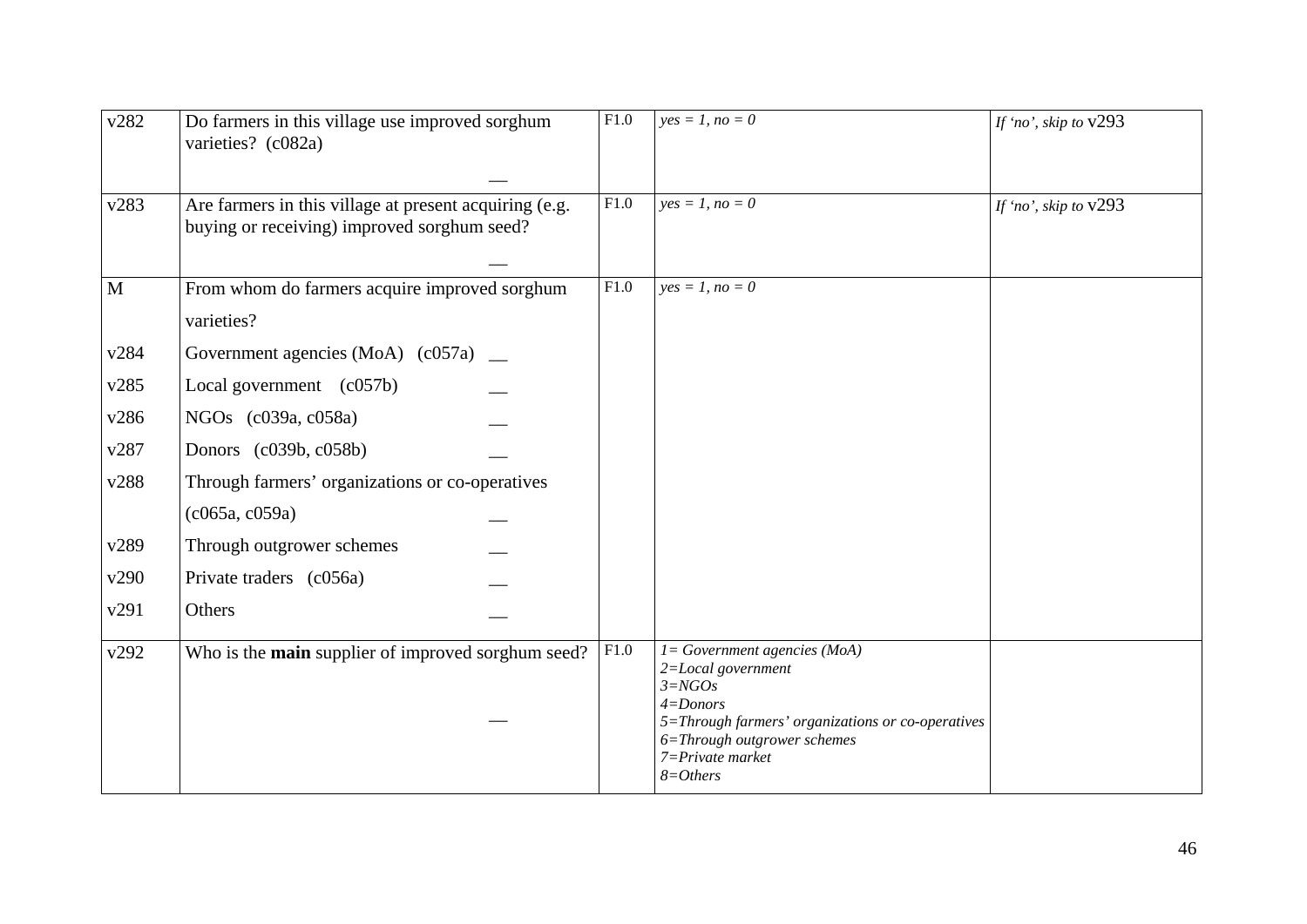| v293 | Did farmers in this village use improved sorghum<br>varieties in 2002? (c082b)                      | F1.0 | $yes = 1, no = 0$                                                                                                                                                                                                           | If 'no', skip to $v296$ |
|------|-----------------------------------------------------------------------------------------------------|------|-----------------------------------------------------------------------------------------------------------------------------------------------------------------------------------------------------------------------------|-------------------------|
| v294 | Were farmers in this village acquiring (e.g. buying or<br>receiving) improved sorghum seed in 2002? | F1.0 | $yes = 1, no = 0$                                                                                                                                                                                                           | If 'no', skip to $v296$ |
| v295 | Who was the main supplier of improved sorghum<br>seed in 2002?                                      | F1.0 | $l = Government\text{ agencies } (MoA)$<br>$2 = Local$ government<br>$3 = NGOs$<br>$4 =$ Donors<br>5=Through farmers' organizations or co-operatives<br>6=Through outgrower schemes<br>$7 = Private$ market<br>$8 = Others$ |                         |
| v296 | How has the use of improved sorghum varieties in the<br>village changed since 2002? (c082c)         | F1.0 | $I = decreased$ since 2002<br>$2 = no \ change$<br>$3=$ increased since 2002                                                                                                                                                |                         |
| v297 | Is improved sorghum seed available when needed?                                                     | F1.0 | $yes = 1, no = 0$                                                                                                                                                                                                           |                         |
| v298 | Is improved sorghum seed available at the promised<br>quality?                                      | F1.0 | $yes = 1, no = 0$                                                                                                                                                                                                           |                         |
| v299 | Is the required amount of improved sorghum seed<br>available?                                       | F1.0 | $yes = 1, no = 0$                                                                                                                                                                                                           |                         |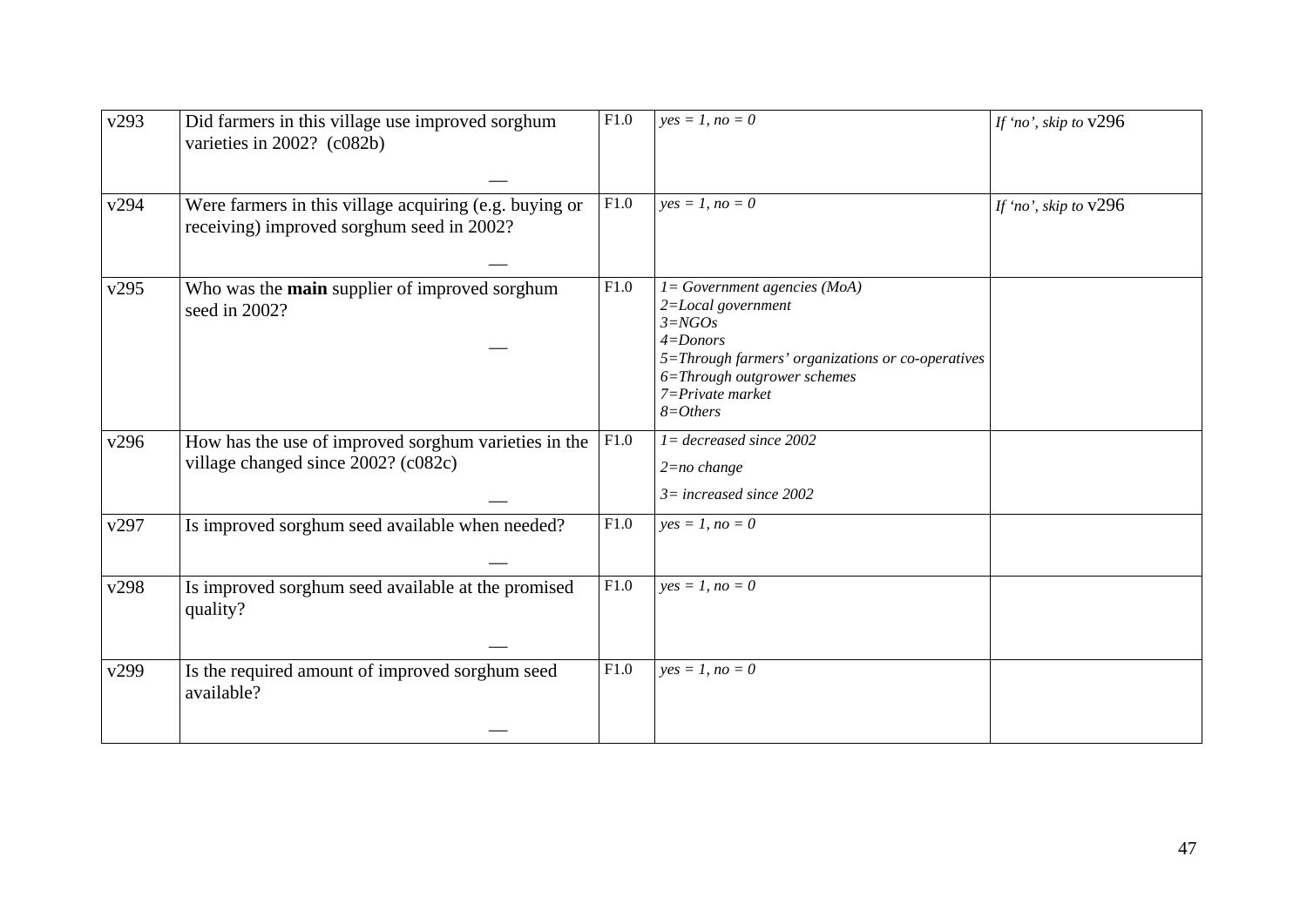| v300         | How far away is the nearest retail outlet for improved<br>sorghum seed?<br>km                                                                                                                                                                                                                                                                                                                                                                                                         | F2.0 |                                                                                             | Use the reference point in the<br>village |
|--------------|---------------------------------------------------------------------------------------------------------------------------------------------------------------------------------------------------------------------------------------------------------------------------------------------------------------------------------------------------------------------------------------------------------------------------------------------------------------------------------------|------|---------------------------------------------------------------------------------------------|-------------------------------------------|
| v301         | What is the most common unit for retail sale of<br>sorghum seed at this outlet?                                                                                                                                                                                                                                                                                                                                                                                                       | A40  |                                                                                             |                                           |
| v302         | What is the weight of this unit?<br>$=$ $-$ kg                                                                                                                                                                                                                                                                                                                                                                                                                                        | F3.0 |                                                                                             |                                           |
| v303<br>v304 | What is the price of one unit of improved sorghum<br>seed?<br>$min_{-}$ $\frac{1}{2}$ $\frac{1}{2}$ $\frac{1}{2}$ $\frac{1}{2}$ $\frac{1}{2}$ $\frac{1}{2}$ $\frac{1}{2}$ $\frac{1}{2}$ $\frac{1}{2}$ $\frac{1}{2}$ $\frac{1}{2}$ $\frac{1}{2}$ $\frac{1}{2}$ $\frac{1}{2}$ $\frac{1}{2}$ $\frac{1}{2}$ $\frac{1}{2}$ $\frac{1}{2}$ $\frac{1}{2}$ $\frac{1}{2}$ $\frac{1}{2}$ $\frac{$<br>$max_{------}$ local currency<br>$min$ <sub>__</sub> ___ USD<br>$max$ <sub>__</sub> ___ USD | F2.0 | Indicate in local currency but recalculate into USD<br>after the survey                     | Refer to the local unit.                  |
| v305         | Is improved sorghum seed subsidised?                                                                                                                                                                                                                                                                                                                                                                                                                                                  | F1.0 | $yes = 1, no = 0$                                                                           |                                           |
| v306         | How has the price of improved sorghum seed changed $ F1.0\rangle$<br>since 2002?                                                                                                                                                                                                                                                                                                                                                                                                      |      | $l = seed$ is more expensive today<br>$2 = no$ change in price<br>$3=seed$ is cheaper today |                                           |
|              | Marketing of sorghum                                                                                                                                                                                                                                                                                                                                                                                                                                                                  |      |                                                                                             |                                           |
| v307         | Do farmers in this village market their sorghum?                                                                                                                                                                                                                                                                                                                                                                                                                                      | F1.0 | $yes = 1, no = 0$                                                                           | If 'no', skip to $v317$                   |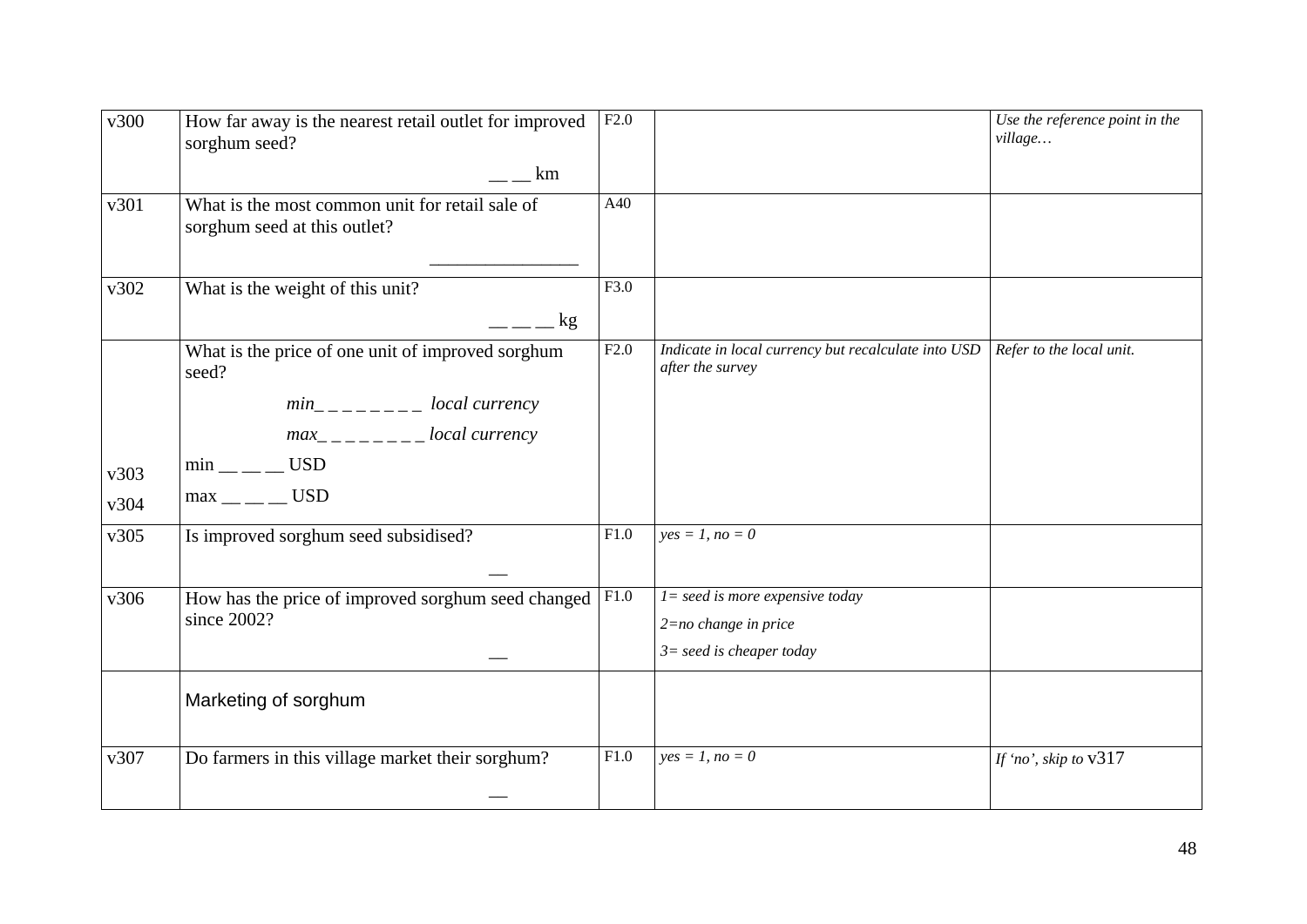| v308 | Through which channels do farmers in this village<br>market their sorghum?           |      | $yes = 1, no = 0$                                                       |                                                             |
|------|--------------------------------------------------------------------------------------|------|-------------------------------------------------------------------------|-------------------------------------------------------------|
| v309 | Farmers sell the produce at the farm gate (c049a)                                    | F1.0 |                                                                         |                                                             |
|      |                                                                                      |      |                                                                         |                                                             |
| v310 | Farmers sell the produce in the village market (c049b)                               | F1.0 |                                                                         |                                                             |
|      |                                                                                      |      |                                                                         |                                                             |
| v311 | Farmers sell their produce in markets outside the                                    | F1.0 |                                                                         |                                                             |
|      | village $(c049c)$                                                                    |      |                                                                         |                                                             |
| v312 | Through outgrower schemes                                                            | F1.0 |                                                                         |                                                             |
| v313 | Through state marketing boards $(c050)$ $\_\_$                                       | F1.0 |                                                                         |                                                             |
| v314 | $NGO/Donor$ projects $(c051)$                                                        | F1.0 |                                                                         |                                                             |
| v315 | Farmer's groups/organisations (c052) _                                               | F1.0 |                                                                         |                                                             |
| v316 | Other, Specify_                                                                      | A40  |                                                                         |                                                             |
|      | What is the price of 100 kg of sorghum in the closest<br>market outside the village? | F2.0 |                                                                         |                                                             |
|      | $min$ <sub>-----</sub> --local currency/100 kg                                       |      |                                                                         |                                                             |
|      | $max$ <sub>-----</sub> --local currency/100 kg                                       |      |                                                                         |                                                             |
| v317 | $min$ <sub>__</sub> USD/100kg                                                        |      |                                                                         |                                                             |
| v318 | $max$ <sub>__</sub> USD/100kg                                                        |      |                                                                         |                                                             |
| v319 | What is the distance to the closest market outside the                               | F2.0 | Indicate in local currency but recalculate into USD<br>after the survey | If the farmers are not marketing                            |
|      | village?<br>km                                                                       |      |                                                                         | any sorghum, then go to $\sqrt{322}$<br>after this question |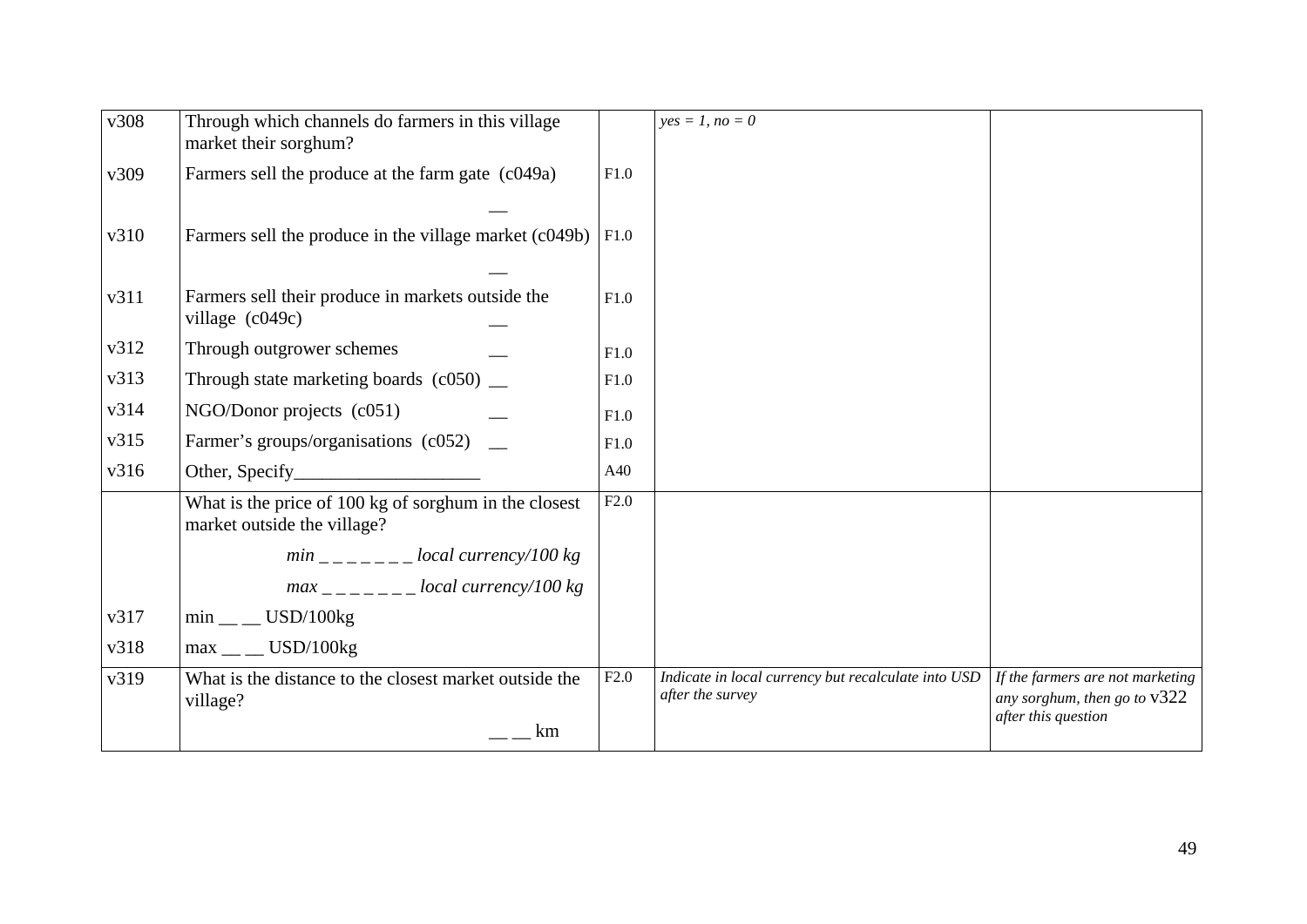|      | What is the cost of transporting $100 \text{ kg}$ to this market?<br>local currency                                                                                                           | F2.0 | Indicate in local currency but recalculate into USD<br>after the survey                                                                                                      |  |
|------|-----------------------------------------------------------------------------------------------------------------------------------------------------------------------------------------------|------|------------------------------------------------------------------------------------------------------------------------------------------------------------------------------|--|
| v320 | <b>USD</b>                                                                                                                                                                                    |      |                                                                                                                                                                              |  |
| v321 | Does any one market channel dominate the market for  <br>sorghum (i.e. account for more than 50% of the<br>marketed quantity) for farmers in this village, and if<br>so which market channel? | F3.0 | $no = 0$ :<br>$yes = This should be one of the market channels$<br>listed in $v308$ . Use the variable codes without 'v',<br>e.g. v309 becomes '309' and v310 becomes '310'. |  |
| v322 | Did farmers in this village market their sorghum in<br>2002?                                                                                                                                  | F1.0 | $yes = 1, no = 0$                                                                                                                                                            |  |
| v323 | How would you say that the average price of the<br>sorghum has changed since 2002?                                                                                                            | F1.0 | $0$ =the price has decreased<br>$l$ =the price has remained unchanged<br>$2$ =the price has increased                                                                        |  |
|      | Markets – main other food crop or vegetable<br>(for local markets)                                                                                                                            |      |                                                                                                                                                                              |  |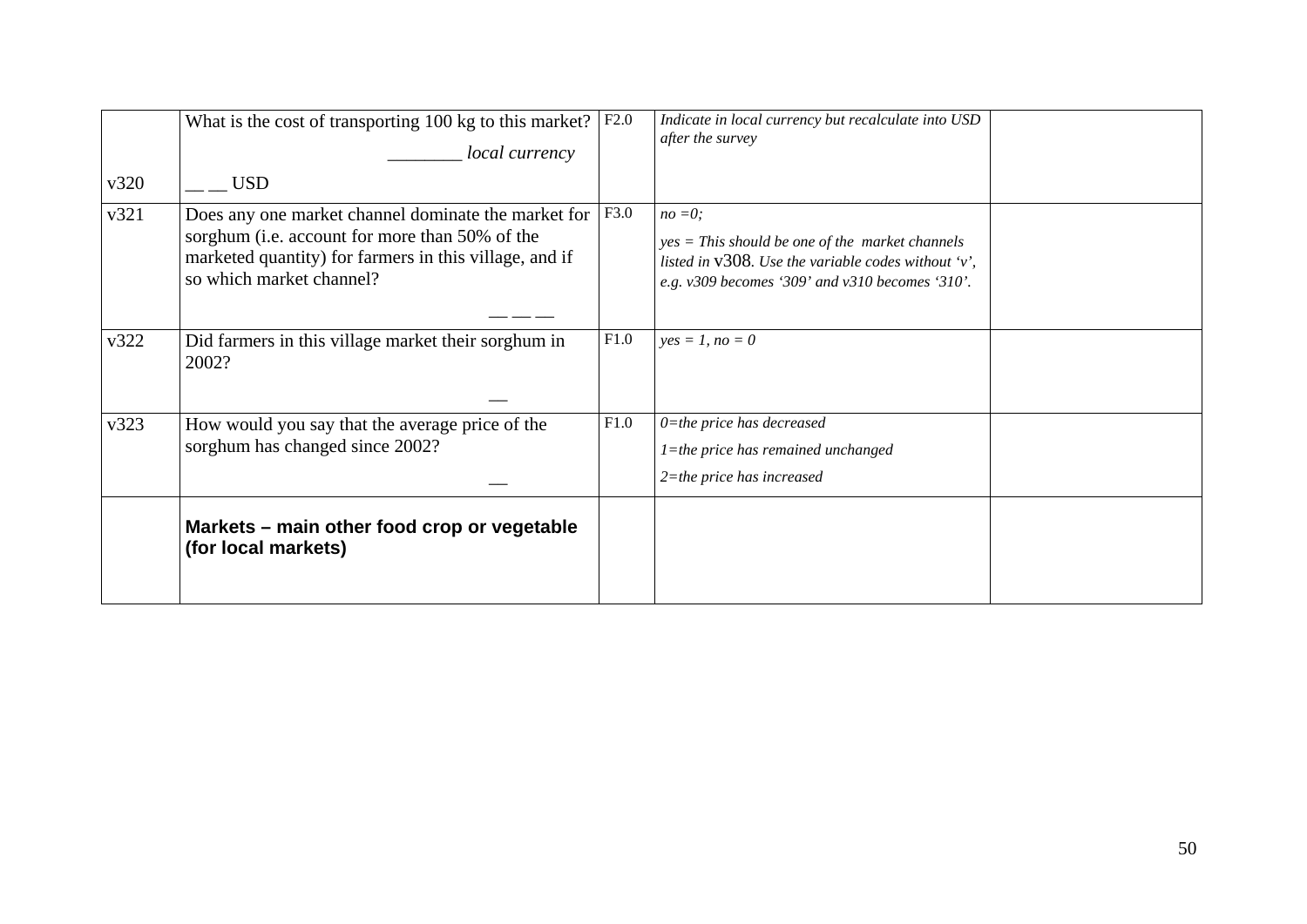| v324 | Except the crops already mentioned, which is the main $F2.0$ |      | $I = Bananas$                       |                         |
|------|--------------------------------------------------------------|------|-------------------------------------|-------------------------|
|      | other food crop or vegetable grown?                          |      | $2 = Beans$                         |                         |
|      |                                                              |      | $3 = Peas$                          |                         |
|      |                                                              |      | $4 = Irish$ potatoes                |                         |
|      |                                                              |      | $5 =$ Sweet potatoes                |                         |
|      |                                                              |      | $6 =$ Millet                        |                         |
|      |                                                              |      | $7 = Groundnuts$                    |                         |
|      |                                                              |      | $8 =$ Yams                          |                         |
|      |                                                              |      | $9 = Cocoyams$                      |                         |
|      |                                                              |      | $10 = Vegetables$ for local markets |                         |
|      |                                                              |      | $11 =$ Fruits for local markets     |                         |
|      |                                                              |      | $12 = Other$                        |                         |
| v325 | Do farmers in this village market this food crop?            | F1.0 | $yes = 1, no = 0$                   | If 'no', skip to $v337$ |
|      |                                                              |      |                                     |                         |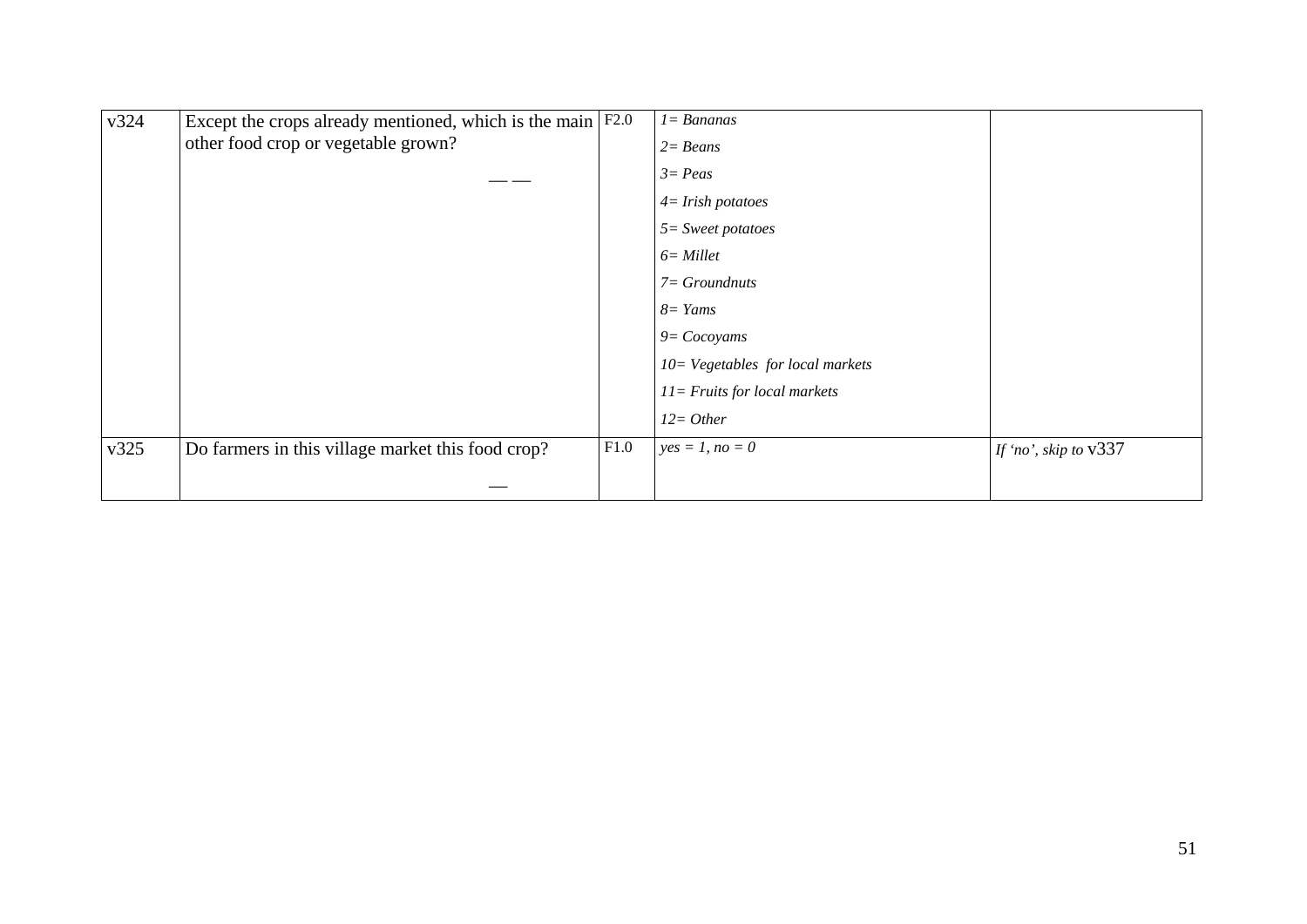| v326 | Through which channels do farmers in this village<br>market this food crop?                                                                                                                        |      | $yes = 1, no = 0$                                                                                                                                                         |  |
|------|----------------------------------------------------------------------------------------------------------------------------------------------------------------------------------------------------|------|---------------------------------------------------------------------------------------------------------------------------------------------------------------------------|--|
| v327 | Farmers sell the produce at the farm gate (c049a)                                                                                                                                                  | F1.0 |                                                                                                                                                                           |  |
| v328 | Farmers sell the produce in the village market (c049b)                                                                                                                                             | F1.0 |                                                                                                                                                                           |  |
| v329 | Farmers sell their produce in markets outside the<br>village (c049c)                                                                                                                               | F1.0 |                                                                                                                                                                           |  |
| v330 | Through outgrower schemes                                                                                                                                                                          | F1.0 |                                                                                                                                                                           |  |
| v331 | Through state marketing boards $(c050)$ $\_\_$                                                                                                                                                     | F1.0 |                                                                                                                                                                           |  |
| v332 | NGO/Donor projects (c051)                                                                                                                                                                          | F1.0 |                                                                                                                                                                           |  |
| v333 | Farmer's groups/organisations (c052) _                                                                                                                                                             | F1.0 |                                                                                                                                                                           |  |
| v334 | Other, specify_                                                                                                                                                                                    | A40  |                                                                                                                                                                           |  |
|      | What is the cost of transporting one unit of this food<br>crop to this market                                                                                                                      | F2.0 | Indicate in local currency but recalculate into USD<br>after the survey                                                                                                   |  |
|      | local currency                                                                                                                                                                                     |      |                                                                                                                                                                           |  |
| v335 | <b>USD</b>                                                                                                                                                                                         |      |                                                                                                                                                                           |  |
| v336 | Does any one market channel dominate the market for<br>this food crop (i.e. account for more than 50% of the<br>marketed quantity) for farmers in this village, and if<br>so which market channel? | F3.0 | $no = 0$ ;<br>$yes = This should be one of the market channels$<br>listed in v326. Use the variable codes without 'v',<br>e.g. v327 becomes '327' and v328 becomes '328'. |  |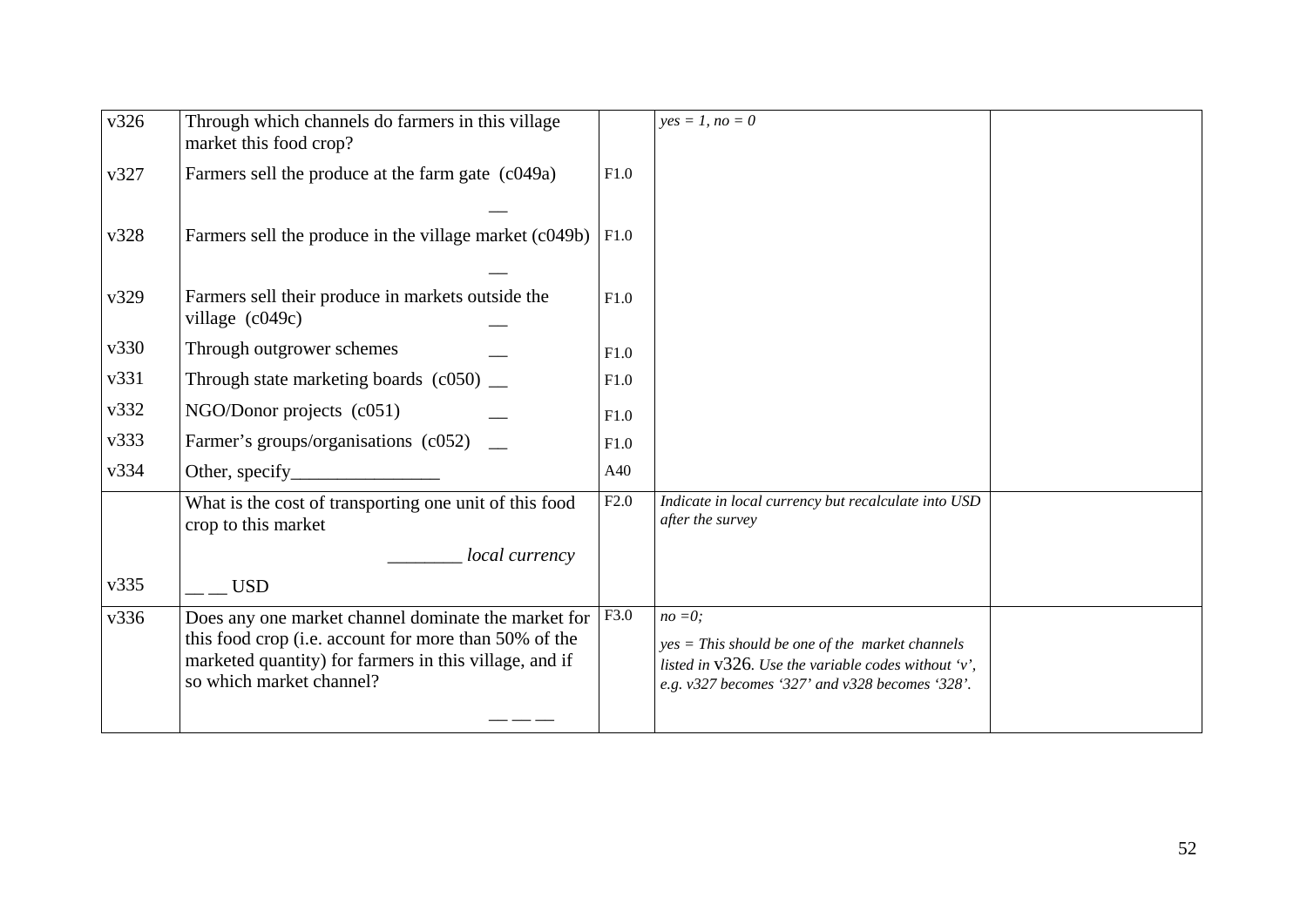| v337 | Did farmers in this village market this food crop in<br>2002?              | F1.0 | $yes = 1, no = 0$                               |                        |
|------|----------------------------------------------------------------------------|------|-------------------------------------------------|------------------------|
| v338 | How would you say that the price of this food crop                         | F1.0 | $0$ =the price has decreased                    |                        |
|      | has changed since 2002?                                                    |      | 1=the price has remained unchanged              |                        |
|      |                                                                            |      | $2$ =the price has increased                    |                        |
|      | Markets - main non-food cash crop (wholly or<br>partly for export markets) |      |                                                 |                        |
| v339 | Which is the main non-food cash crop (wholly or                            | F2.0 | $0 = No$ such crop is grown                     | If '0', skip to $v354$ |
|      | partly for export) grown?                                                  |      | $I = \textit{Cotton}$                           |                        |
|      |                                                                            |      | $2 = Sugar$ cane                                |                        |
|      |                                                                            |      | $3=$ Cashew nuts                                |                        |
|      |                                                                            |      | $4 = Cocoa$                                     |                        |
|      |                                                                            |      | $5 = Tobacco$                                   |                        |
|      |                                                                            |      | $6 = C$ offee                                   |                        |
|      |                                                                            |      | $7 = Tea$                                       |                        |
|      |                                                                            |      | $8 = Sisal$                                     |                        |
|      |                                                                            |      | $9 = Pyrethrum$                                 |                        |
|      |                                                                            |      | $10 =$ Fruits and vegetables, mainly for export |                        |
|      |                                                                            |      | $11 = Flowers$                                  |                        |
|      |                                                                            |      | 12= Spices, like ginger and vanilla             |                        |
|      |                                                                            |      | $13 = Other$                                    |                        |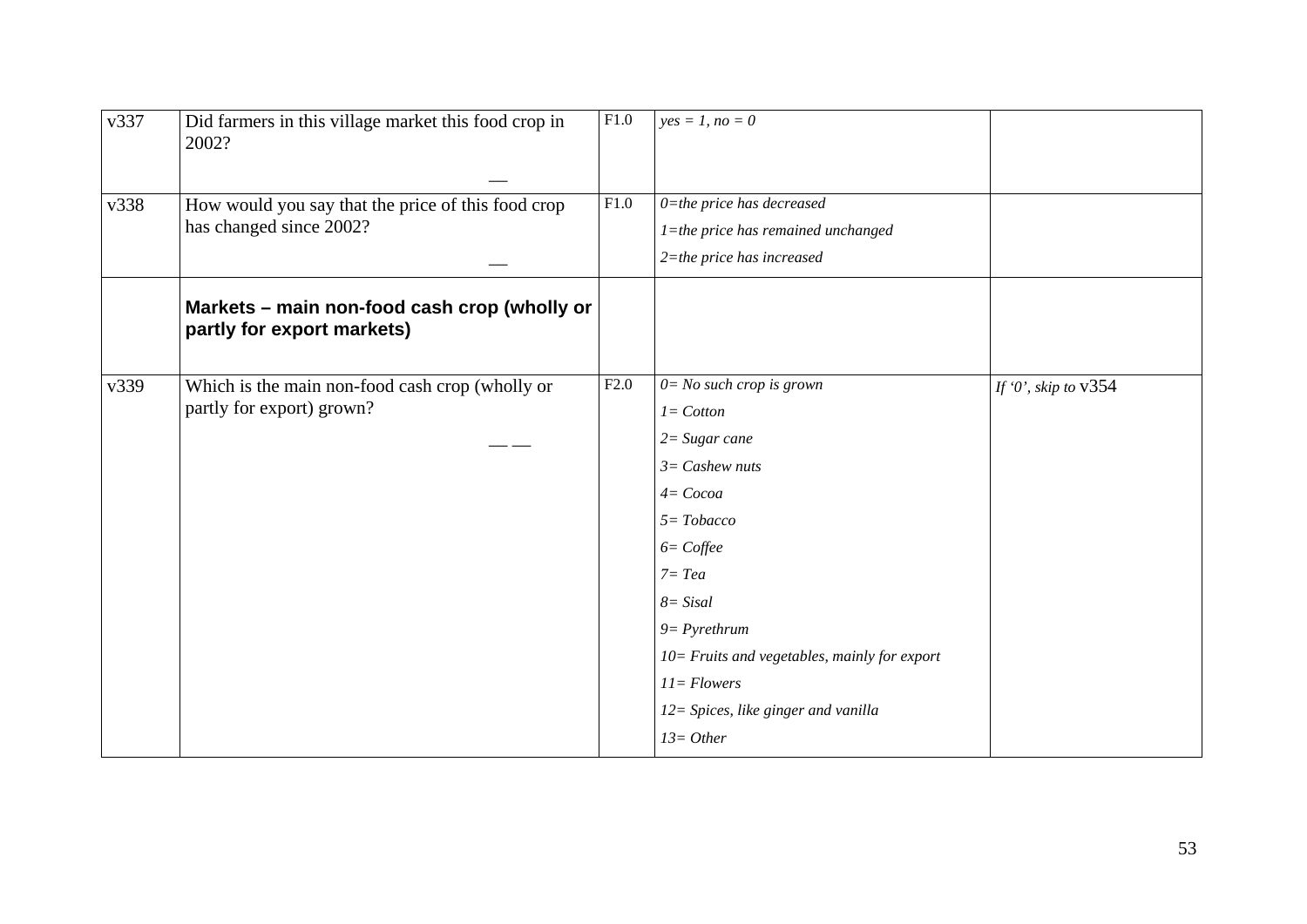| v340 | Do farmers in this village market this non-food cash<br>$\text{crop?}$               | F1.0 | $yes = 1, no = 0$ | If 'no', skip to $v352$ |
|------|--------------------------------------------------------------------------------------|------|-------------------|-------------------------|
|      |                                                                                      |      |                   |                         |
| v341 | Through which channels do farmers in this village<br>market this non-food cash crop? |      | $yes = 1, no = 0$ |                         |
| v342 | Farmers sell the produce at the farm gate (c049a)                                    | F1.0 |                   |                         |
| v343 | Farmers sell the produce in the village market (c049b)                               | F1.0 |                   |                         |
| v344 | Farmers sell their produce in markets outside the<br>village $(c049c)$               | F1.0 |                   |                         |
| v345 | Through outgrower schemes                                                            | F1.0 |                   |                         |
| v346 | Through state marketing boards $(c050)$ $\_\_$                                       | F1.0 |                   |                         |
| v347 | NGO/Donor projects (c051)                                                            | F1.0 |                   |                         |
| v348 | Farmer's groups/organisations (c052)                                                 | F1.0 |                   |                         |
| v349 | Other, specify                                                                       | A40  |                   |                         |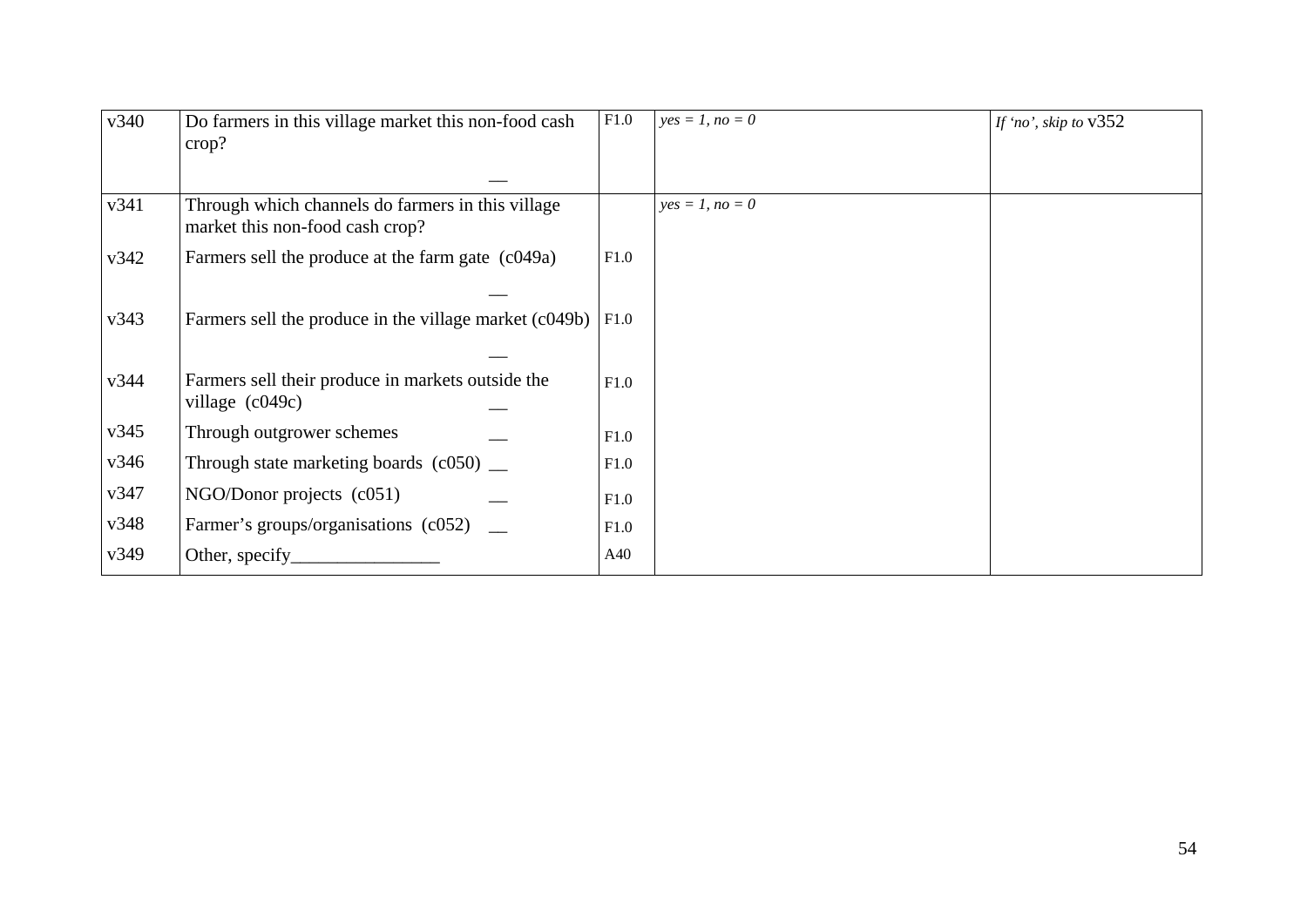|      | What is the cost of transporting one unit of this non-<br>food cash crop to this market?                                                                                                                    | F2.0 | Indicate in local currency but recalculate into USD<br>after the survey                                                                                                     |                         |
|------|-------------------------------------------------------------------------------------------------------------------------------------------------------------------------------------------------------------|------|-----------------------------------------------------------------------------------------------------------------------------------------------------------------------------|-------------------------|
|      | local currency                                                                                                                                                                                              |      |                                                                                                                                                                             |                         |
| v350 | USD <sub>.</sub>                                                                                                                                                                                            |      |                                                                                                                                                                             |                         |
| v351 | Does any one market channel dominate the market for<br>this non-food cash crop (i.e. account for more than<br>50% of the marketed quantity) for farmers in this<br>village, and if so which market channel? | F3.0 | $no = 0;$<br>$yes = This$ should be one of the market channels<br>listed in $v341$ . Use the variable codes without 'v',<br>e.g. v342 becomes '342' and v343 becomes '343'. |                         |
| v352 | Did farmers in this village market this non-food cash<br>crop in 2002?                                                                                                                                      | F1.0 | $yes = 1, no = 0$                                                                                                                                                           |                         |
| v353 | How would you say that the price of this non-food<br>cash crop has changed since 2002?                                                                                                                      | F1.0 | $0$ =the price has decreased<br>1=the price has remained unchanged<br>$2$ =the price has increased                                                                          |                         |
|      | <b>Fertilizer</b>                                                                                                                                                                                           |      |                                                                                                                                                                             |                         |
|      | <b>Fertilizer access</b>                                                                                                                                                                                    |      |                                                                                                                                                                             |                         |
| v354 | Is chemical fertilizer used in this village?                                                                                                                                                                | F1.0 | $yes = 1, no = 0$                                                                                                                                                           | If 'no', skip to $v366$ |
| v355 | Is chemical fertilizer available when needed?                                                                                                                                                               | F1.0 | $yes = 1, no = 0$                                                                                                                                                           |                         |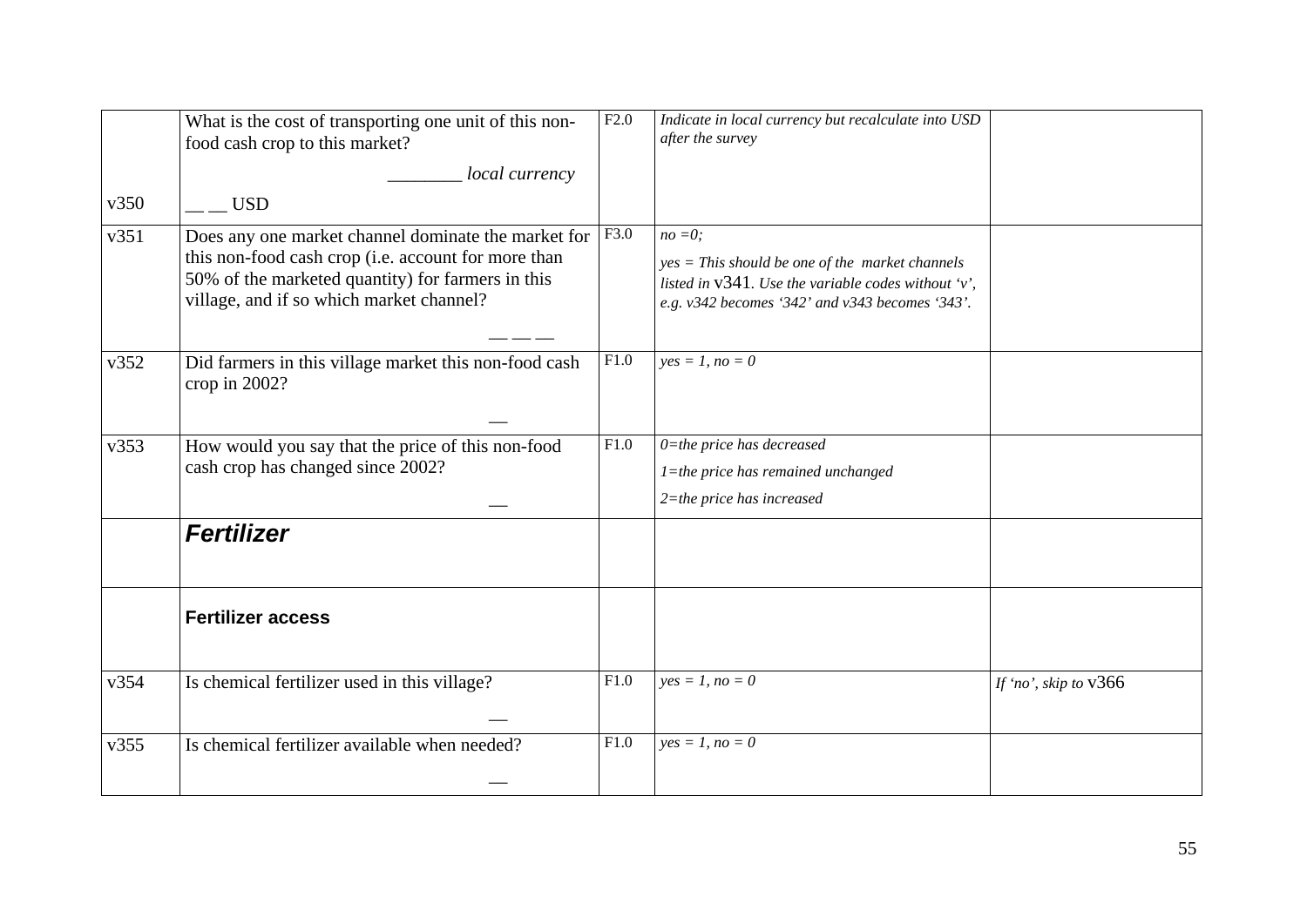| v356 | Is chemical fertilizer available in the correct and<br>affordable amounts? | $\overline{F1.0}$ | $yes = 1, no = 0$                                                                                                                                                                                                   |                                           |
|------|----------------------------------------------------------------------------|-------------------|---------------------------------------------------------------------------------------------------------------------------------------------------------------------------------------------------------------------|-------------------------------------------|
| M    | From whom do farmers in this village acquire                               | F1.0              | $yes = 1, no = 0$                                                                                                                                                                                                   |                                           |
|      | chemical fertilizer?                                                       |                   |                                                                                                                                                                                                                     |                                           |
| v357 | Government agencies (MoA) (c057a)                                          |                   |                                                                                                                                                                                                                     |                                           |
| v358 | Local government (c057b)                                                   |                   |                                                                                                                                                                                                                     |                                           |
| v359 | NGOs (c039a, c058a)                                                        |                   |                                                                                                                                                                                                                     |                                           |
| v360 | Donors (c039b, c058b)                                                      |                   |                                                                                                                                                                                                                     |                                           |
| v361 | Through farmers' organizations or co-operatives                            |                   |                                                                                                                                                                                                                     |                                           |
|      | (c065a, c059a)                                                             |                   |                                                                                                                                                                                                                     |                                           |
| v362 | Through outgrower schemes                                                  |                   |                                                                                                                                                                                                                     |                                           |
| v363 | Private traders (c056a)                                                    |                   |                                                                                                                                                                                                                     |                                           |
| v364 | Others                                                                     |                   |                                                                                                                                                                                                                     |                                           |
| v365 | Who is the main supplier of chemical fertilizer in this<br>village?        | F1.0              | $I = Government\text{ agencies } (MoA)$<br>2=Local government<br>$3 = NGOs$<br>$4 =$ Donors<br>5=Through farmers' organizations or co-operatives<br>6=Through outgrower schemes<br>7=Private market<br>$8 = Others$ |                                           |
| v366 | How far away is the nearest outlet for chemical<br>fertilizer?             | F2.0              |                                                                                                                                                                                                                     | Use the reference point in the<br>village |
|      | km                                                                         |                   |                                                                                                                                                                                                                     |                                           |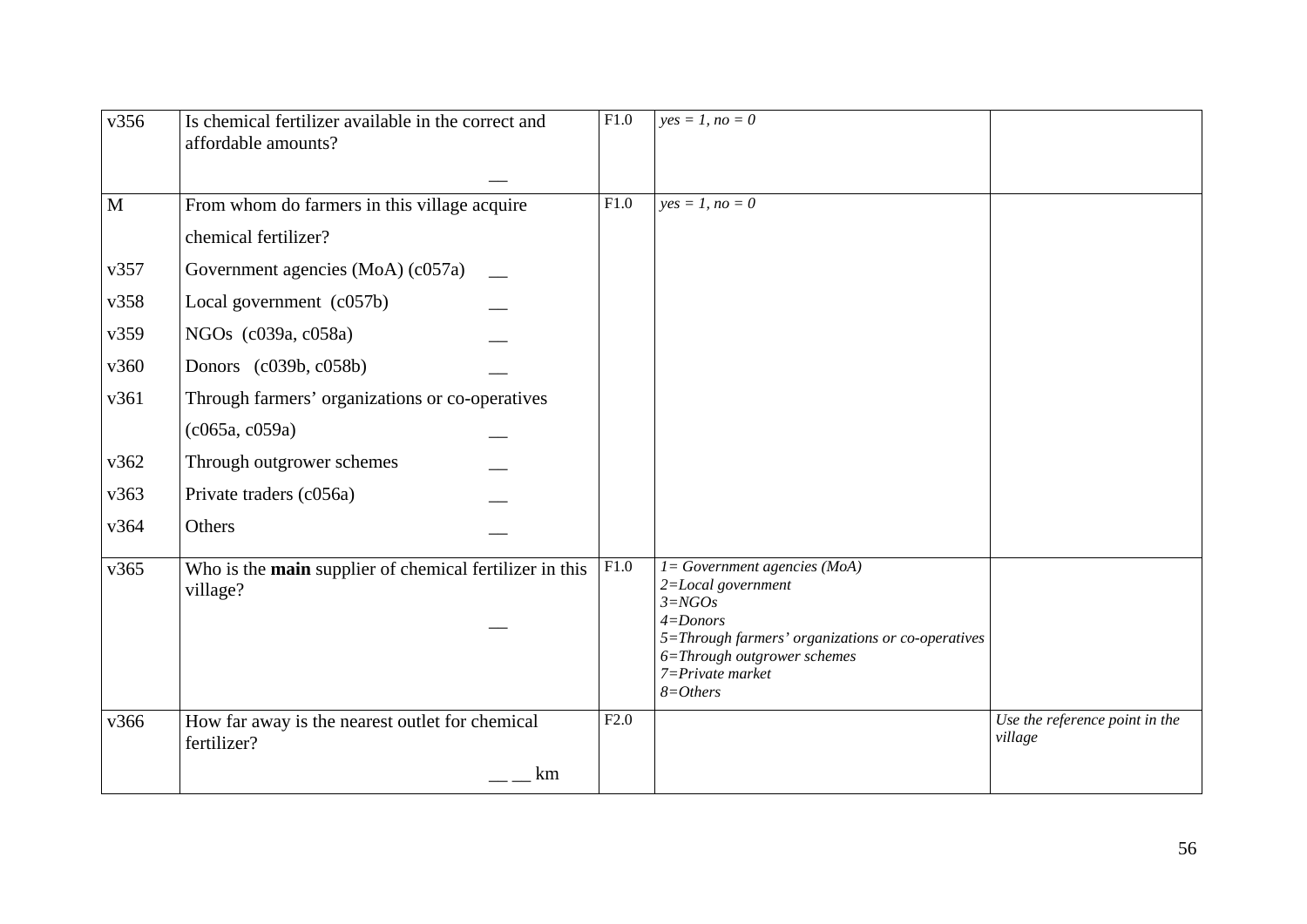| v367         | What is the most common unit for retail sale of<br>chemical fertilizer at this outlet?                                                                                                                                                                                                                                   | A40  |                                                     |                          |
|--------------|--------------------------------------------------------------------------------------------------------------------------------------------------------------------------------------------------------------------------------------------------------------------------------------------------------------------------|------|-----------------------------------------------------|--------------------------|
| v368         | What is the weight of this unit?                                                                                                                                                                                                                                                                                         | F3.0 |                                                     |                          |
|              | kg.                                                                                                                                                                                                                                                                                                                      |      |                                                     |                          |
| M            | What is the price of one kg of UREA?                                                                                                                                                                                                                                                                                     | F1.0 | Indicate in local currency but recalculate into USD | Refer to the local unit. |
|              | $min_{- - - - - -}$ local currency                                                                                                                                                                                                                                                                                       |      | after the survey                                    |                          |
|              | $max_{-}$ $\frac{1}{2}$ $\frac{1}{2}$ $\frac{1}{2}$ $\frac{1}{2}$ $\frac{1}{2}$ $\frac{1}{2}$ $\frac{1}{2}$ $\frac{1}{2}$ $\frac{1}{2}$ $\frac{1}{2}$ $\frac{1}{2}$ $\frac{1}{2}$ $\frac{1}{2}$ $\frac{1}{2}$ $\frac{1}{2}$ $\frac{1}{2}$ $\frac{1}{2}$ $\frac{1}{2}$ $\frac{1}{2}$ $\frac{1}{2}$ $\frac{1}{2}$ $\frac{$ |      |                                                     |                          |
| v369         | $min$ _ USD                                                                                                                                                                                                                                                                                                              |      |                                                     |                          |
| v370         | $max$ _ USD                                                                                                                                                                                                                                                                                                              |      |                                                     |                          |
| $\mathbf{M}$ | What is the price of one kg of DAP?                                                                                                                                                                                                                                                                                      | F1.0 | Indicate in local currency but recalculate into USD | Refer to the local unit. |
|              | $min_{----}$ local currency                                                                                                                                                                                                                                                                                              |      | after the survey                                    |                          |
|              | $max_{------}$ local currency                                                                                                                                                                                                                                                                                            |      |                                                     |                          |
| v371         | $min$ _ USD                                                                                                                                                                                                                                                                                                              |      |                                                     |                          |
| v372         | $max$ _ USD                                                                                                                                                                                                                                                                                                              |      |                                                     |                          |
| $\mathbf{M}$ | What is the price of one kg of NPK?                                                                                                                                                                                                                                                                                      | F1.0 | Indicate in local currency but recalculate into USD | Refer to the local unit. |
|              | $min_{- - - - - - -}$ local currency                                                                                                                                                                                                                                                                                     |      | after the survey                                    |                          |
|              | $max_{------}$ local currency                                                                                                                                                                                                                                                                                            |      |                                                     |                          |
| v373         | $min$ _ USD                                                                                                                                                                                                                                                                                                              |      |                                                     |                          |
| v374         | $max$ _ USD                                                                                                                                                                                                                                                                                                              |      |                                                     |                          |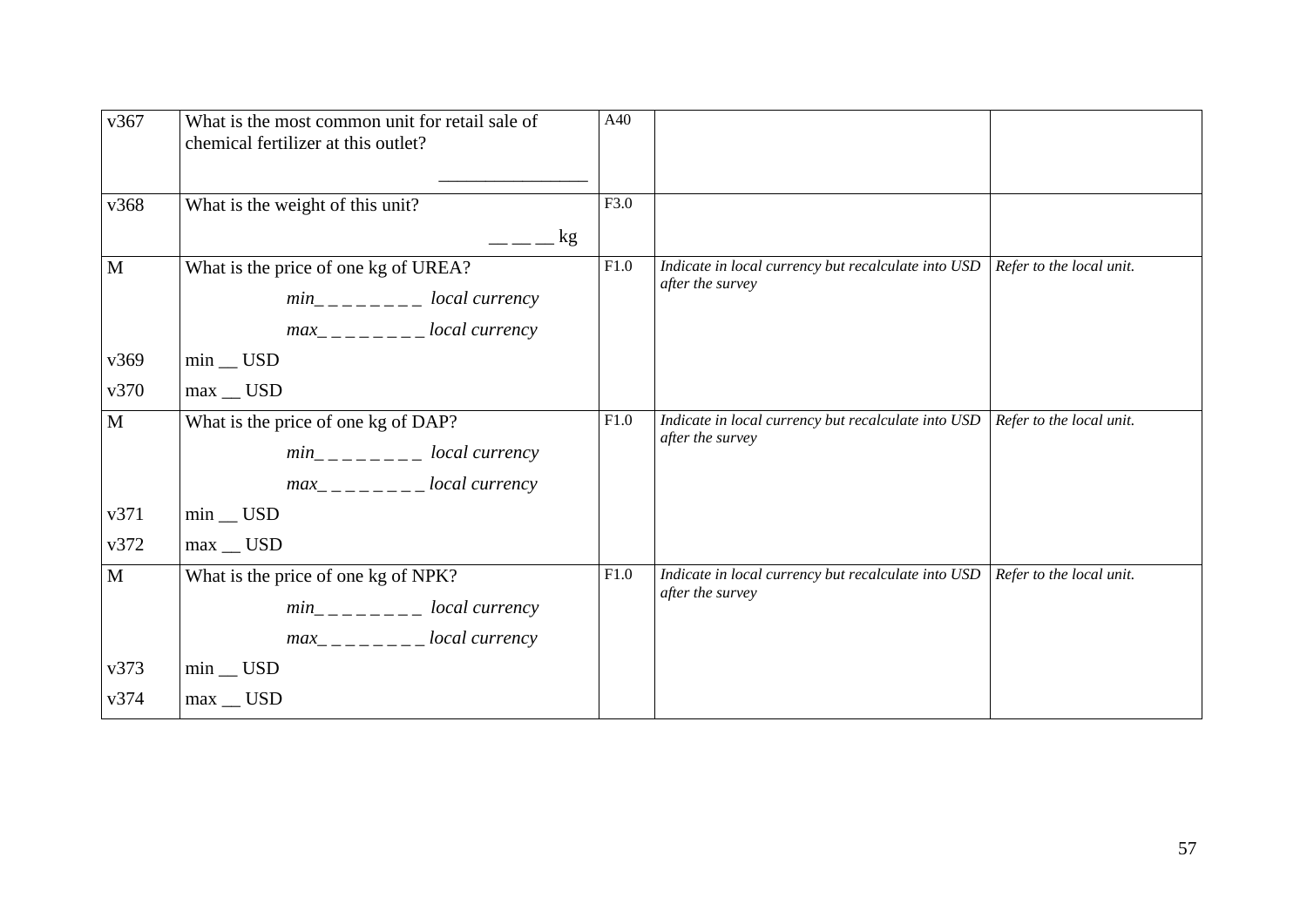| $\mathbf{M}$ | What is the price of one kg of CAN?<br>$min_{- - - - - -}$ local currency<br>$max_{------}$ local currency | F1.0 | Indicate in local currency but recalculate into $\text{USD}$ Refer to the local unit.<br>after the survey            |                          |
|--------------|------------------------------------------------------------------------------------------------------------|------|----------------------------------------------------------------------------------------------------------------------|--------------------------|
| v375         | $min$ _ USD                                                                                                |      |                                                                                                                      |                          |
| v376         | $max$ _ USD                                                                                                |      |                                                                                                                      |                          |
| $\mathbf{M}$ | What is the price of one kg of TSP?                                                                        | F1.0 | Indicate in local currency but recalculate into USD<br>after the survey                                              | Refer to the local unit. |
|              | $min_{----}$ local currency                                                                                |      |                                                                                                                      |                          |
|              | $max_{------}$ local currency                                                                              |      |                                                                                                                      |                          |
| v377         | $min$ _ USD                                                                                                |      |                                                                                                                      |                          |
| v378         | $max$ _ USD                                                                                                |      |                                                                                                                      |                          |
| v379         | Is chemical fertiliser subsidised?                                                                         | F1.0 | $yes = 1, no = 0$                                                                                                    |                          |
|              |                                                                                                            |      |                                                                                                                      |                          |
| v380         | Were farmers in this village using chemical fertilizer                                                     | F1.0 | $yes = 1, no = 0$                                                                                                    | If 'no', skip to v382    |
|              | in 2002?                                                                                                   |      |                                                                                                                      |                          |
| v381         | Who was the main provider of chemical fertilizers in<br>2002?                                              | F1.0 | $I = Government\text{ agencies } (MoA)$<br>2=Local government<br>$3 = NGOs$                                          |                          |
|              |                                                                                                            |      | $4 =$ Donors<br>5=Through farmers' organizations or co-operatives<br>6=Through outgrower schemes<br>7=Private market |                          |
|              |                                                                                                            |      | $8 = Others$                                                                                                         |                          |
| v382         | How has the price of chemical fertilizer changed since $ F1.0\rangle$                                      |      | $1 =$ fertiliser is more expensive today                                                                             |                          |
| M            | 2002? (c089g)                                                                                              |      | $2=no$ change in price                                                                                               |                          |
|              |                                                                                                            |      | $3 =$ fertiliser is cheaper today                                                                                    |                          |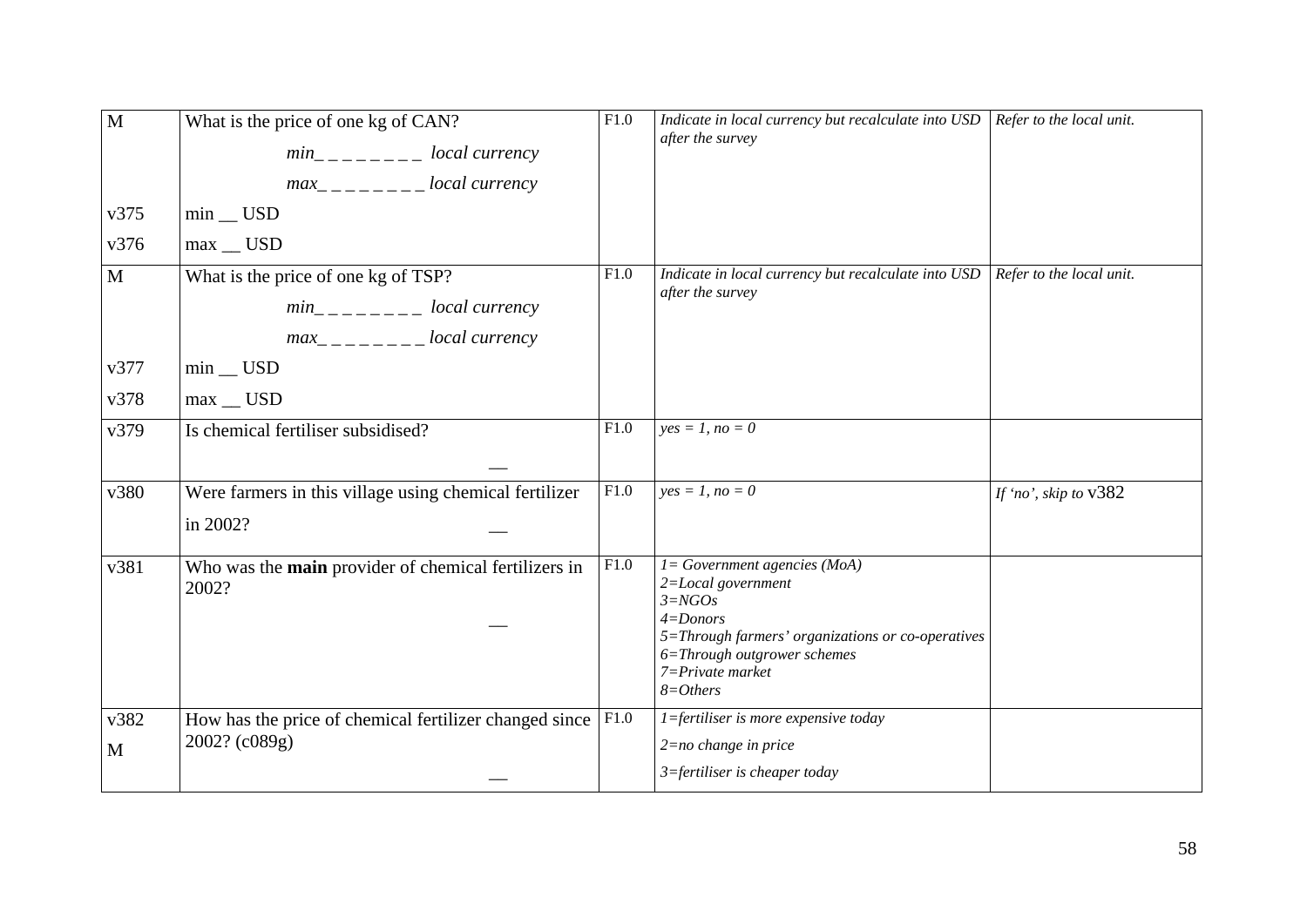|      | <b>Agricultural techniques</b>                                                         |      |                   |  |
|------|----------------------------------------------------------------------------------------|------|-------------------|--|
| M    | Which of the following agricultural techniques do<br>farmers in this village practice? | F1.0 | $yes = 1, no = 0$ |  |
| v383 | Crop rotation                                                                          |      |                   |  |
| v384 | Intercropping                                                                          |      |                   |  |
| v385 | Intercropping with nitrogen fixing crops (beans,<br>legumes etc.)                      |      |                   |  |
| v386 | Fallowing                                                                              |      |                   |  |
| v387 | Improved fallowing                                                                     |      |                   |  |
| v388 | Animal manure                                                                          |      |                   |  |
| v389 | Zero or minimum tillage                                                                |      |                   |  |
| v390 | Breaking the hard pan                                                                  |      |                   |  |
| v391 | Green manure/compost/residue incorporation                                             |      |                   |  |
| v392 | Soil and water conservation (level bunds,<br>grass strips, terracing etc.) _           |      |                   |  |
| v393 | Improved planting practices __                                                         |      |                   |  |
| v394 | Integrated (Soil) Nutrient Management (INM) _                                          |      |                   |  |
| v395 | <b>Integrated Pest Management (IPM)</b>                                                |      |                   |  |
| v396 | Agroforestry                                                                           |      |                   |  |
| v397 | Pesticides/herbicides                                                                  |      |                   |  |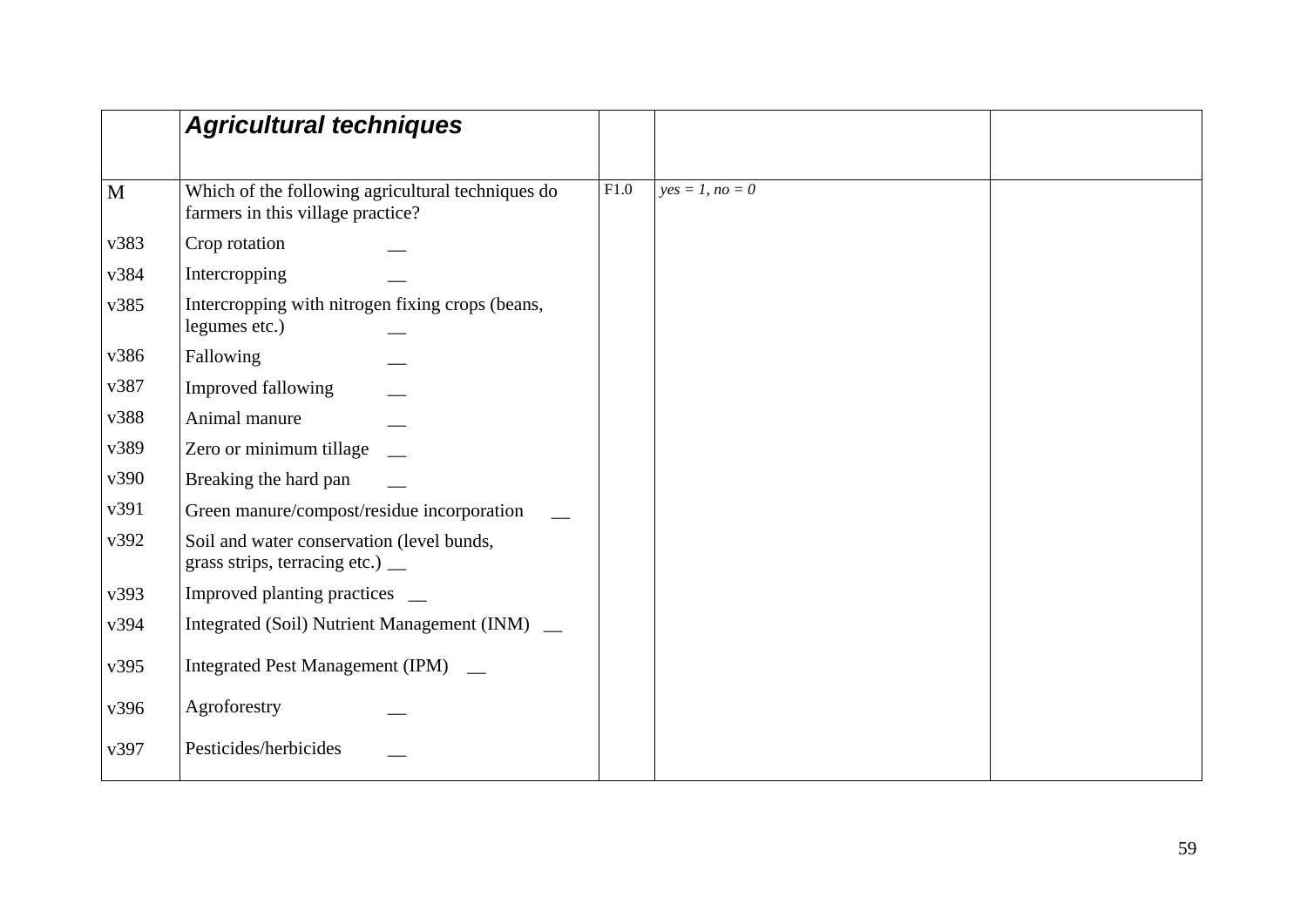| v398 | Are tractors available in the village for the farmers to<br>hire?          | F1.0 | $yes = 1, no = 0$ |                         |
|------|----------------------------------------------------------------------------|------|-------------------|-------------------------|
| v399 | Are drying floors (e.g. concrete) available to farmers<br>in this village? | F1.0 | $yes = 1, no = 0$ | If 'no', skip to $v401$ |
| v400 | If yes: How many per cent use them?<br>$\%$                                | F3.0 |                   |                         |
| v401 | Are modern grain stores available to farmers in this<br>village?           | F1.0 | $yes = 1, no = 0$ | If 'no', skip to $v403$ |
| v402 | If yes: How many per cent use them?<br>$\%$                                | F3.0 |                   |                         |
|      | Which types of processing equipment are available in<br>the village?       |      | $yes = 1, no = 0$ |                         |
| v403 | Maize mill (incl. small scale)                                             | F1.0 |                   |                         |
| v404 | Rice mill (incl. small scale)                                              | F1.0 |                   |                         |
| v405 | Cassava grater                                                             | F1.0 |                   |                         |
| v406 | Cassava peeler/chipper                                                     | F1.0 |                   |                         |
| v407 |                                                                            | A40  |                   |                         |
|      | <b>Extension</b>                                                           |      |                   |                         |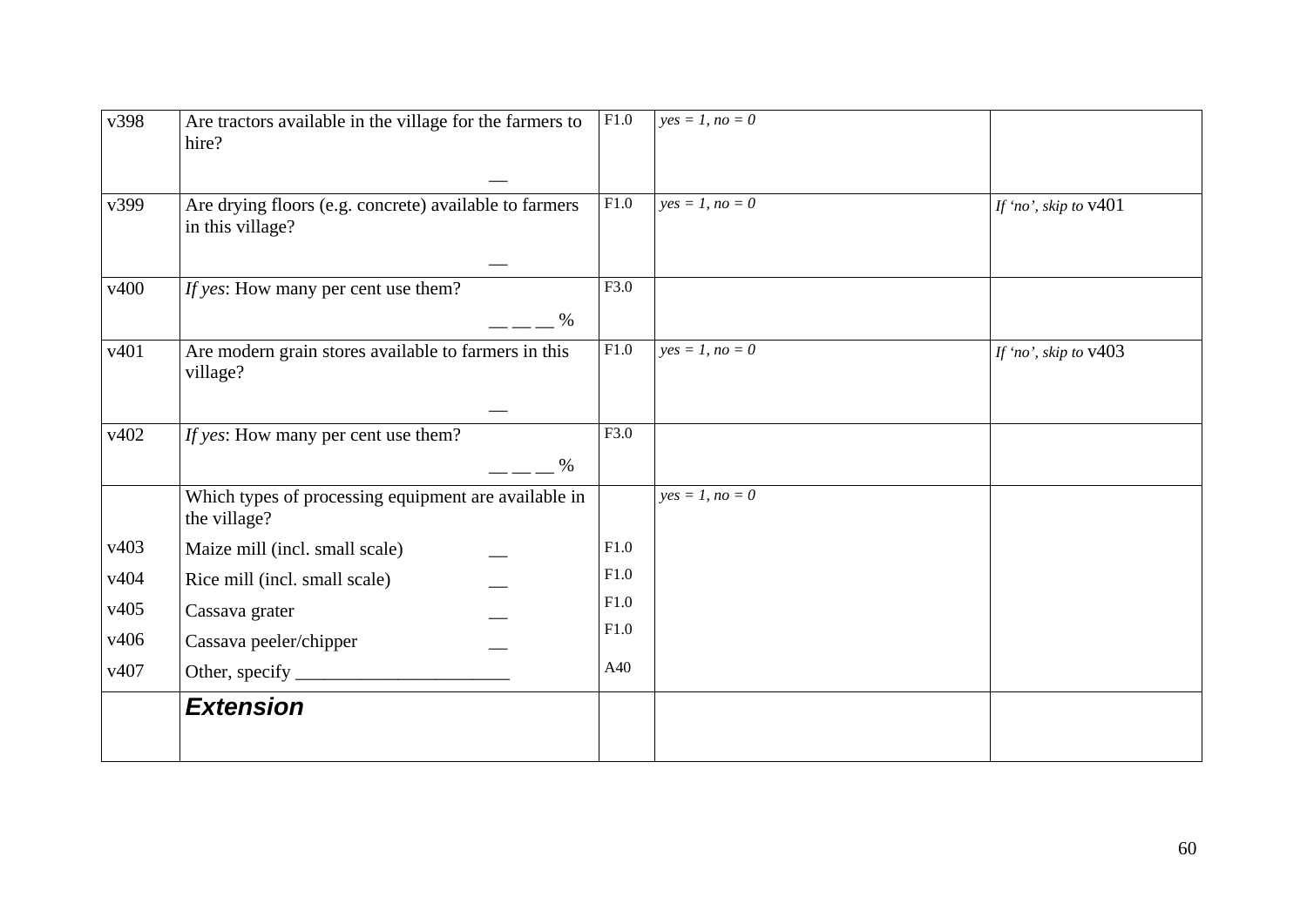| v408             | Does this village at present receive extension<br>services? | F1.0 | $yes = 1, no = 0$ | If 'no', skip to v449   |
|------------------|-------------------------------------------------------------|------|-------------------|-------------------------|
|                  | Towards which type of crops is extension directed?          | F1.0 | $yes = 1, no = 0$ |                         |
| v <sub>409</sub> | Staple food crops                                           |      |                   |                         |
| v410             | Other food crops and vegetables                             |      |                   |                         |
| v411             | Non-food cash crops                                         |      |                   |                         |
| v412             | Cattle                                                      |      |                   |                         |
| v413             | Smallstock                                                  |      |                   |                         |
| v414             | Fowl                                                        |      |                   |                         |
| v415             | Bee-keeping                                                 |      |                   |                         |
| v416             | Does extension target certain categories of villagers?      | F1.0 | $yes = 1, no = 0$ | If 'no', skip to $v423$ |
|                  |                                                             |      |                   |                         |
|                  | If yes, which categories does extension target?             |      | $yes = 1, no = 0$ |                         |
| v417             | female farmers                                              | F1.0 |                   |                         |
| v418             | male farmers                                                | F1.0 |                   |                         |
| v419             | youth                                                       | F1.0 |                   |                         |
| v420             | child-headed households                                     | F1.0 |                   |                         |
| v421             | progressive farmers                                         | F1.0 |                   |                         |
| v422             | other groups, specify_                                      | A40  |                   |                         |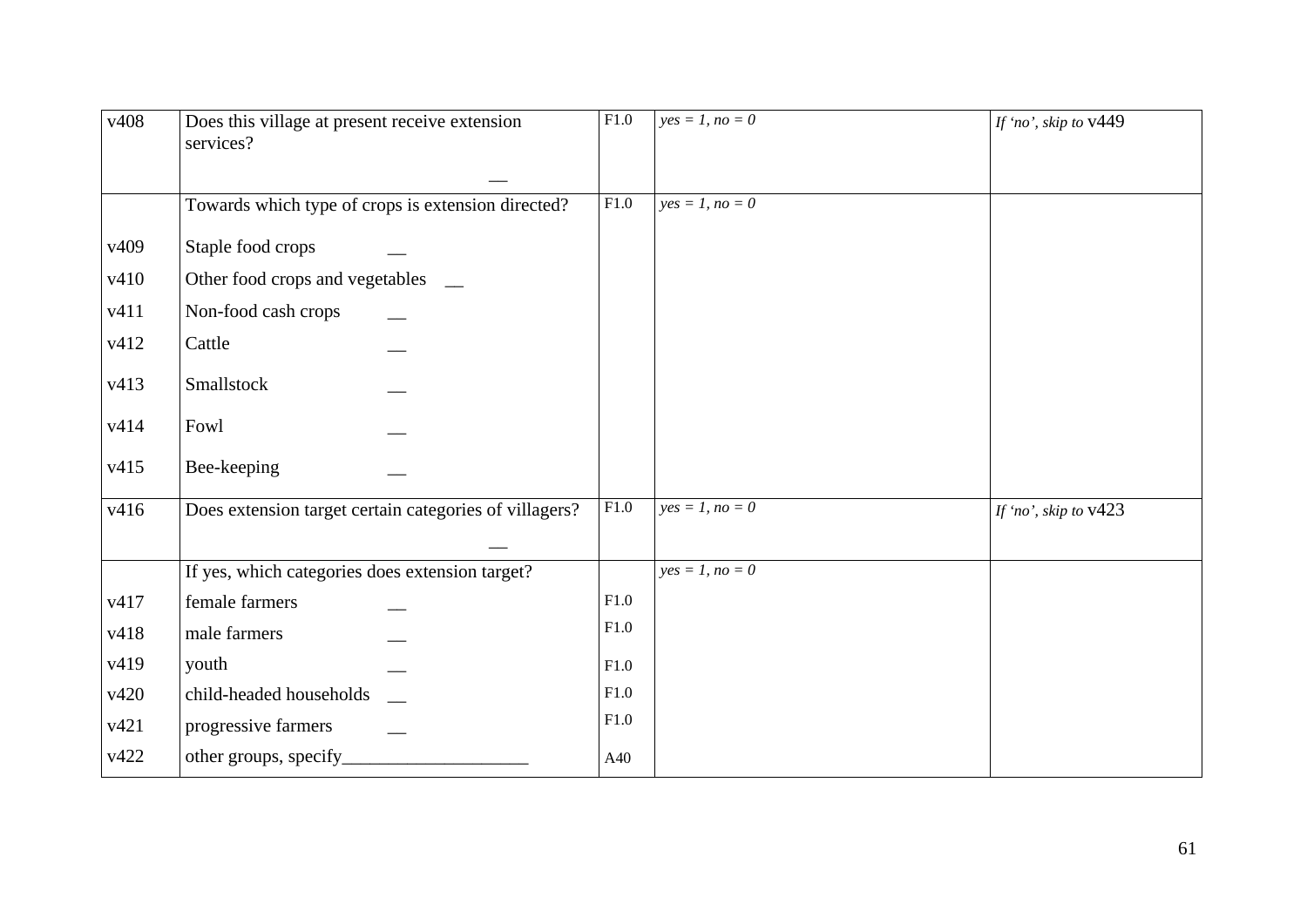|      | Who provides extension in this village?                | F1.0 | $yes = 1, no = 0$                                                                               |  |
|------|--------------------------------------------------------|------|-------------------------------------------------------------------------------------------------|--|
| v423 | Government agencies (MoA) (c046a) _                    |      |                                                                                                 |  |
| v424 | Local government (c046b)                               |      |                                                                                                 |  |
| v425 | NGOs $(c041a, c047a)$                                  |      |                                                                                                 |  |
| v426 | Donors $(c041b, c047b)$                                |      |                                                                                                 |  |
| v427 | Through farmers' organizations or co-operatives        |      |                                                                                                 |  |
|      | $\left(\frac{c048a}{c}\right)$                         |      |                                                                                                 |  |
| v428 | Through outgrower schemes                              |      |                                                                                                 |  |
| v429 | Private traders                                        |      |                                                                                                 |  |
| v430 | Others                                                 |      |                                                                                                 |  |
| v431 | Who is the main provider of extension in this village? | F1.0 | $l = Government\text{ agencies } (MoA)$<br>$2 = Local$ government<br>$3 = NGOs$<br>$4 =$ Donors |  |
|      |                                                        |      | 5= Contractor/outgrower schemes<br>$6$ = Farmers groups/organizations<br>$7 = Others$           |  |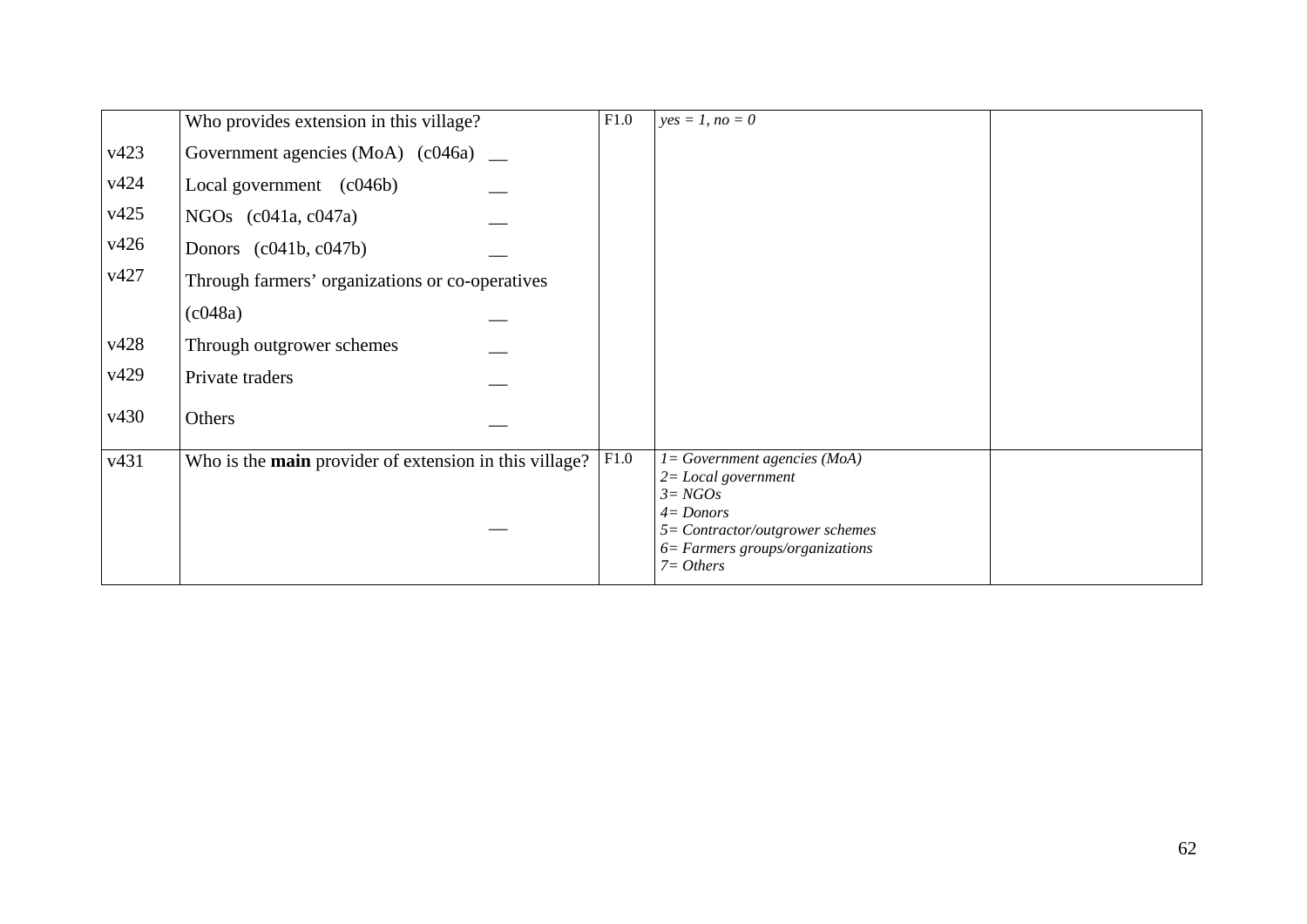|      | Does the main provider of extension provide any of<br>the following?    | F1.0 | $yes = 1, no = 0$                                                   |  |
|------|-------------------------------------------------------------------------|------|---------------------------------------------------------------------|--|
| v432 | seeds                                                                   |      |                                                                     |  |
| v433 | fertilizer                                                              |      |                                                                     |  |
| v434 | other inputs                                                            |      |                                                                     |  |
| v435 | credits                                                                 |      |                                                                     |  |
| v436 | improved breeds                                                         |      |                                                                     |  |
| v437 | veterinary services                                                     |      |                                                                     |  |
| v438 | pest treatment services                                                 |      |                                                                     |  |
|      | Does the main provider of extension provide the<br>following trainings? | F1.0 | $yes = 1, no = 0$                                                   |  |
| v439 | integrated pest management __                                           |      |                                                                     |  |
| v440 | zero/minimum tillage                                                    |      |                                                                     |  |
| v441 | planting practices                                                      |      |                                                                     |  |
| v442 | processing                                                              |      |                                                                     |  |
| v443 | animal fattening                                                        |      |                                                                     |  |
| v444 | poultry-rearing                                                         |      |                                                                     |  |
| v445 | bee-keeping                                                             |      |                                                                     |  |
| v446 | business skills                                                         |      |                                                                     |  |
| v447 | standards, e.g. EU production standards _                               |      |                                                                     |  |
| v448 | Do farmers in this village pay for extension services?                  | F1.0 | $0=no$                                                              |  |
|      |                                                                         |      | $1 =$ subsidised – they contribute but do not pay the<br>full price |  |
|      |                                                                         |      | $2 = pay$ the full price                                            |  |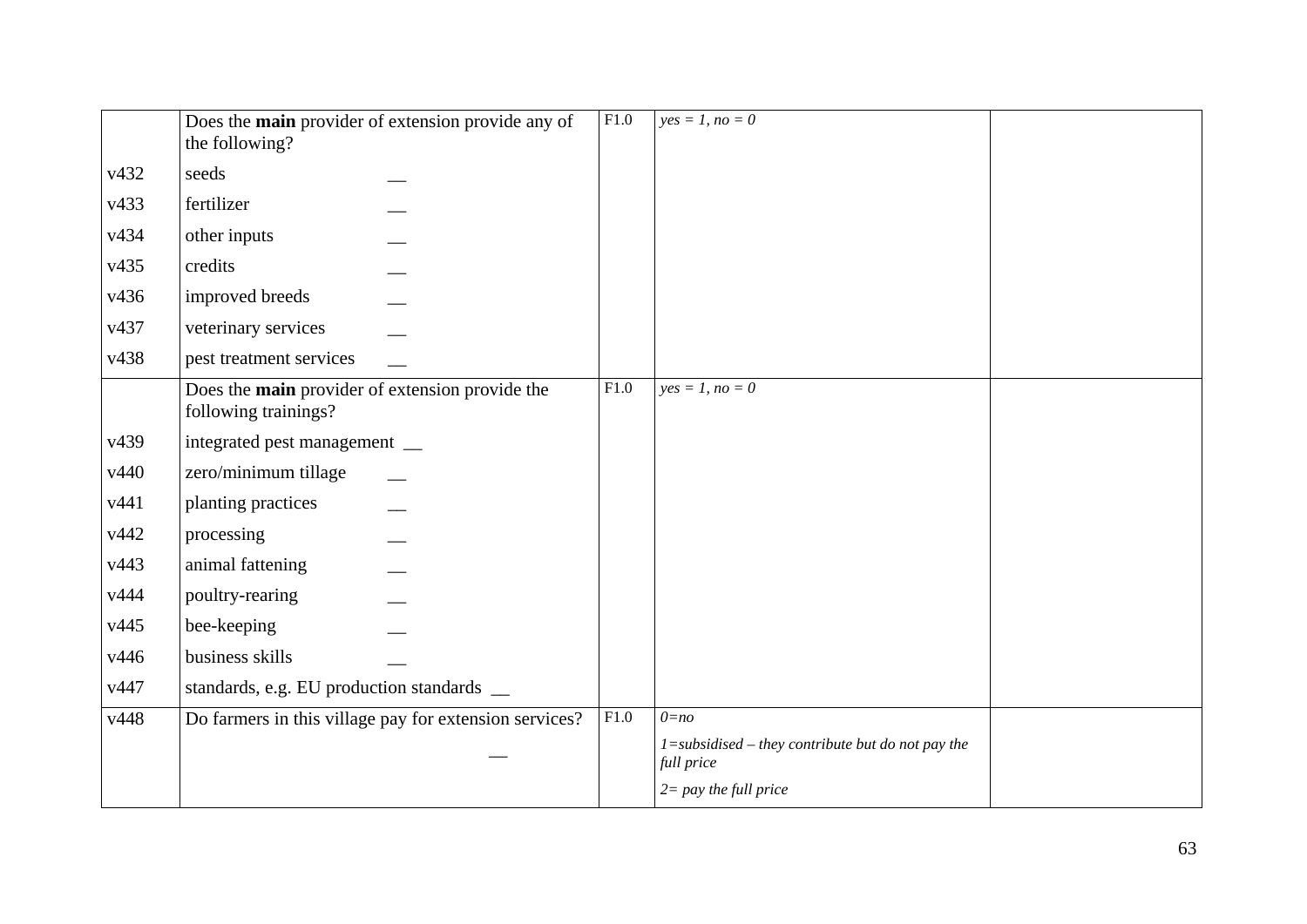| v449 | Did this village receive extension services in 2002?                                                      | F1.0 | $yes = 1, no = 0$                                                                                                                                                             | If no, skip to $v452$                            |
|------|-----------------------------------------------------------------------------------------------------------|------|-------------------------------------------------------------------------------------------------------------------------------------------------------------------------------|--------------------------------------------------|
|      |                                                                                                           |      |                                                                                                                                                                               |                                                  |
| v450 | Who was the main provider of extension in this<br>village in 2002?                                        | F1.0 | 1= Government agencies (MoA)<br>$2 = Local government$<br>$3 = NGOs$<br>$4 =$ Donors<br>5= Contractor/outgrower schemes<br>$6$ = Farmers groups/organizations<br>$7 = Others$ |                                                  |
| v451 | Did farmers in this village pay for extension services<br>in 2002?                                        | F1.0 | $0=no$<br>$1 =$ subsidised – they contribute but do not pay the<br>full price<br>$2 = pay$ the full price                                                                     |                                                  |
|      | <b>Food security indicators</b>                                                                           |      |                                                                                                                                                                               |                                                  |
| v452 | Have villages in this district (most immediate                                                            | F1.0 | $yes = 1, no = 0$                                                                                                                                                             | If no, there are no more<br>questions to answer. |
| M    | administrative structure) at any time since 1980<br>received public food relief caused by food shortages? |      |                                                                                                                                                                               |                                                  |
| v453 | If yes, when was the last time?                                                                           | F4.0 |                                                                                                                                                                               |                                                  |
|      | (year)                                                                                                    |      |                                                                                                                                                                               |                                                  |
|      | <b>Thank You!</b>                                                                                         |      |                                                                                                                                                                               |                                                  |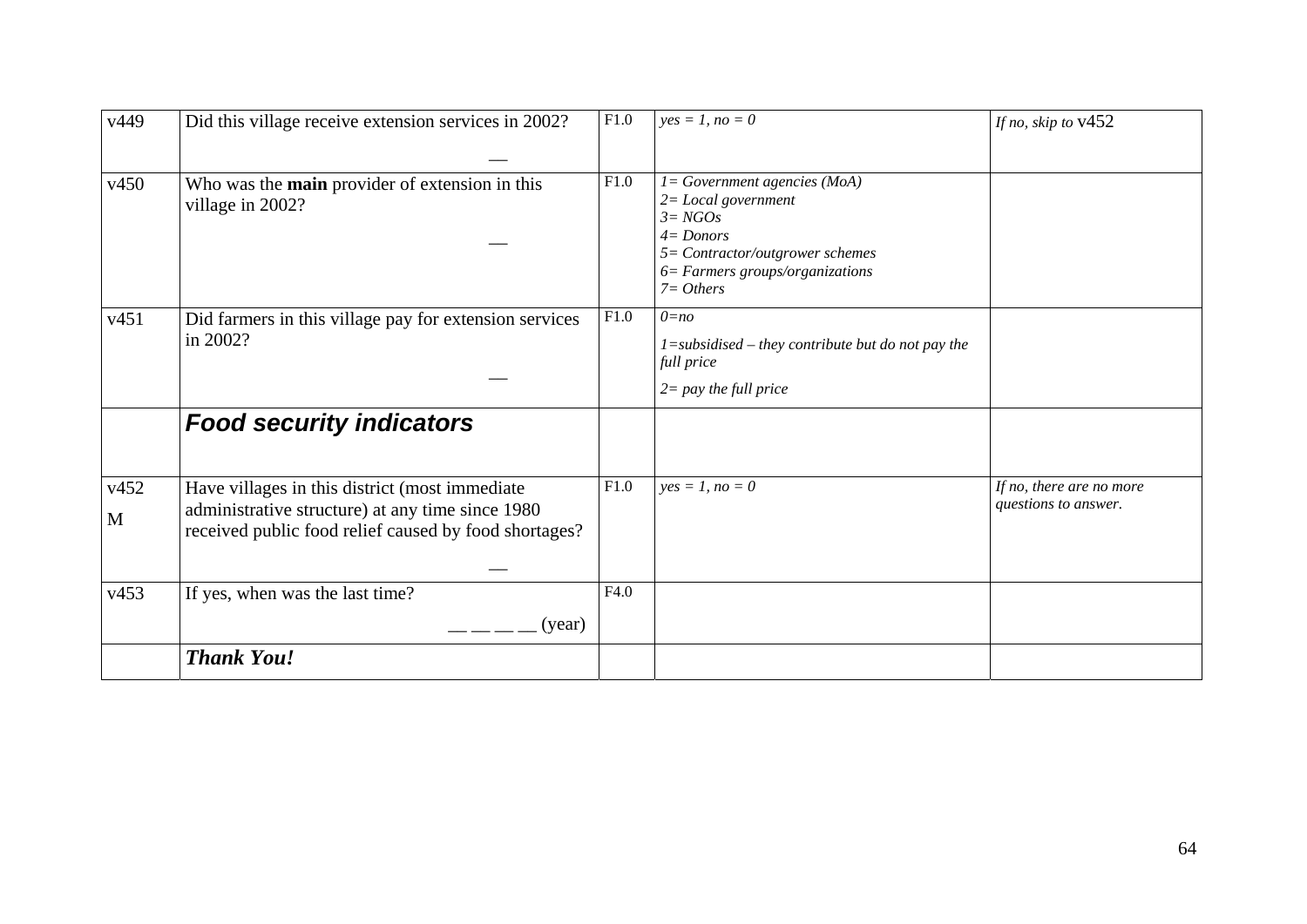## **SECTION V Questions for focus group to answer**

Name and function/title of respondent(s):

\_\_\_\_\_\_\_\_\_\_\_\_\_\_\_\_\_\_\_\_\_\_\_\_\_\_\_\_\_\_\_\_\_\_\_\_\_\_\_\_\_\_\_\_\_\_\_\_\_\_\_\_\_\_\_\_\_\_\_\_\_\_\_\_\_\_\_\_\_\_\_\_\_\_\_ \_\_\_\_\_\_\_\_\_\_\_\_\_\_\_\_\_\_\_\_\_\_\_\_\_\_\_\_\_\_\_\_\_\_\_\_\_\_\_\_\_\_\_\_\_\_\_\_\_\_\_\_\_\_\_\_\_\_\_\_\_\_\_\_\_\_\_\_\_\_\_\_\_\_\_  $\mathcal{L}_\text{max} = \mathcal{L}_\text{max} = \mathcal{L}_\text{max} = \mathcal{L}_\text{max} = \mathcal{L}_\text{max} = \mathcal{L}_\text{max} = \mathcal{L}_\text{max} = \mathcal{L}_\text{max} = \mathcal{L}_\text{max} = \mathcal{L}_\text{max} = \mathcal{L}_\text{max} = \mathcal{L}_\text{max} = \mathcal{L}_\text{max} = \mathcal{L}_\text{max} = \mathcal{L}_\text{max} = \mathcal{L}_\text{max} = \mathcal{L}_\text{max} = \mathcal{L}_\text{max} = \mathcal{$ 

**Core var.no Variable label F/A Variable values Skip-rules, information etc.**  *General Village characteristics*  **Population size and land use**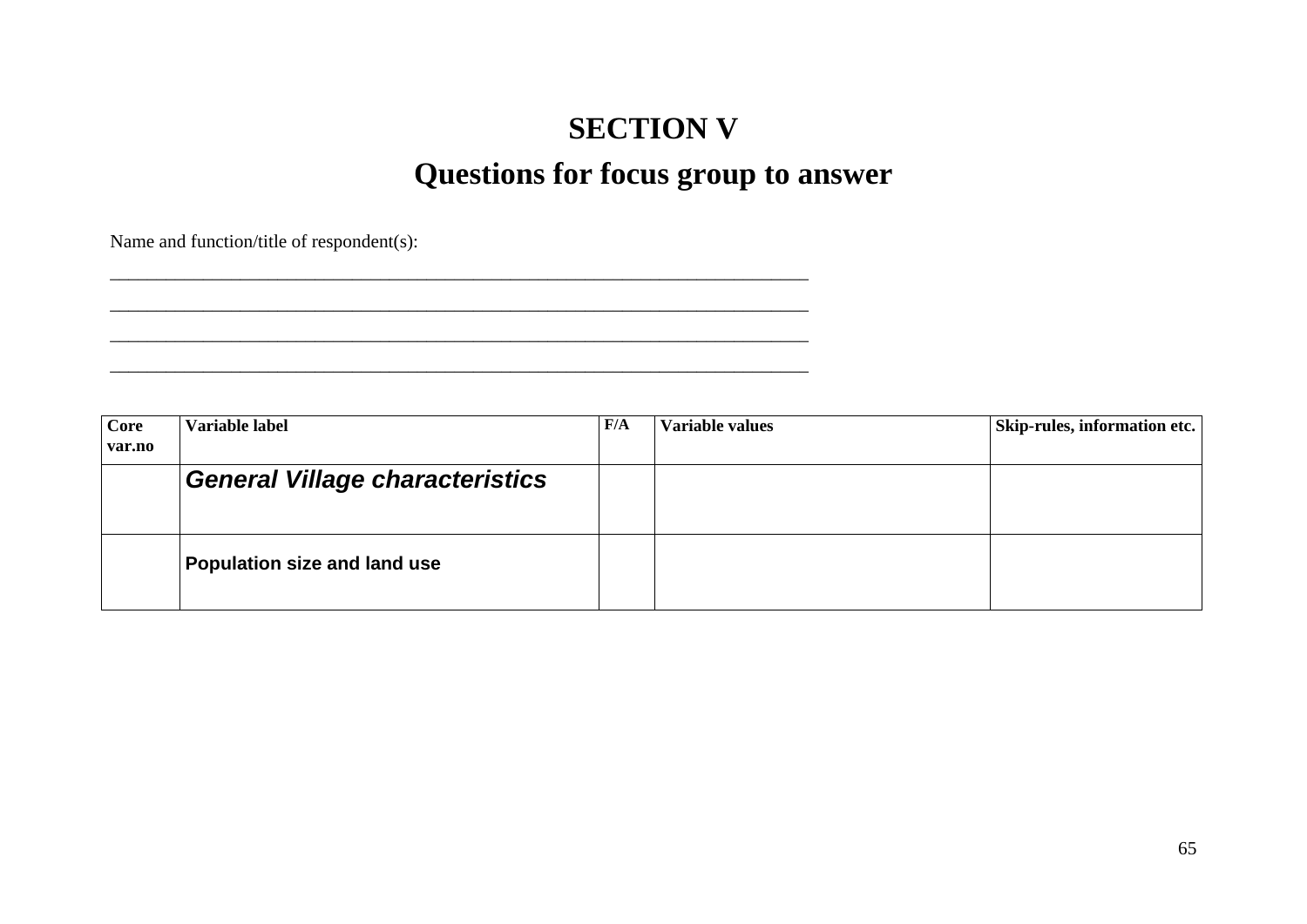|  |  | Composition of village population: Estimate the<br>proportion of (i) farming households, i.e. households<br>who cultivate some land; (ii) pastoralist households,<br>(iii) landless agricultural labour households and (iv)<br>non-farming households, neither cultivating any land,<br>nor working as agricultural labourers: |
|--|--|--------------------------------------------------------------------------------------------------------------------------------------------------------------------------------------------------------------------------------------------------------------------------------------------------------------------------------|
|  |  |                                                                                                                                                                                                                                                                                                                                |
|  |  | $\%$                                                                                                                                                                                                                                                                                                                           |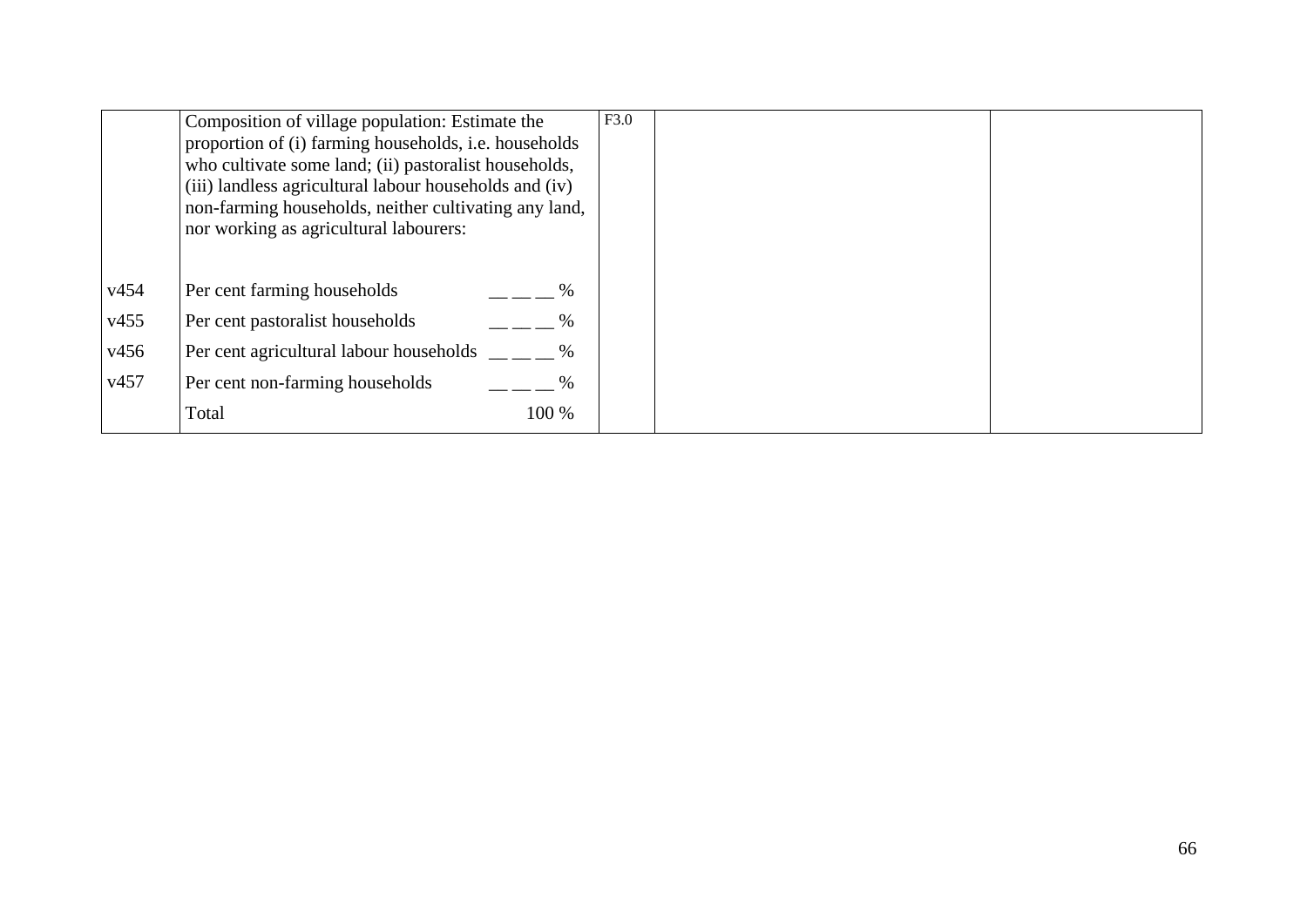| M    | List the three most important sources of income in this $\sqrt{\text{F1.0}}$<br>village:    | Mark the three relevant sources with "1", "2" and<br>"3" |  |
|------|---------------------------------------------------------------------------------------------|----------------------------------------------------------|--|
| v458 | Crop sales                                                                                  | $0 = not$ one of the three most important sources        |  |
| v459 | Animal sales                                                                                |                                                          |  |
| v460 | Fishing                                                                                     |                                                          |  |
| v461 | Natural resources (firewood, charcoal, bricks, grass,<br>wild flowers, honey etc.) $\qquad$ |                                                          |  |
| v462 | Petty trade (brewing, handicrafts, etc.) _                                                  |                                                          |  |
| v463 | Food-for-work program                                                                       |                                                          |  |
| v464 | Labour for cash program _                                                                   |                                                          |  |
| v465 | Food-for-work on neighbour's fields                                                         |                                                          |  |
| v466 | Salaries/wages                                                                              |                                                          |  |
| v467 | Remittances                                                                                 |                                                          |  |
| v468 | Other                                                                                       |                                                          |  |
|      | <b>Land and land tenure</b>                                                                 |                                                          |  |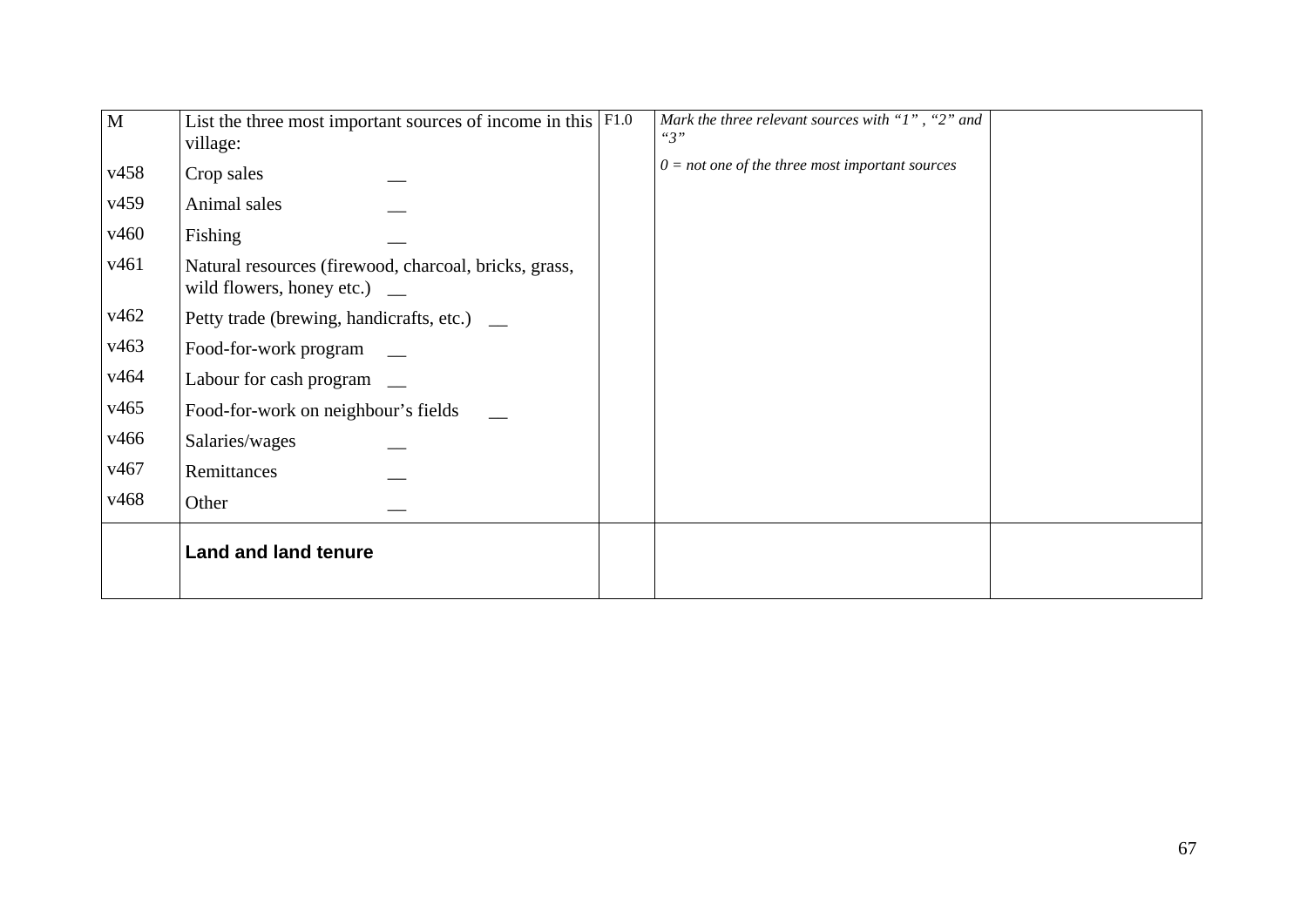| v469<br>M | For interviewer, land reserves:<br>Assess by the use of the information above and other<br>interviews the availability of land for cultivation in the<br>village. | $\overline{F1.0}$ | $1$ =land frontier exhausted, fields are permanently<br>cultivated<br>2=land frontier still open, but can be foreseen to<br>close within the next few years<br>3=land frontier open, no acute pressure on land                                                      |  |
|-----------|-------------------------------------------------------------------------------------------------------------------------------------------------------------------|-------------------|---------------------------------------------------------------------------------------------------------------------------------------------------------------------------------------------------------------------------------------------------------------------|--|
| v470      | How do newly formed households <i>mainly</i> obtain land<br>in this village?                                                                                      | F1.0              | $\overline{I}$ =They are allocated community land not<br>previously cultivated<br>2=They are allocated family land<br>$3 =$ They inherit land already under cultivation<br>$4 = They$ purchase land<br>5=They borrow/rent land                                      |  |
| v471      | What is the <i>major</i> means of increasing farm size for<br>already established households in this village?                                                     | F1.0              | $I = Clearing virgin land$<br>$2 =$ Cultivating communal pasture/grazing land<br>$3 =$ Renting/borrowing land<br>$4 = Buying$ land                                                                                                                                  |  |
| v472      | Indicate if this is a mainly matrilineal or patrilineal<br>village, or both.                                                                                      | F1.0              | $l = matrilineal$<br>$2$ =patrilineal<br>$3 =$ both matrilineal and patrilineal occur, e.g. due<br>to ethnic diversity                                                                                                                                              |  |
| v473      | How do female-headed households mainly obtain land   F1.0<br>in this village?                                                                                     |                   | $0 =$ female headed households do not have access to<br>land<br>1=They are allocated land not previously cultivated<br>2=They are allocated family land<br>$3 =$ They inherit land already under cultivation<br>$4 = They$ purchase land<br>5=They borrow/rent land |  |
| v474<br>M | Do widowed women inherit land from their late<br>husbands?                                                                                                        | F1.0              | $yes = 1, no = 0$                                                                                                                                                                                                                                                   |  |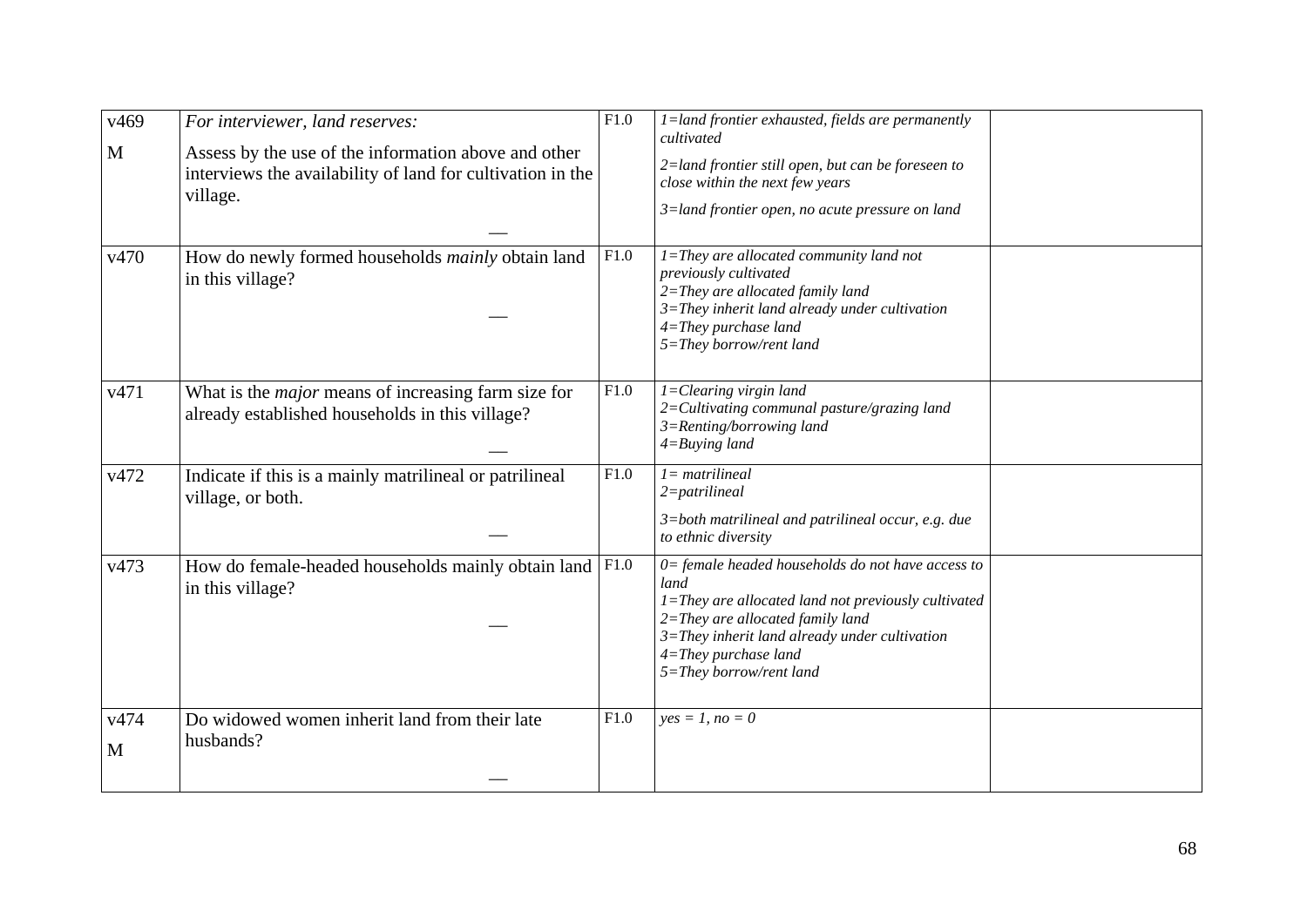| v475         | Do women in this village retain land upon divorce?                                                                 | F1.0 | $yes = 1, no = 0$ |                         |
|--------------|--------------------------------------------------------------------------------------------------------------------|------|-------------------|-------------------------|
| $\mathbf{M}$ |                                                                                                                    |      |                   |                         |
| v476         | Do parents inherit land from their late sons?                                                                      | F1.0 | $yes = 1, no = 0$ |                         |
| $\mathbf{M}$ |                                                                                                                    |      |                   |                         |
| v477         | Do widowed women inherit land from their late sons?                                                                | F1.0 | $yes = 1, no = 0$ |                         |
| $\mathbf{M}$ |                                                                                                                    |      |                   |                         |
|              | <b>Rural-urban linkages</b>                                                                                        |      |                   |                         |
| v478         | Do people from the village leave the village to seek<br>seasonal work in urban areas?                              | F1.0 | $yes = 1, no = 0$ | If 'no', skip to $v484$ |
| v479         | How many villagers would you estimate do this per<br>year?                                                         | F3.0 |                   |                         |
| v480         | What proportion of these villagers is female?<br>$ \frac{\%}{\%}$                                                  | F2.0 |                   |                         |
|              | List the three most important destinations                                                                         | A40  |                   |                         |
| v481         | $\begin{tabular}{ c c c c } \hline \quad \quad & \quad \quad & \quad \quad & \quad \quad \\ \hline \end{tabular}.$ |      |                   |                         |
| v482         |                                                                                                                    |      |                   |                         |
| v483         |                                                                                                                    |      |                   |                         |
| v484         | Do people who have permanently moved to urban<br>areas return to live in the village?                              | F1.0 | $yes = 1, no = 0$ | If 'no', skip to $v490$ |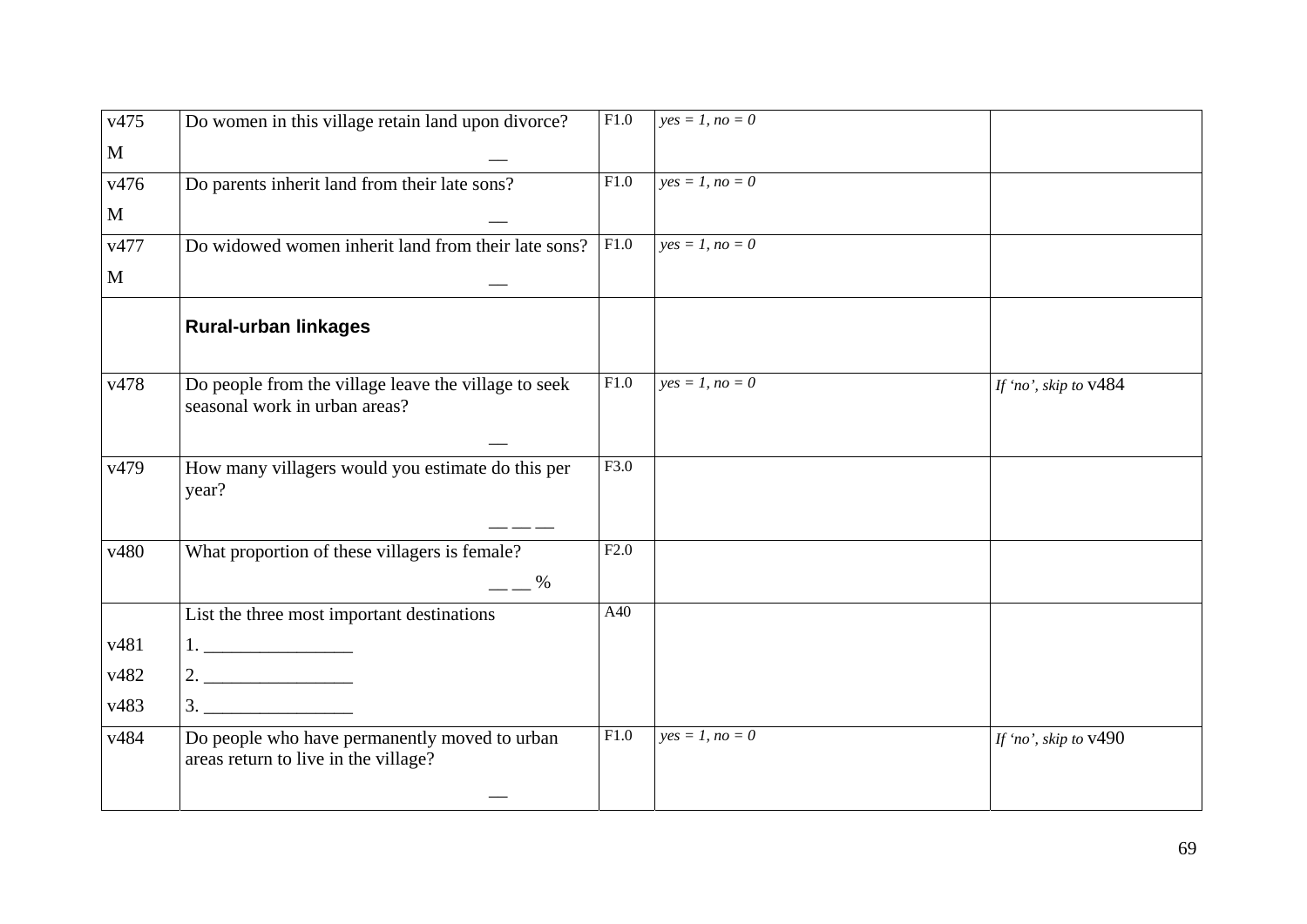| v485                 | How many persons would you estimate return to the<br>village from urban areas every year? | F3.0 |  |
|----------------------|-------------------------------------------------------------------------------------------|------|--|
| v486                 | What proportion of these return migrants is female?<br>%                                  | F2.0 |  |
| v487<br>v488<br>v489 | List the three most important urban areas from which<br>they return.<br>3                 | A40  |  |
|                      | <b>Gender Dynamics in relation to</b><br><b>crops</b>                                     |      |  |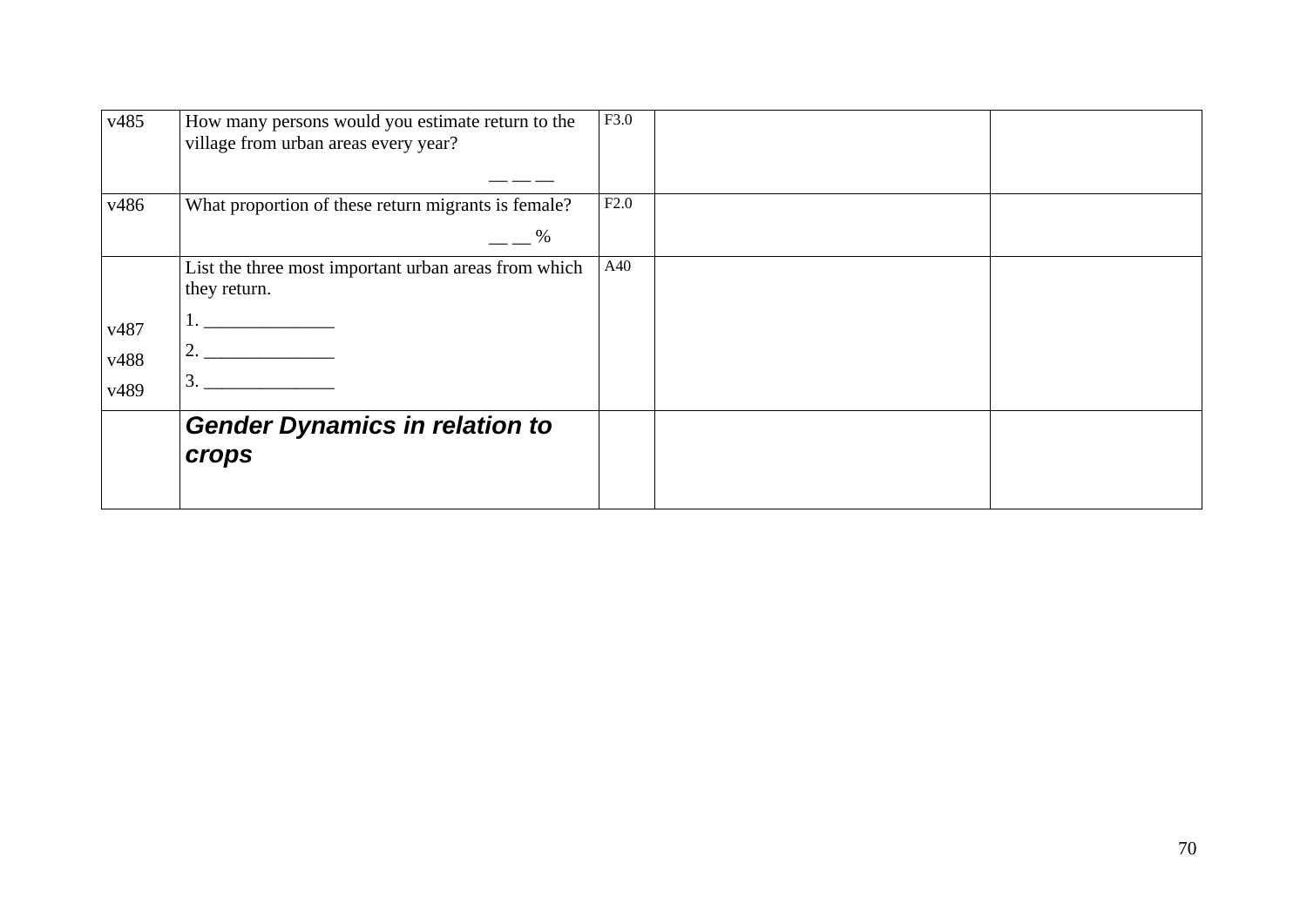| v490<br>$\mathbf{M}$ | Are there any crops that are considered "women's<br>crops"? | $\overline{F}1.0$ | $yes = 1, no = 0$                     | If 'no', skip to $v497$ |
|----------------------|-------------------------------------------------------------|-------------------|---------------------------------------|-------------------------|
|                      |                                                             |                   |                                       |                         |
|                      | If so, please specify                                       |                   | $I = 'Subsistence'$                   |                         |
| v491                 |                                                             | A40               | 2= 'Equally for subsistence and cash' |                         |
| v492                 | Is this crop mainly for subsistence or for cash? _          | F1.0              | $3=$ 'Cash'                           |                         |
| v493                 |                                                             | A40               |                                       |                         |
| v494                 | Is this crop mainly for subsistence or for cash? __         | F1.0              |                                       |                         |
| v495                 | $\begin{array}{c}\n3.\n\end{array}$                         | A40               |                                       |                         |
| v496                 | Is this crop mainly for subsistence or for cash? _          | F1.0              |                                       |                         |
| v497<br>$\mathbf{M}$ | Are there any crops that are considered "men's<br>crops"?   | F1.0              | $yes = 1, no = 0$                     | If 'no', skip to $v504$ |
|                      |                                                             |                   |                                       |                         |
|                      | If so, please specify                                       |                   | $I = 'Subsistence'$                   |                         |
| v498                 | 1. $\overline{\phantom{a}}$                                 | A40               | 2= 'Equally for subsistence and cash' |                         |
| v499                 | Is this crop mainly for subsistence or for cash? _          | F1.0              | $3=$ 'Cash'                           |                         |
| v500                 |                                                             | A40               |                                       |                         |
| v501                 | Is this crop mainly for subsistence or for cash? _          | F1.0              |                                       |                         |
| v502                 | 3.                                                          | A40               |                                       |                         |
| v503                 | Is this crop mainly for subsistence or for cash? __         | F1.0              |                                       |                         |
|                      | <b>Food security indicators</b>                             |                   |                                       |                         |
|                      |                                                             |                   |                                       |                         |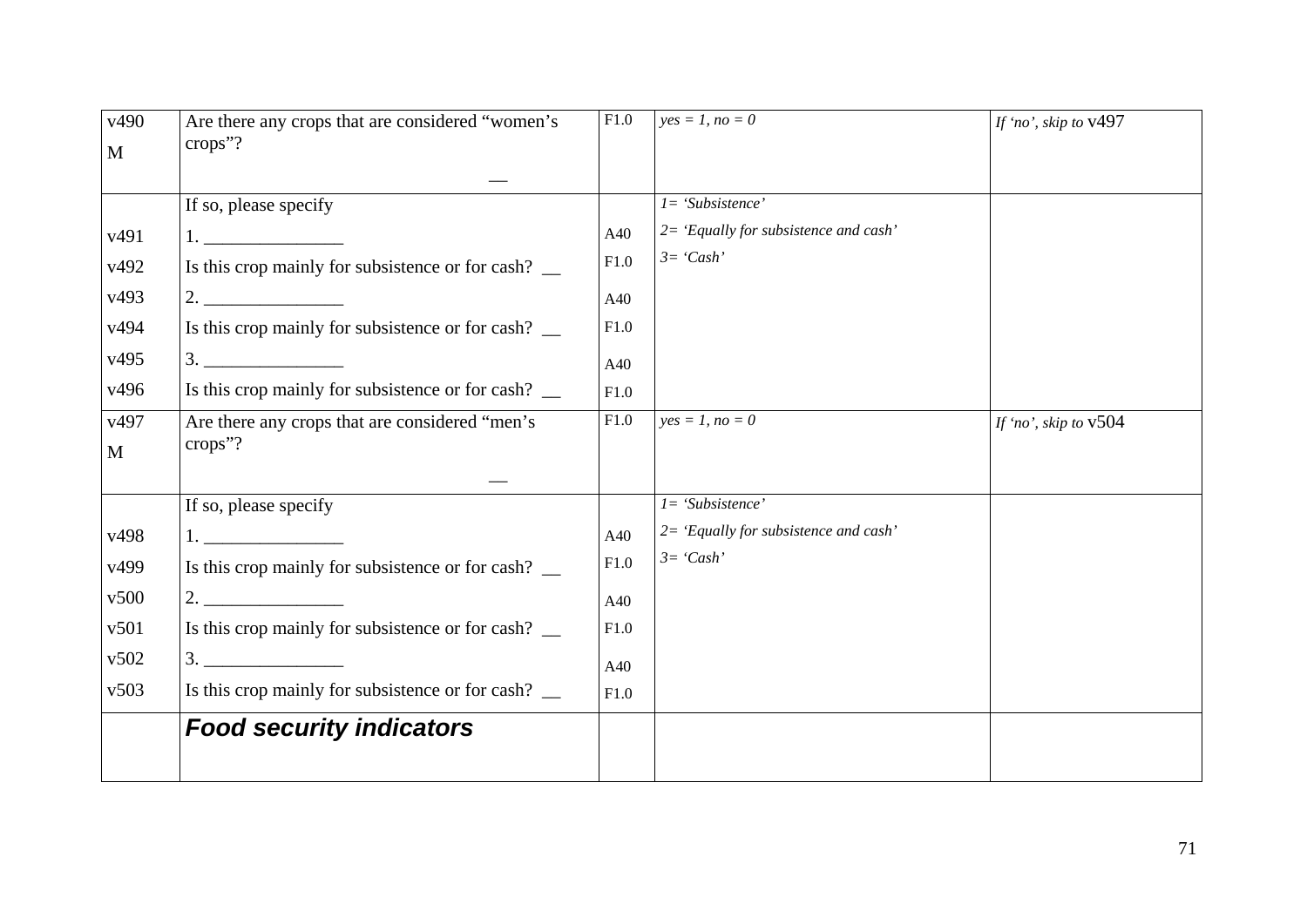|      | Which are the most important means to obtain food in<br>this village?                                      |      | $yes = 1, no = 0$                                            |                         |
|------|------------------------------------------------------------------------------------------------------------|------|--------------------------------------------------------------|-------------------------|
| v504 | Own production                                                                                             | F1.0 |                                                              |                         |
| v505 | Hunting/gathering/fishing __                                                                               | F1.0 |                                                              |                         |
| v506 | Purchases/exchange                                                                                         | F1.0 |                                                              |                         |
| v507 | Relief (food gifts, food aid) _                                                                            | F1.0 |                                                              |                         |
| v508 |                                                                                                            | A40  |                                                              |                         |
| v509 | Do farmers generally cultivate famine crops in this<br>village?                                            | F1.0 | $yes = 1, no = 0$                                            | If 'no', skip to $v511$ |
|      |                                                                                                            |      |                                                              |                         |
| v510 | If yes, which crop?                                                                                        | F1.0 | $l = 'Cassava', 2 = 'Cocoyam', 3 = 'Ensete',$<br>$9='Other'$ |                         |
|      |                                                                                                            | F1.0 |                                                              |                         |
| v511 | Length of lean season?<br><u>months</u>                                                                    |      |                                                              |                         |
|      |                                                                                                            |      |                                                              |                         |
| v512 | Do farmers in this village generally during the lean<br>season have to reduce the number of meals per day? | F1.0 | $yes = 1, no = 0$                                            |                         |
|      |                                                                                                            |      |                                                              |                         |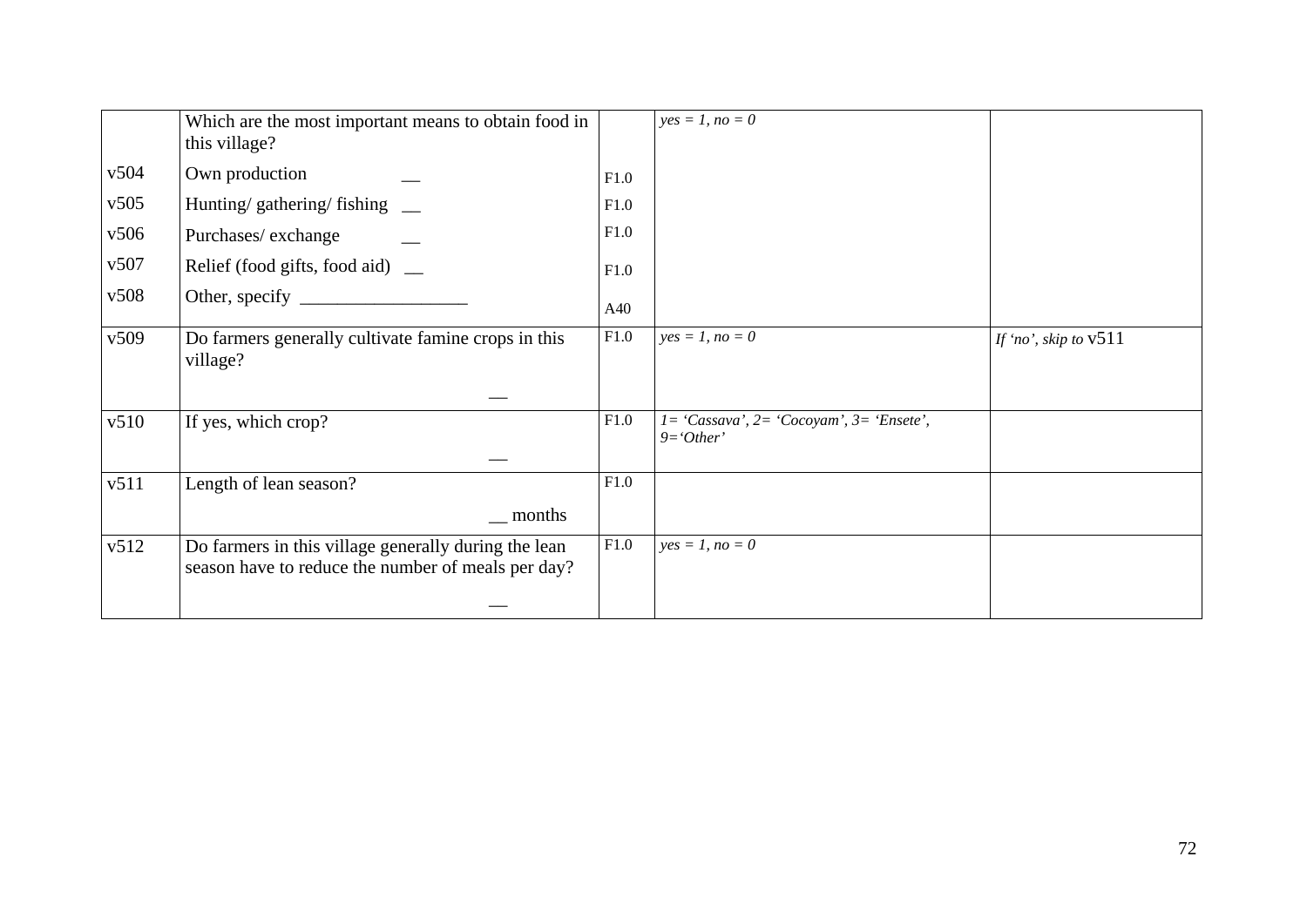|      | What major food security problems/threats face this<br>village? |      | $yes = 1, no = 0$ |  |
|------|-----------------------------------------------------------------|------|-------------------|--|
| v513 | Prolonged dry-spells                                            | F1.0 |                   |  |
| v514 | Unpredictability of weather (climate change)                    | F1.0 |                   |  |
| v515 | Other natural hazards (floods, landslides, bush fires)          | F1.0 |                   |  |
| v516 | Crop pests and diseases                                         | F1.0 |                   |  |
| v517 | Animal pests and diseases __                                    | F1.0 |                   |  |
| v518 | Human epidemics                                                 | F1.0 |                   |  |
| v519 | Insurgencies / Conflicts                                        | F1.0 |                   |  |
| v520 | Raids                                                           | F1.0 |                   |  |
| v521 | Thefts                                                          | F1.0 |                   |  |
| v522 | In-migration                                                    | F1.0 |                   |  |
| v523 | Post-harvest losses                                             | F1.0 |                   |  |
| v524 | Other, please specify                                           | A40  |                   |  |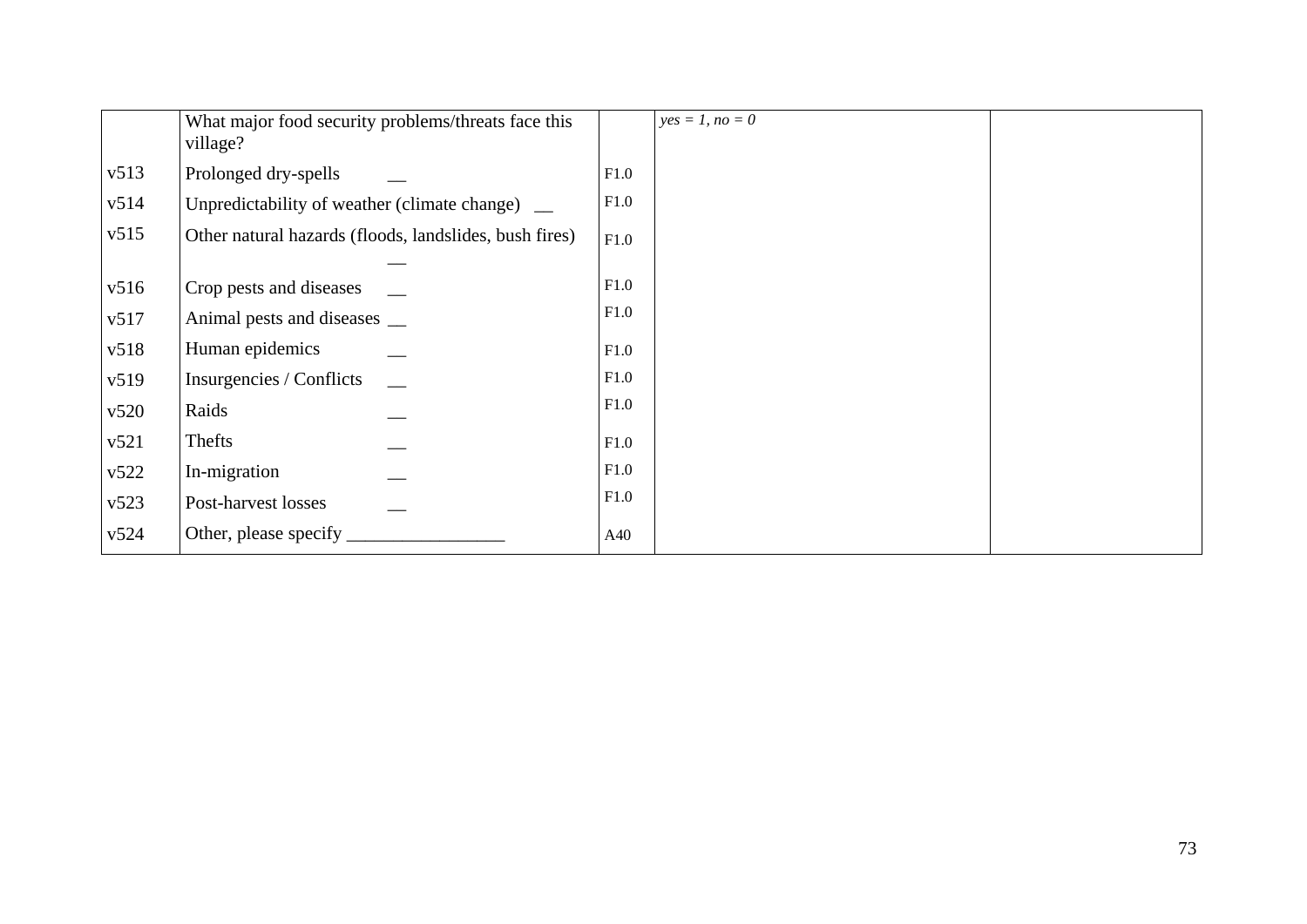|      | How are the households coping with the threats to<br>their food security? |      | $yes = 1, no = 0$ |  |
|------|---------------------------------------------------------------------------|------|-------------------|--|
| v525 | Sale of crops                                                             | F1.0 |                   |  |
| v526 | Mortgaging of crops that have not yet been harvested                      | F1.0 |                   |  |
|      |                                                                           | F1.0 |                   |  |
| v527 | Sale of livestock                                                         | F1.0 |                   |  |
| v528 | Sale of land                                                              | F1.0 |                   |  |
| v529 | Sale of other assets                                                      | F1.0 |                   |  |
| v530 | Sale of labour                                                            | F1.0 |                   |  |
| v531 | Petty trade                                                               | F1.0 |                   |  |
| v532 | Collecting wild foods/hunting/poaching __                                 | F1.0 |                   |  |
| v533 | Family support                                                            | F1.0 |                   |  |
| v534 | Food aid                                                                  | F1.0 |                   |  |
| v535 | Outmigration                                                              | A40  |                   |  |
| v536 | Other, please specify                                                     |      |                   |  |